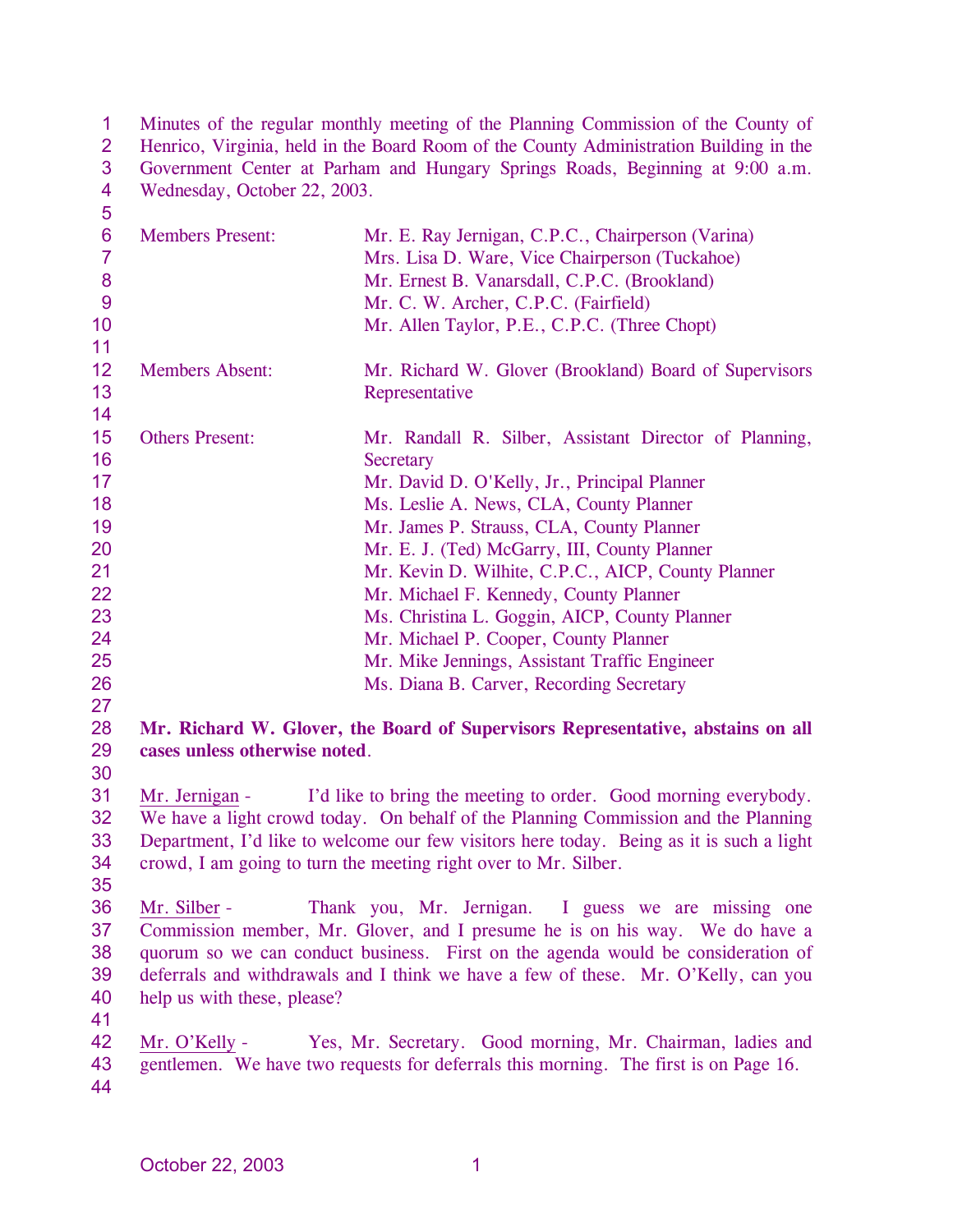#### 44 **SUBDIVISION**

Kingsridge

45

(October 2003 Plan) **Michael E. Doczi & Associates, PLLC for Kingsridge 200, LLC:** The 6.34-acre site proposed for a subdivision of 164 townhouses for sale is located on the west line of South Laburnum Avenue between S. Laburnum Avenue and Dabbs House Road, approximately 1,100 feet north of the intersection of S. Laburnum and Nine Mile Road (State Route 33) on parcels 809-726-1917 and 809-725-8954. The zoning is R-5, General Residence District, R-2A, One-Family Residence District and ASO (Airport Safety Overlay) District. County water and sewer. **(Varina) 164 Residential Townhouses Lots** 

46

47 48 49 Mr. O'Kelly - The applicant is requesting a deferral until November 19. The staff is looking forward to an opportunity to work with the applicant on some quality issues.

50

51 52 53 Mr. Jernigan - Is there any opposition to the deferral of Kingsridge Subdivision? There is no opposition, so I will make a motion to defer Kingsridge Subdivision to November 19, 2003, by request of the applicant.

54 55

56

Mr. Vanarsdall - Second.

57 58 59 Mr. Jernigan - We have a motion by Mr. Jernigan and a second by Mr. Vanarsdall. All in favor say aye. All opposed say no. The ayes have it. The motion is passed.

60

61 62 At the request of the applicant, the Planning Commission deferred Subdivision Kingsridge to its meeting on November 19, 2003.

## 64 **LANDSCAPE & LIGHTING PLAN**

65

63

LP/POD-27-03 Chipotle Mexican Grill **Barnes & Grogan for Chipolte Mexican Restaurant:**  Request for approval of a landscape and lighting plan, as required by Chapter 24, Sections 24-106 and 24- 106.2 of the Henrico County Code. The 1.44-acre site is located along the south line of W. Broad Street (U.S. Route 250) approximately 850 feet east of Cox Road on parcel 749-759-5776. The zoning is B-2C, Business District (Conditional). **(Three Chopt)**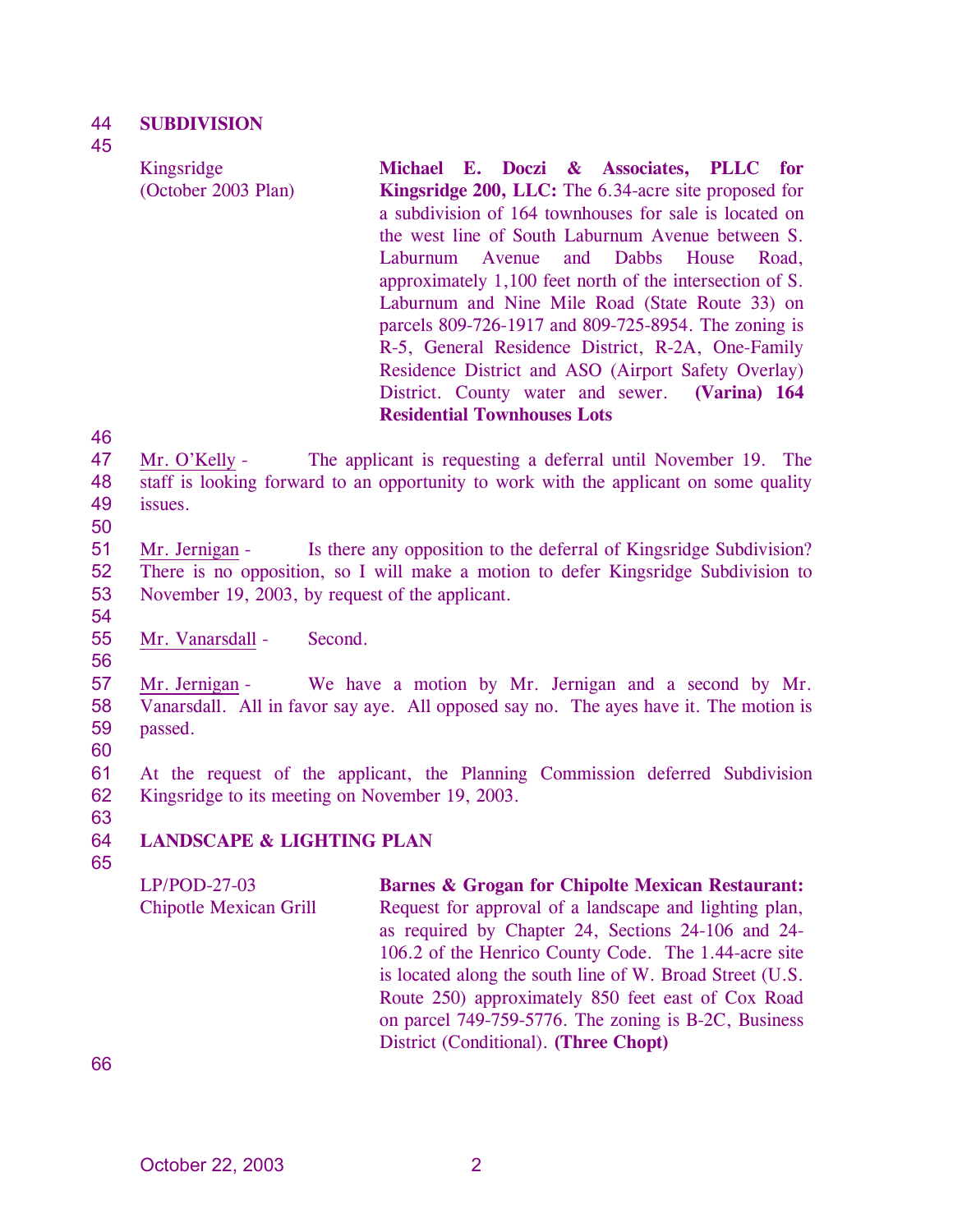67 68 69 Mr. O'Kelly - The applicant submitted a very nice landscaping plan, but some folks believe it is being overly landscaped, so they'd like to study it a little further, and that is the reason for the request.

- 71 72 Mr. Jernigan - All right. Is there any opposition to the deferral of LP/POD-27-03, Chipotle Mexican Grill? No opposition.
- 73

70

74 75 76 Mr. Taylor - Mr. Chairman, I move deferral of LP/POD-27-03, Chipotle Mexican Grill to November 19, 2003, at the request of the applicant.

- 77 Mr. Vanarsdall - Second.
- 78

79 80 81 Mr. Jernigan - We have a motion by Mr. Taylor and a second by Mr. Vanarsdall. All in favor say aye. All opposed say no. The ayes have it. The motion is passed.

82

83 84 At the applicant's request, the Planning Commission deferred LP/POD-27-03, Chipotle Mexican Grill, to its meeting on November 19, 2003.

85

86 87 88 89 90 91 Mr. Silber - Next on the agenda would be the expedited items. These are items that have no remaining issues. Staff is recommending approval of these. The Commission member from the district is comfortable with these requests. We know of no opposition, so they have been placed on an expedited agenda where they can be handled more quickly. It looks as though on the agenda we have three expedited items. Mr. O'Kelly.

92

## 93 **TRANSFER OF APPROVAL**

94

POD-160-85 Richmond Airport Hilton **Stephen Scarce, Esq. for PCM Richmond Hotel Company LLC:** Request for approval of a transfer of approval, as required by Chapter 24, Section 24-106 of the Henrico County Code from RIC Partners, LP to PCM Richmond Hotel Company LLC. The 5.138acre site is located at 5501 Eubank Road on parcel 819-711- 7070. The zoning is M-1, Light Industrial District and ASO (Airport Safety Overlay) District. County water and sewer. **(Varina)** 

95

96 Mr. O'Kelly- The plan is in order for transfer.

97

98 99 Mr. Jernigan - Is there any opposition to POD-160-85, Airport Hilton Hotel? No opposition? With that, I will move for approval of Transfer of Approval for POD-

- 100 160-85, Richmond Airport Hilton, with condition No. 1.
- 101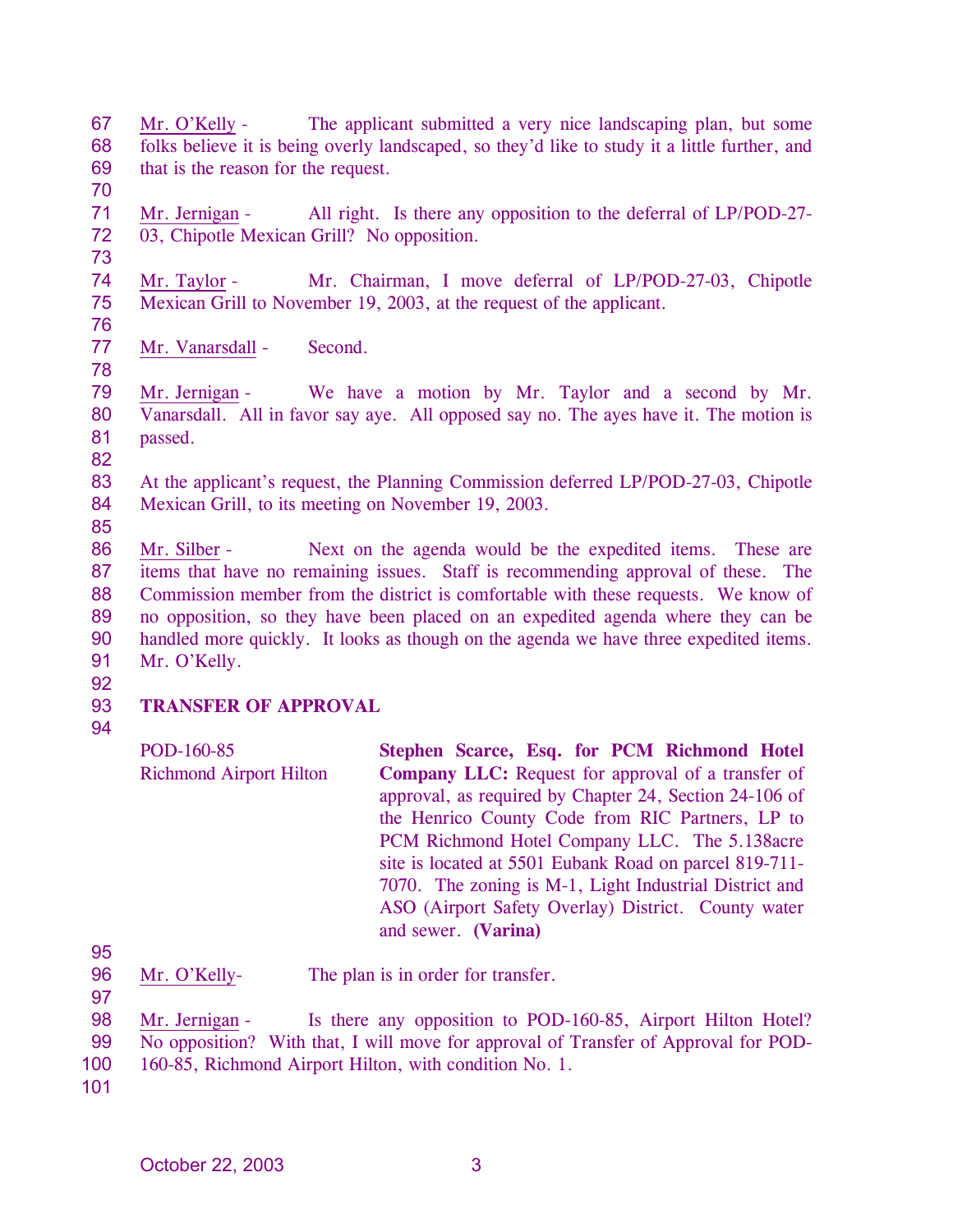102 Mr. Taylor - Second.

103 104 Mr. Jernigan - We have a motion by Mr. Jernigan and a second by Mr. Taylor. All in favor say aye. All opposed say no. The ayes have it. The motion is passed.

105

106 107 108 109 The Planning Commission approved Transfer of Approval for POD-160-85, Richmond Airport Hilton, subject to the owner accepting and agreeing to be responsible for continued compliance with the conditions of the original approval and the following additional condition:

- 110
- 111 112 1. The site improvements, as identified on the plan dated **September 22, 2003,** shall be completed by **November 19, 2003**.
- 113

## 114 **TRANSFER OF APPROVAL**

115

POD-128-77 Newbridge Village Apartments **Newbridge Associates, LLC:** Request for approval of a transfer of approval, as required by Chapter 24, Section 24-106 of the Henrico County Code from Newbridge Village Ltd. Partnership to Newbridge Associates, LLC. The 12.03-acre site is located at the intersection of Newbridge Road and Hawkes Lane on parcels 818-724-0028 and 4934. The zoning is R-5, General Residence District. County water and sewer. **(Varina)** 

116

117 118 119 120 Mr. O'Kelly - The new owner is planning a one and a half million dollar renovation of the apartments, approximately \$11,000 per unit, and a lot of site improvements are also planned. The request is in order with the condition on Page 1 of your addendum.

121

124

122 123 Mr. Jernigan - Is there any opposition to the Transfer of Approval of POD-128-77, Newbridge Village Apartments? There is no opposition.

125 126 127 128 With that, I will move for approval of Transfer of Approval POD-128-77, Newbridge Village Apartments, with the new owner accepting and agreeing to be responsible for continued compliance with the conditions of the original approval, and with the following condition:

- 129
- 130 131 132 133 1. The site improvements as identified in the letter to the Director of Planning dated **October 21, 2002**, shall be completed upon final approval of the landscape and lighting and site improvements plans.
- Mr. Silber Mr. O'Kelly, on that item on the addendum No. 1 says, "The site improvements as identified in the letter to the Director of Planning dated October 21, 2002. Is that the right year? Last year's letter? 134 135 136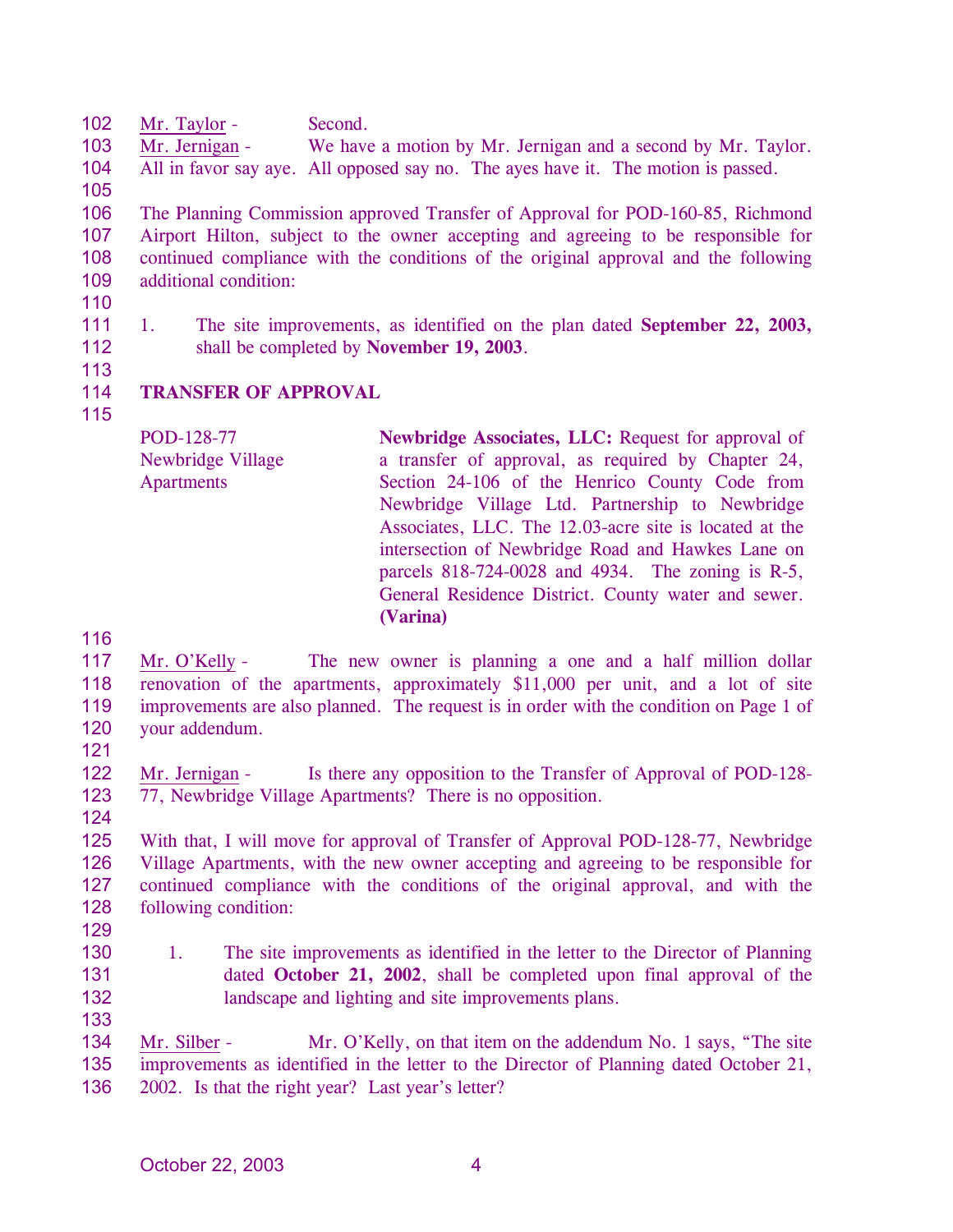137 138 Mr. O'Kelly - Yes, it is.

139 Mr. Silber - OK.

140

141 142 143 Mr. Jernigan - We have a motion by Mr. Jernigan and a second by Mr. Vanarsdall. All in favor say aye. All opposed say no. The ayes have it. The motion is passed.

144

145 146 147 148 The Planning Commission approved Transfer of Approval of POD-128-77, Newbridge Village Apartments, subject to the new owner accepting and agreeing to be responsible for continued compliance with the conditions of the original approval. The staff recommends approval of this transfer request with the following condition:

- 149
- 150 151

152 153

155

2. The site improvements as identified in the letter to the Director of Planning dated **October 21, 2002**, shall be completed upon final approval of the landscape and lighting and site improvements plans.

## 154 **TRANSFER OF APPROVAL (Deferred from the September 24, 2003, Meeting)**

POD-20-93 Service Merchandise @ Circuit City Plaza **Troutman Sanders, LLP for Sledd Properties LLC:**  Request for approval of a transfer of approval, as required by Chapter 24, Section 24-106 of the Henrico County Code from J M Newco Glen Allen, LLC to Sledd properties, LLC. The 5.3-acre site is located at 9860 W. Broad Street (U.S. Route 250) on parcel 753- 759-5245. The zoning is B-2C, Business District (Conditional). County water and sewer. **(Three Chopt)** 

156

- 157 158 Mr. O'Kelly - Staff has inspected the site and the request is in order with Condition No. 1 listed on Page 4 of your agenda.
- 159

160 161 162 Mr. Jernigan - Is there any opposition to POD-20-93, Service Merchandise – Circuit City Plaza? No opposition. Mr. Taylor.

- 163 164 Mr. Taylor - Mr. Chairman, I move approval of POD-20-93, Service Merchandise – Circuit City Plaza, subject to Condition No. 1 and standard conditions.
- 165 166
- Mr. Vanarsdall Second.
- 167

168 169 170 Mr. Jernigan - We have a motion by Mr. Taylor and a second by Mr.Vanarsdall. All in favor say aye. All opposed say no. The ayes have it. The motion is passed.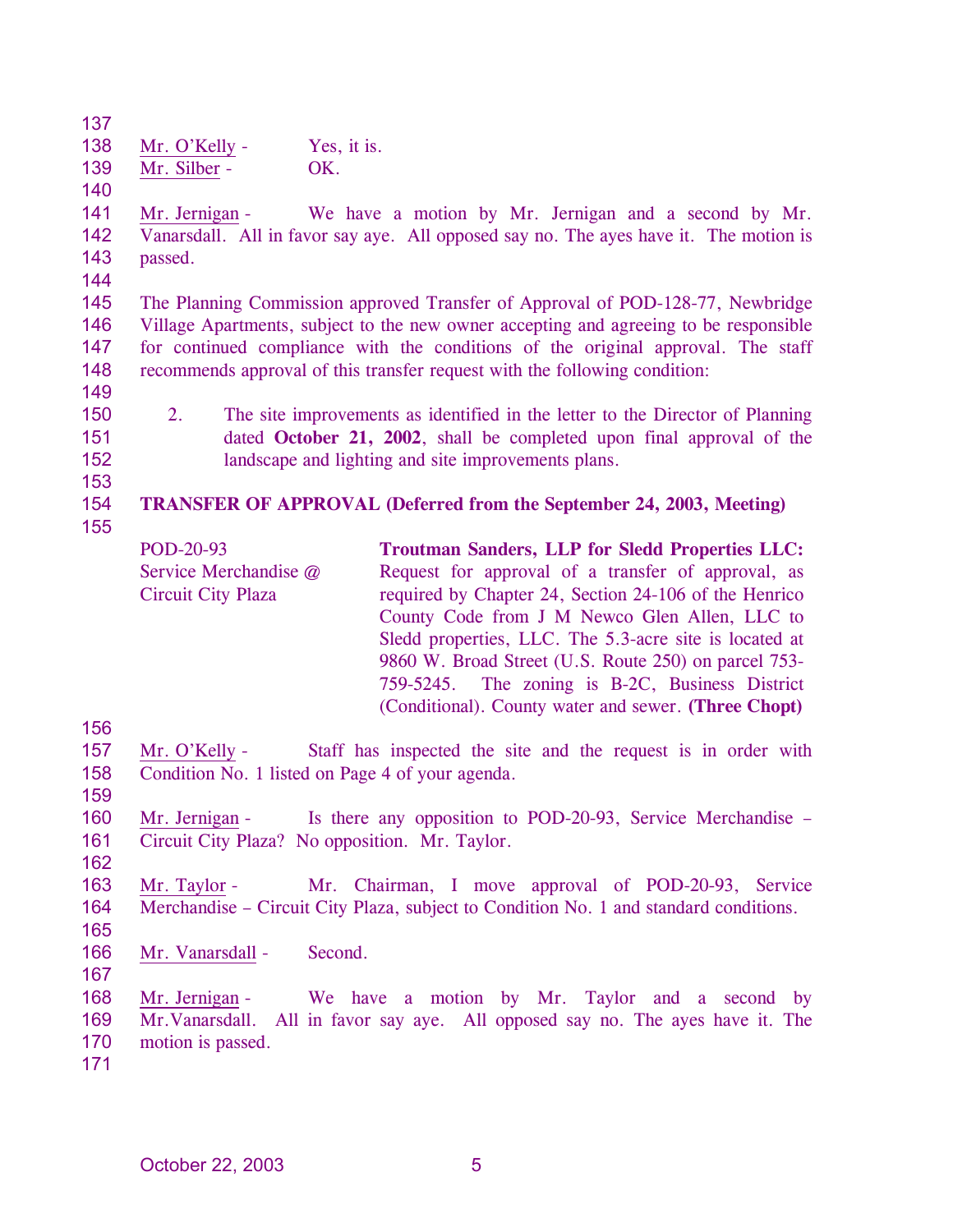172 173 174 The Planning Commission approved POD-20-93, Service Merchandise – Circuit City, subject to the new owner accepting and agreeing to be responsible for continued compliance with the conditions of the original approval, and the following condition:

175

176 177 178 1. A bond shall be posted to cover the site deficiencies as identified in the inspection report, dated **September 12, 2003**, and such deficiencies shall be corrected by **November 19, 2003**.

179

180 181 182 Mr. Silber - That concludes the expedited items. We are moving on to the Subdivision Extension of Conditional Approval. There are two. One requires Planning Commission approval and one is for informational purposes only.

183

| <b>Subdivision</b>                                                                                    | <b>Magisterial</b><br><b>District</b> | <b>Original No. Remaining</b><br>of Lots | <b>Lots</b> | <b>Previous</b><br><b>Extensions</b> | Year(s)<br><b>Extended</b> |
|-------------------------------------------------------------------------------------------------------|---------------------------------------|------------------------------------------|-------------|--------------------------------------|----------------------------|
| <b>Magnolia Ridge</b><br>Cluster Lot (Oct. 1994)<br><b>Plan)</b> (Formerly Stuarts)<br><b>Ridge</b> ) | <b>Fairfield</b>                      | 389                                      | 21          | $\tau$                               | 1 Year<br>10/27/04         |

# **FOR INFORMATIONAL PURPOSES ONLY**

| Old Williamsburg Rd.         | <b>Varina</b> |  | 1 Year   |
|------------------------------|---------------|--|----------|
| (A Ded. of a portion of      |               |  | 10/27/04 |
| <b>Old Williamsburg Rd.)</b> |               |  |          |
| (October 1999 Plan)          |               |  |          |

184

185 186 187 188 Mr. O'Kelly- The first request, Mr. Chairman, does require, as the Secretary mentioned, approval of the Planning Commission. It is for the extension of the last section of Magnolia Ridge Subdivision. The request is in order for approval.

189 190 Mr. Jernigan - Is there any opposition to the extension of Magnolia Ridge Subdivision? No opposition.

- 192 Mr. Archer - Mr. Chairman, I move approval of the Extension.
- 194 Mr. Vanarsdall - Second.
- 195

191

193

196 197 Mr. Jernigan - I have a motion by Mr. Archer and a second by Mr. Vanarsdall. All in favor say aye. All opposed say no. The ayes have it. The motion is passed.

198 199

200 The Planning Commission approved Extensions of Conditional Approval for Magnolia Ridge Cluster Lot (October 1994 Plan) (Formerly Stuarts Ridge) to October 27, 2004.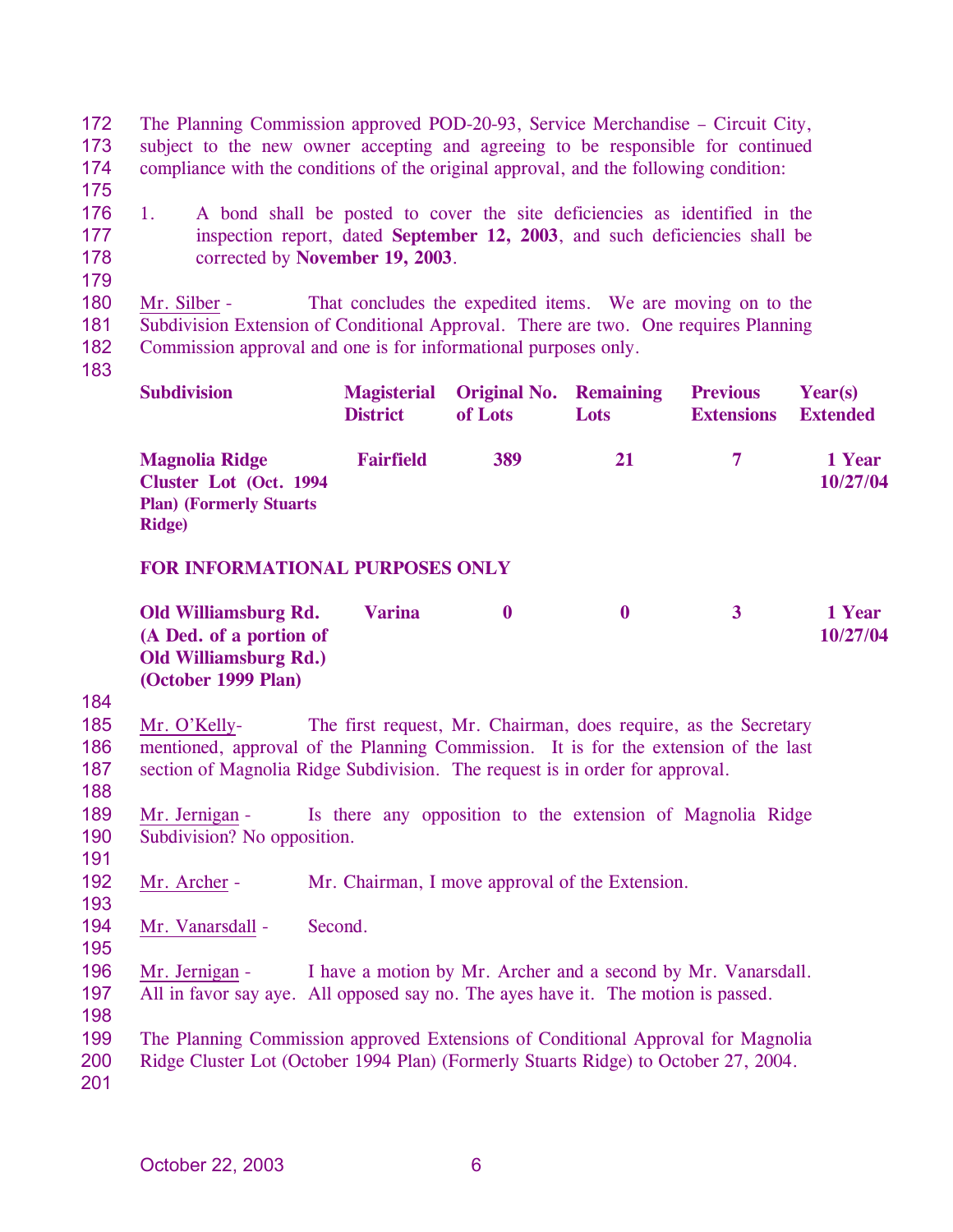202 203 204 Mr. O'Kelly - The next request is for the Commission's information. It is a subdivision extension request for the Dedication of a portion of Old Williamsburg Road. The request is in order.

206 Mr. Jernigan - We don't have to take any action.

207 Mr. O'Kelly - No, sir.

208

205

### 209 **ALTERNATIVE FENCE HEIGHT PLAN**

#### 210 **(Deferred from the September 24, 2003, Meeting)**

211

Central Gardens, Section A **Subdivision** 1804 Carneal Street **Eunice Hunter:** Request for approval of an alternative fence height plan, as required by Chapter 24, Sections 24-106 and 24-106.2 of the Henrico County Code. Applicant requests a fence 48 inches in height in the front yard, whereas Section 24-95(7) permits 42 inches. The 9800 sq. ft. lot is located on the north line of Carneal Street between Beau Lane and Apollo Road at 1804 Carneal Street on parcel 799-727-8165. The zoning is R-4 One-Family Residence District, and ASO (Airport Safety Overlay District). **(Fairfield)** 

212

215

213 214 Mr. Jernigan - Is there any opposition to the Alternate Fence Height Plan, Central Gardens, Section A Subdivision, 1804 Carneal Street?

216 217 Mr. Vanarsdall - I know that Mr. Archer has done a good job because the applicant is not here.

218

220

222

224

226

- 219 Mr. Jernigan - Mr. Archer has done a good job.
- 221 Mr. Vanarsdall - That is always a good indication.
- 223 Mr. Archer - We will see what we will see.
- 225 Mr. Jernigan - Mr. Archer, you don't have any opposition.
- 227 228 Mr. Archer - No, but I think Mr. McGarry has a couple of things he probably should explain to the Commission, and you can be as brief as you like, Ted.
- 229
- 230 231 Mr. Jernigan - Good morning, Mr. McGarry.

Mr. McGarry - Good morning, Mr. Chairman, and members of the Commission. I have given you a hand out and it is also shown up on the screen for the audience. Since the Commission's last meeting, the Fairfield Planning Commissioner has met numerous times with Ms. Hunter, the applicant, and the corner property owner, Ms. 232 233 234 235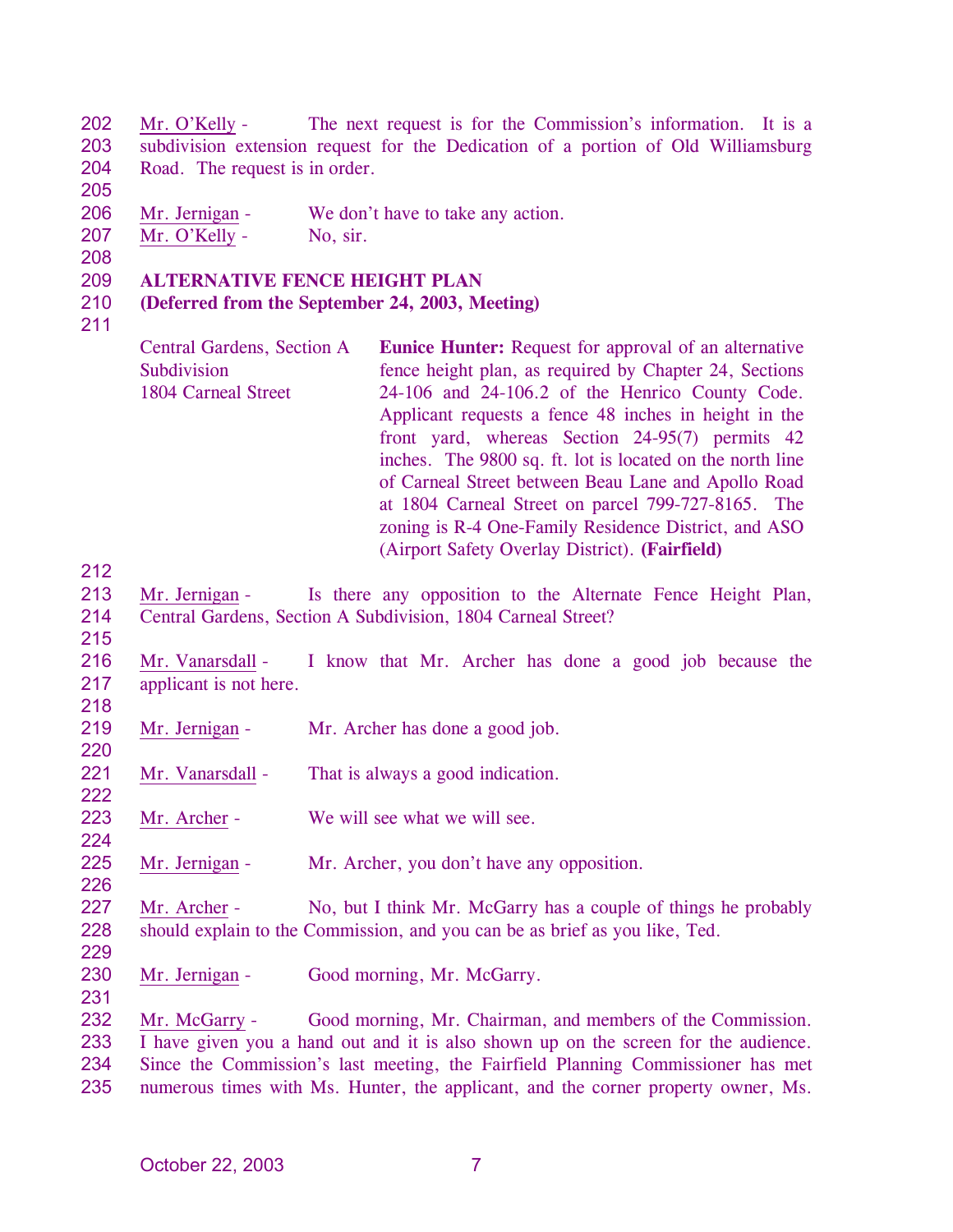236 237 238 239 240 241 242 243 244 245 246 247 248 249 Marsha Johnson, regarding the screen wall in the front yard for Ms. Hunter. The compromise was achieved and Ms. Hunter has salvaged several fence sections, currently on the ground after the hurricane, to use and she is going to be allowed to construct a 48-inch fence in the front yard instead of the 6-foot that was originally constructed. The alternate fence height approval is still necessary, because the County Code limits the front yard fences to 42-inches. Staff can recommend approval subject to the following four conditions on your addendum, and No. 4 is the only one that is not standard. It graphically describes what you have on the screen in front of you. It asks for a solid fence, 48 inches in height, in the front yard, connection to a 6-foot fence on the common property line between the two dwellings, which would connect to the existing fence in her rear yard. This was something that was negotiated primarily, because of security concerns by the corner property owner. She did not want a gaped fence. She wanted the fences connected along her property line, if it was going to be there. I'd be happy to answer any questions.

250

261

263

265

251 252 253 254 Mr. Jernigan - Are there any questions of Mr. McGarry from the Commission? Well, Mr. McGarry, my hat is off to you, also, with Mr. Archer, because I know this was a pretty tough case.

255 256 257 258 259 Mr. McGarry- Even yesterday I called the applicant to make sure that everything was OK, and she said, "Yes, I guess so. I don't see any need to come to the meeting." You should be there in case there are questions, but she said, "No." She didn't want to come.

- 260 Mr. Jernigan - Thank you, Mr. McGarry.
- 262 Mr. McGarry - You are welcome.
- 264 Mr. Taylor - She just has faith in the Commission.

266 267 268 269 270 271 272 273 274 Mr. Archer - Well, as I said, the day is not over with yet, but in any event if I could summarize a little bit. Mr. McGarry has pretty well summarized everything and the conditions that were drawn, and what we literally agreed to do was to take the existing fence and, I guess she'd have to dig a trench so that it could be brought down to the height of 48 inches, which is six inches above what the requirement is, but the neighbor did agree to it, and we met, probably a total of four hours on the telephone. I couldn't get a three-way conversation going, but the agreement was reached, and with that I will move approval of the Alternate Fence Height Plan subject to the four conditions listed on the addendum.

- 275
- 276 Mr. Vanarsdall - Second.
- 277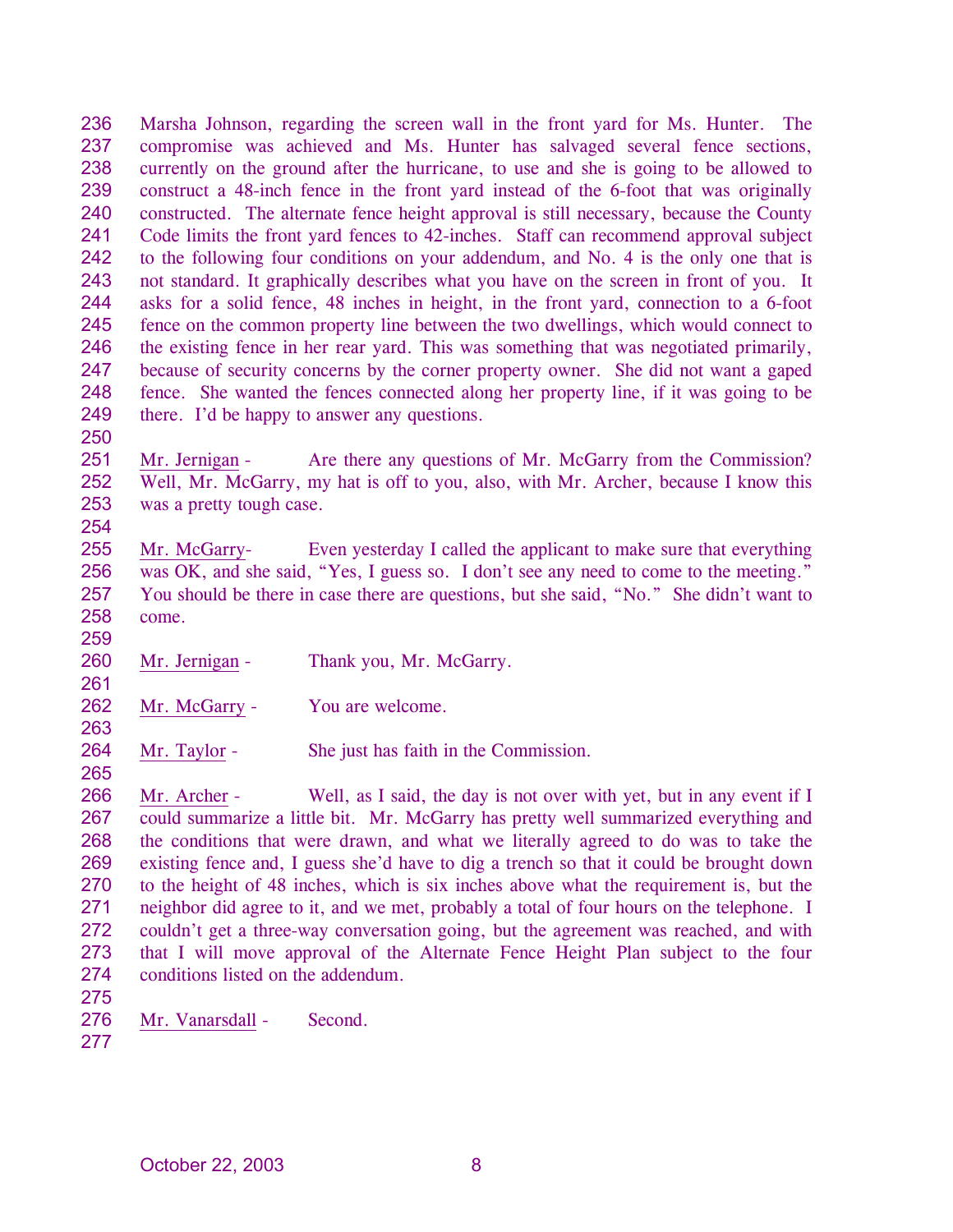278 279 280 Mr. Jernigan - We have a motion by Mr. Archer and a second by Mr. Vanarsdall. All in favor say aye. All opposed say no. The ayes have it. The motion is passed.

281

282 283 The Planning Commission approved Alternate Fence Height Plan for Central Gardens, Section A Subdivision – 1804 Carneal Street, subject to the following conditions:

284 285

- 1. Applicant shall apply for any necessary permits for construction of the fence.
	- 2. The owner shall have a set of approved plans available at the site at all times when work is being performed.
- 3. The property shall be developed as shown on the annotated plan filed with the case and no changes or additions to the layout shall be made without the approval of this Commission.
- 4. This approval is for construction of a vinyl fence not exceeding 48 inches in height in the front yard. Further, the 48-inch fence shall connect to a six-foot solid fence which shall connect to the existing fence in the rear yard. The fence shall be constructed to the extent shown on the site plan dated **October 22, 2003**.

### 297 **PLAN OF DEVELOPMENT (Deferred from the September 24, 2003, Meeting)**

298

POD-54-03 Woodland Center Flex Condos – Eastpark Court **Resource International, Ltd. And Empire Development for Liberty Property Development Corporation and Mid-Atlantic Entry Systems, Inc.:**  Request for approval of a plan of development as required by Chapter 24, Section 24-106 of the Henrico County Code to construct five, one-story, 6,000 square foot office/warehouse buildings. The 5.47-acre site is located on the south line of Eastpark Court approximately 600 feet west from Airport Drive on parcel 822-719-6631. The zoning is M-1, Light Industrial District and ASO (Airport Safety Overlay) District. County water and sewer. **(Varina)** 

299

- 300 301 Mr. Jernigan - Is there any opposition to POD-54-03, Woodland Center Flex Condos? No opposition. Good morning, Mr. Wilhite.
- 302

Mr. Wilhite - Good morning, Mr. Chairman, and everyone on the Commission. You just received a handout that includes a revised site plan. You already received it in your packet. This one includes the staff's annotations on it. Also, the revised architectural plans are included in the packet, as well. The major changes on the revised site plan is that the three middle buildings, which are buildings 2 through 4, have been shifted back in the property towards Interstate 64 and away from Eastpark Court. Building No. 5, which is on the east end of the site, is to be reoriented to be in 303 304 305 306 307 308 309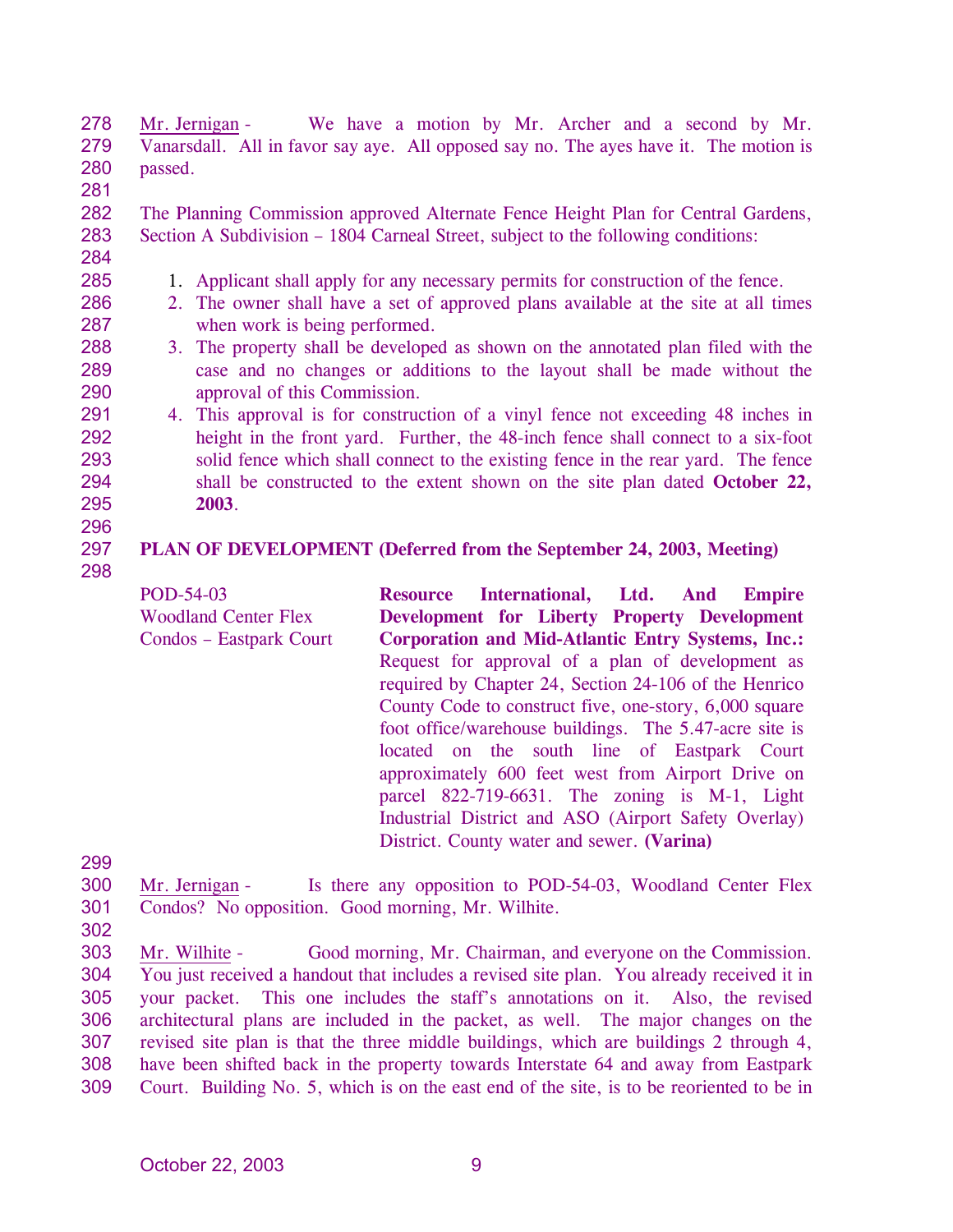310 311 312 313 314 315 316 317 318 line with those three middle buildings. Also, the number of entrances onto the site have been reduced from four to two, which is something staff had recommended, plus 38 additional parking spaces have been provided on the site, to meet staff's concerns on providing sufficient parking. The revised elevations in your packet changed the look of the buildings. The buildings are being constructed of tilt-up concrete construction. Staff has also recommended that the dumpsters on the site be of masonry construction to match the building. The applicant has agreed to this, as well. On Page 3 of your addendum there is a revised recommendation for approval, and I'd be happy to answer any questions that you would have.

- 319
- 320 321 322 Mr. Jernigan - Are there any questions for Mr. Wilhite from the Commission? Well, Mr. Wilhite, I see in here also that through redesigning this they picked up 38 parking places.
- 323

324 325 326 327 328 329 Mr. Wilhite - Yes, sir. The parking lot has been moved from behind the site, between the buildings, and Interstate 64, the other side facing, or right next to Eastpark Court, and I would also add that the loading doors to the building are no longer facing Interstate 64, at least for buildings 2 through 5. They are now facing the sides of the individual buildings and not facing towards the interstate. Building 1 still has the doors facing Interstate 64.

330

331 332 333 334 335 Mr. Jernigan - Well, you probably did them a favor, picking up those 38 parking places, because probably some buildings require different parking specifications and by you alls diligence in this, holding them to two driveways, you did pick up, you helped them out.

336 Mr. Wilhite - We appreciate the applicant working with us on that, too.

338 339 340 Mr. Jernigan - Any questions for Mr. Wilhite? Thank you, Mr. Wilhite. Is the applicant here? Unless you want to say something, we are OK. I know you probably felt like you have said enough.

341

337

342 343 344 345 346 347 348 349 Ms. Goggin did do a lot of work on this, and originally they wanted four entrances in here for various reasons, but through staff negotiation, which did a great job, and actually I think that they did you all a favor picking up these parking places and the design now, with having masonry around the dumpsters will bring it up to what we need. So, with that, I will move for approval of POD-54-03, Woodland Center Flex Condos – Eastport Court, subject to the annotations on the plan, the standard conditions for developments of this type, and additional conditions Nos. 23 through 35 on the addendum.

- 350
- 351 Mr. Taylor - Second.
- 352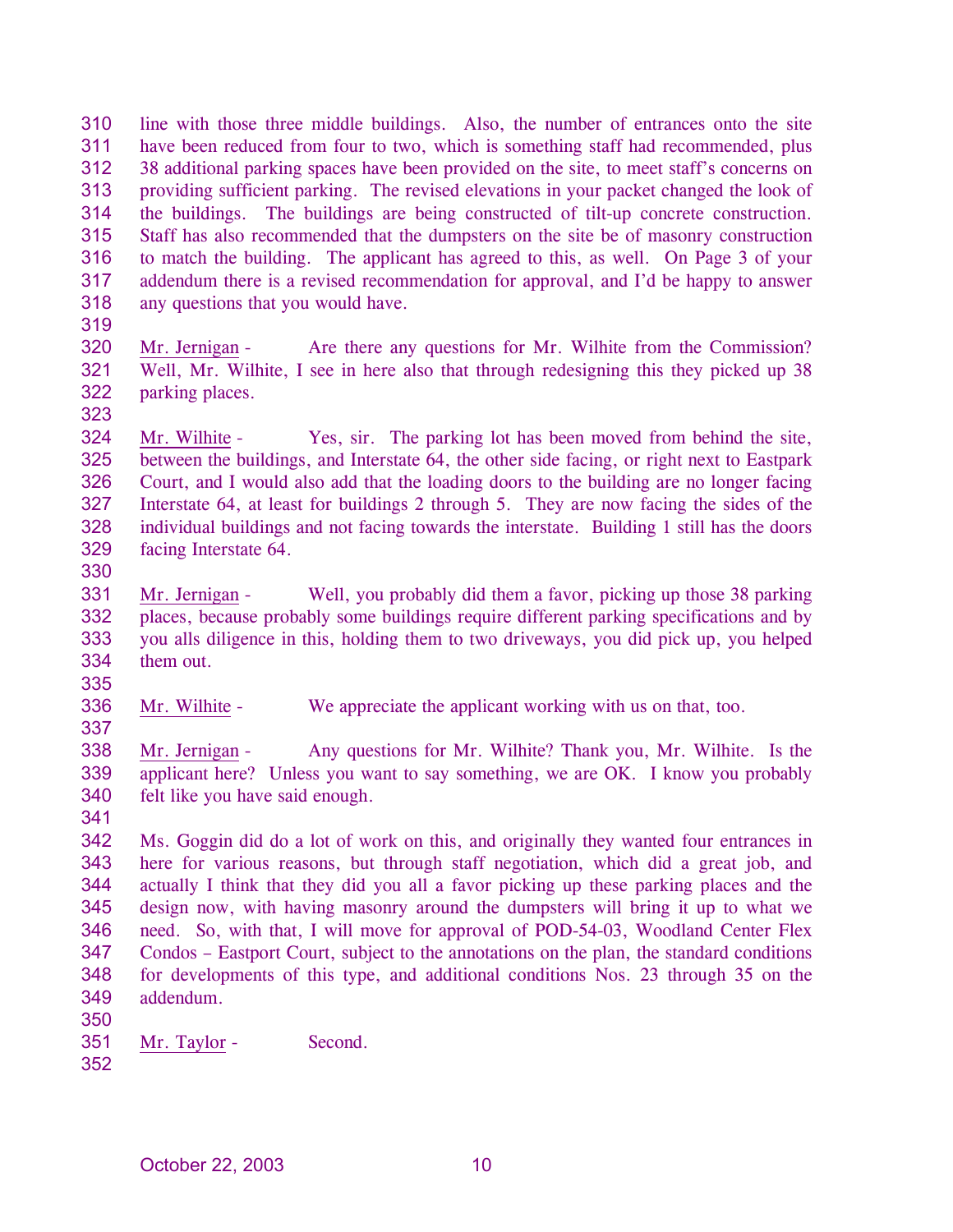353 354 Mr. Jernigan - We have a motion by Mr. Jernigan and a second by Mr. Taylor. All in favor say aye. All opposed say no. The ayes have it. The motion is passed.

356 357 358 The Planning Commission approved Plan of Development POD-54-03, Woodland Center Flex Condos – Eastpark Court, subject to the standard conditions for developments of this type and the following additional conditions:

359

- 360 361 362 363 364 23. The easements for drainage and utilities as shown on approved plans shall be granted to the County in a form acceptable to the County Attorney prior to any occupancy permits being issued. The easement plats and any other required information shall be submitted to the County Real Property Agent at least sixty (60) days prior to requesting occupancy permits.
- 365 366 24. The developer shall provide fire hydrants as required by the Department of Public Utilities and Division of Fire.
- 367 25. All repair work shall be conducted entirely within the enclosed building.
- 368 26. Outside storage shall not be permitted.
- 369 370 371 372 27. The certification of building permits, occupancy permits and change of occupancy permits for individual units shall be based on the number of parking spaces required for the proposed uses and the amount of parking available according to approved plans.
- 373 374 375 28. Any necessary off-site drainage and/or water and sewer easements must be obtained in a form acceptable to the County Attorney prior to final approval of the construction plans.
- 376 377 378 29. Deviations from County standards for pavement, curb or curb and gutter design shall be approved by the County Engineer prior to final approval of the construction plans by the Department of Public Works.
- 379 380 30. The loading areas shall be subject to the requirements of Chapter 24, Section 24-97(b) of the Henrico County Code.
- 381 382 31. Storm water retention, based on the 50-10 concept, shall be incorporated into the drainage plans.
- 383 384 385 32. Insurance Services Office (ISO) calculations must be included with the plans and contracts and must be approved by the Department of Public Utilities prior to the issuance of a building permit.
- 386 387 388 33. Approval of the construction plans by the Department of Public Works does not establish the curb and gutter elevations along the Henrico County maintained right-of-way. The elevations will be set by Henrico County.
- 389 390 391 34. Evidence of a joint ingress/egress and maintenance agreement must be submitted to the Planning Office and approved prior to issuance of a certificate of occupancy for this development.
- 392 393 394 395 396 35. The location of all existing and proposed utility and mechanical equipment (including HVAC units, electric meters, junction and accessory boxes, transformers, and generators) shall be identified on the landscape plans. All equipment shall be screened by such measures as determined appropriate by the Director of Planning or the Planning Commission at the time of plan approval**.**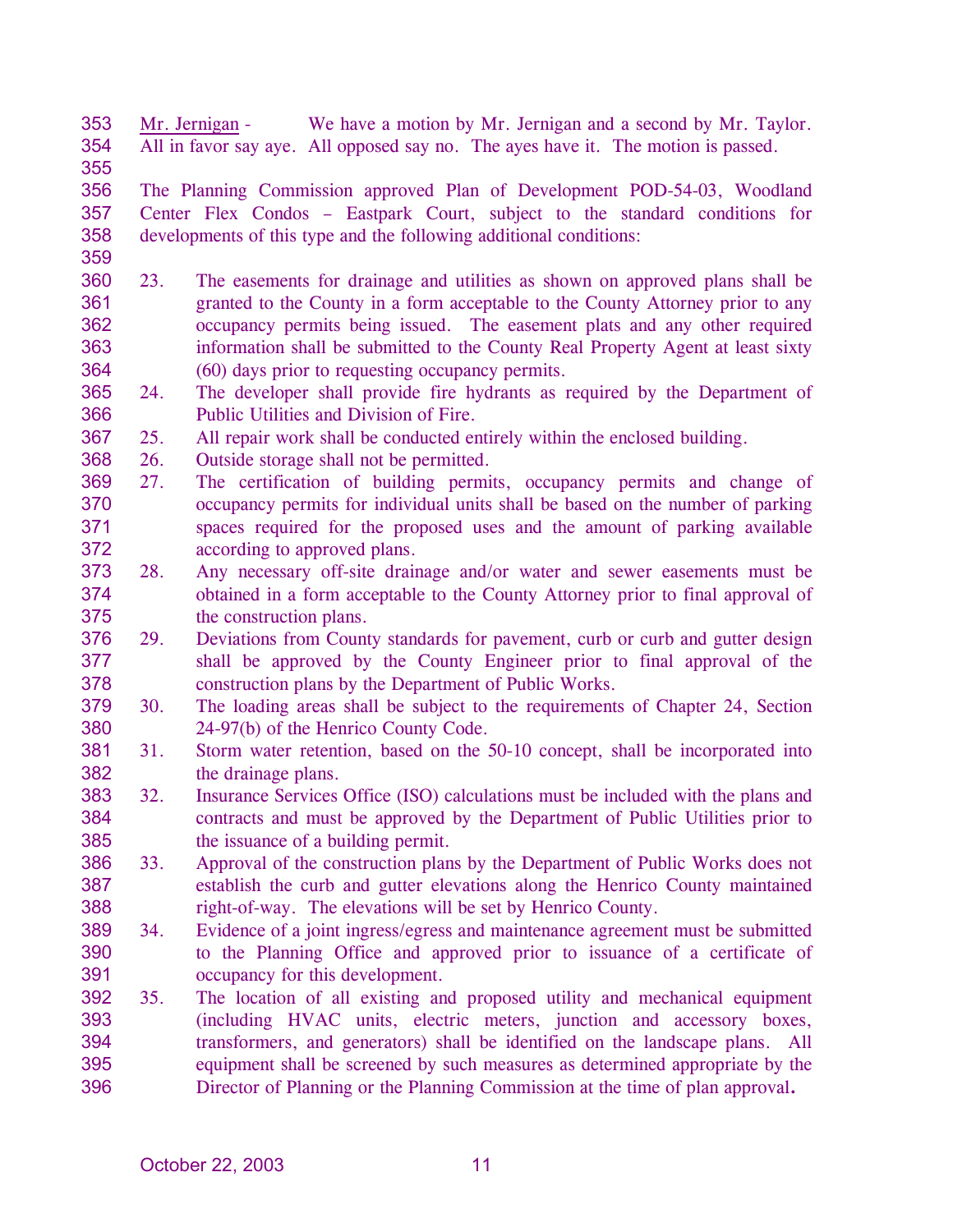| 397        |              |                                           |
|------------|--------------|-------------------------------------------|
| 398<br>399 | Mr. Silber - | The next item is on Page 8 of the agenda. |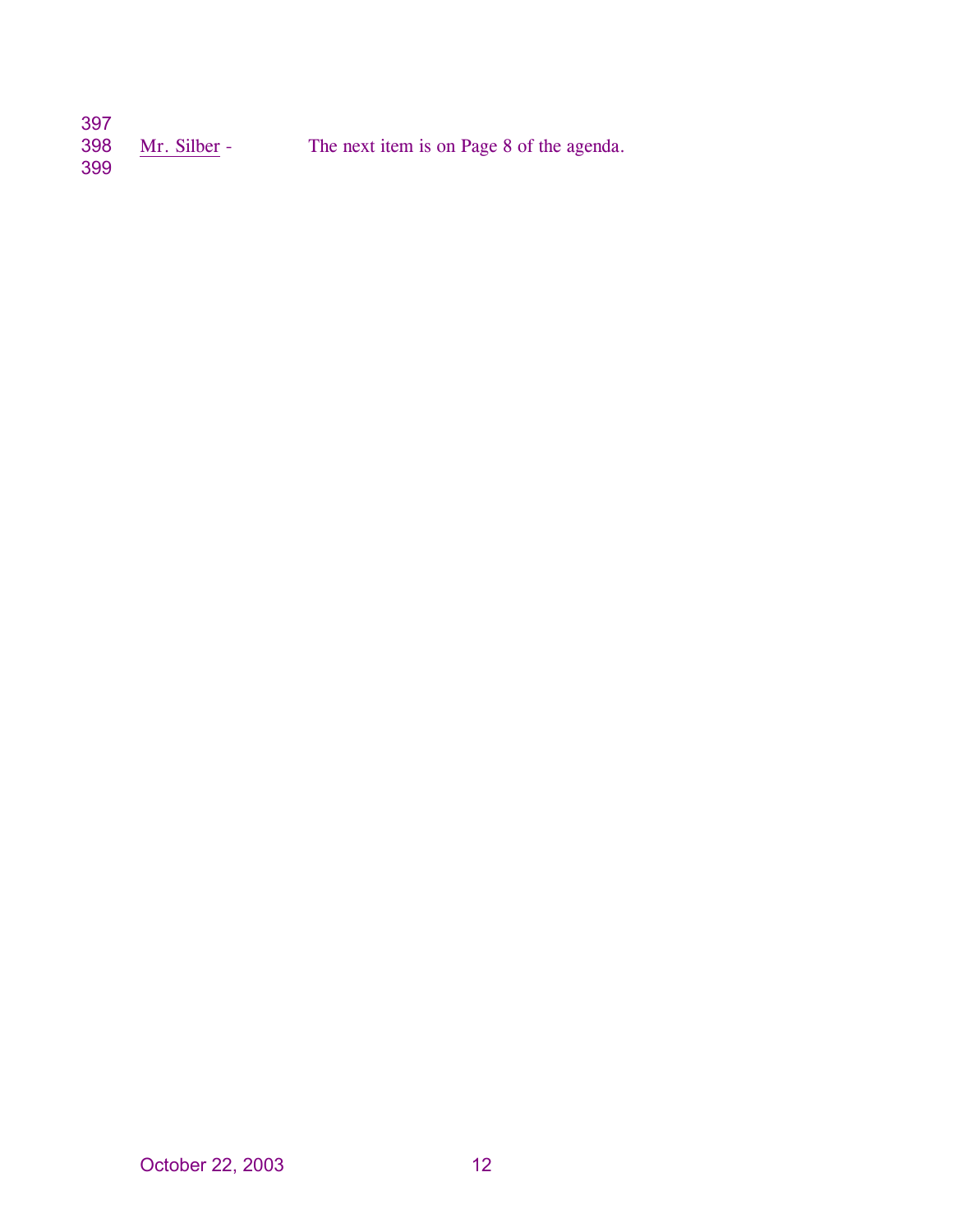### 399 **PLAN OF DEVELOPMENT (Deferred from the September 24, 2003, Meeting)**

400

POD-61-03 3005 Mechanicsville Turnpike – Parking Lot **Jeffrey S. Tyler for William Kemp:** Request for approval of a plan of development and transitional buffer deviation, as required by Chapter 24, Section 24-106 and 24-106.2 of the Henrico County Code, to construct a 14-space, parking lot. The 1.54-acre site is located at 3005 Mechanicsville Turnpike, on the southeast corner of the intersection of Mechanicsville Turnpike and Oak Hill Lane on parcel 800-731-8336. The zoning is O-2, Office District and R-4, General, Residential District. **(Fairfield)** 

401

404

402 403 Mr. Jernigan - Is there any opposition to POD-61-03, 3005 Mechanicsville Turnpike? No opposition. Mr. O'Kelly, you may proceed.

405 406 407 408 409 410 411 412 413 414 415 416 417 418 419 Mr. O'Kelly - Thank you, Mr. Chairman. As the Secretary mentioned, this plan of development is for a parking lot addition to a family-owned business, a remodeling company, and the building was formerly a residence in the past and is being converted to a commercial building. The request was deferred from your September meeting in order for the applicant to seek assistance from the commercial assistance team, and in the last few weeks there has been correspondence with the Director of Planning, the Building Official, the Department of Public Utilities, and the Department of Public Works and a compromise has been reached on delaying some of the improvements that were originally recommended for this development to a later date, when future development occurs on the property. There is also a transitional buffer requirement for this property. It is partially zoned R-4. The majority of it is zoned O-2 Office and the transitional buffer would be along the R-4 zoning line through the middle of the property and the staff is recommending that a buffer deviation be approved by the Commission that would relocate that buffer to a more appropriate location along the eastern property line.

420

421 422 423 424 425 426 In general, the applicant and his engineer worked diligently to address the staff's comments and concerns; however, there is one issue remaining to be resolved. That involves the recommendation from the Traffic Engineer to relocate the entrance in a easterly direction to line up with the center line of Doron Road. This would create some zoning problems and in addition be a costly effort for the applicant and they are in disagreement with this recommendation.

427

428 429 I will be happy to answer any questions, Mr. Chairman. Mr. Bill Kemp, the applicant, and his engineer are here to address the Commission.

430

431 432 Mr. Jernigan - Are there any questions from Mr. O'Kelly from the Commission?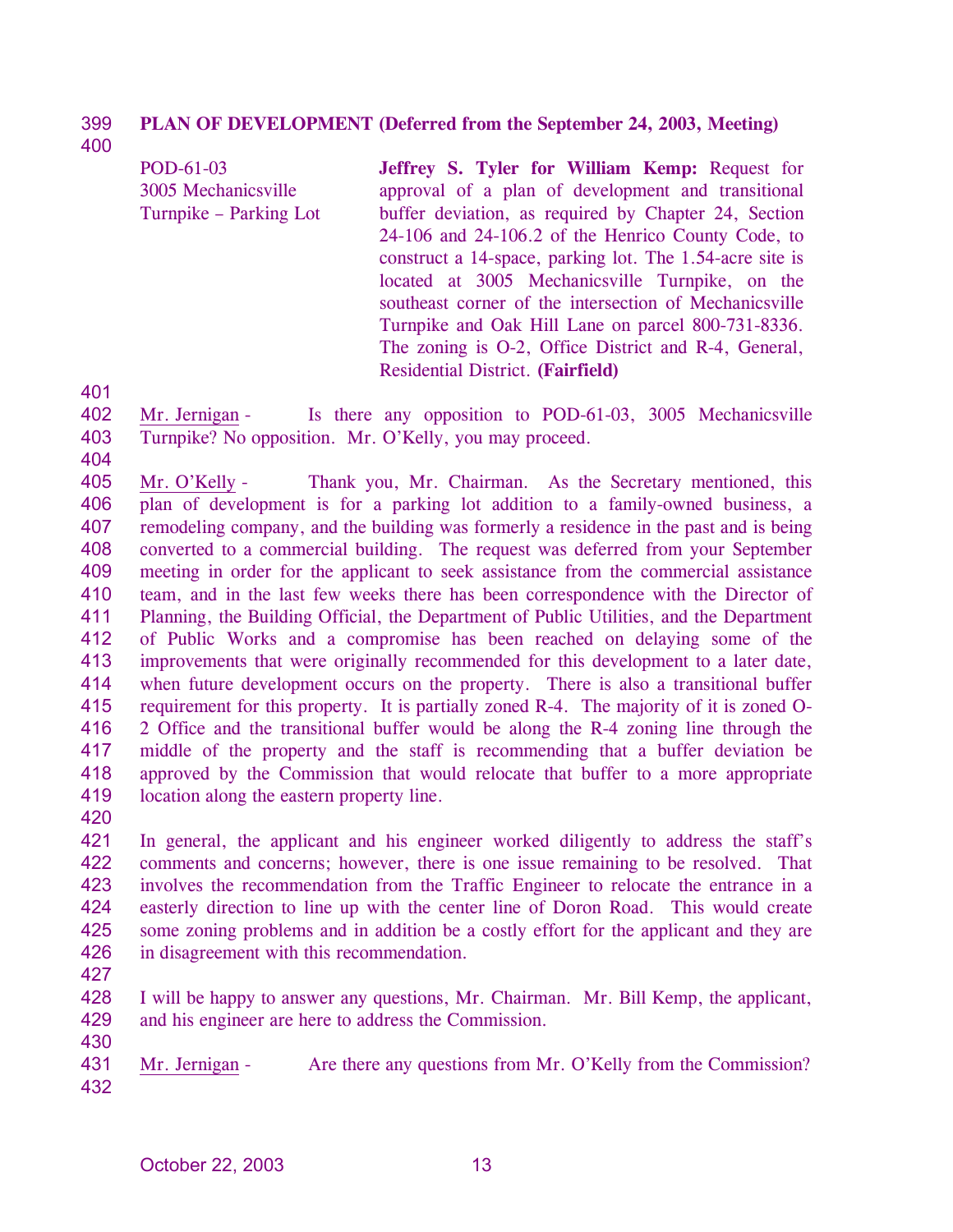433 434 435 Mr. Archer - Mr. O'Kelly, can you show us on the map that is on the screen where the recommended driveway would be?

436 437 438 439 440 Mr. O'Kelly - This is the area where the applicant proposes, and that is over 100 feet from the intersection of Mechanicsville Turnpike. The Traffic Engineer is recommending that this entrance and the parking area be relocated to approximately this location. And that would require that some of the parking be in the R-4 area which is not permitted by Code.

441

442 443 444 445 446 447 Mr. Archer - Has traffic indicated that this is a severe problem? I am really familiar with this area and neither Doron Lane or Oak Hill Lane are heavily traveled, and as you can see, they both come together in that little wide portion down there, and also, if you defer to the fact that this type of business does not really engender a lot of traffic either coming or going. Do you think it would be a terrific imposition on traffic if we did not move it?

449 450 Mr. O'Kelly - I'd have to defer that to the Traffic Engineer, Mr. Archer. He is here to represent the Department of Public Works.

451 452

453

448

Mr. Archer - OK.

454 455 456 457 Mr. Taylor - Mr. Archer, one other possibility, just looking at the geometry, we might be able to accomplish both objectives if we rotate that entrance, just rotate it in place clockwise, so that it kind of lines up with Doron Lane, but it doesn't encroach into that natural area to the right. Just a thought. Just looking at the geometry.

458

467

469

471

473

459 460 461 462 463 464 465 Mr. Archer - I appreciate the thought. Well, one of the things that Mr. O'Kelly mentioned is some additional construction that would have to be that would be quite costly, and, in looking at this site, and I travel this way quite often, the applicant has taken what was an old rundown residence that has been vacant for a long time and improved it to the point that it is much more pleasant to look at, including the lot that used to be unkept and all grown up. So, somebody is here from Traffic?

- 466 Mr. O'Kelly - Yes, sir.
- 468 Mr. Archer - OK. Could I get someone to address that issue?
- 470 Mr. O'Kelly - Mike Jennings is here.
- 472 Mr. Archer - Good morning, Mr. Jennings.

Mr. Jennings - Good morning, Mr. Chairman, Commission members. The major thing is the traffic safety concern of being close to 360 and offset of Doron Lane. Yes, I agree with the cost of moving it and the fact that it is just this little home 474 475 476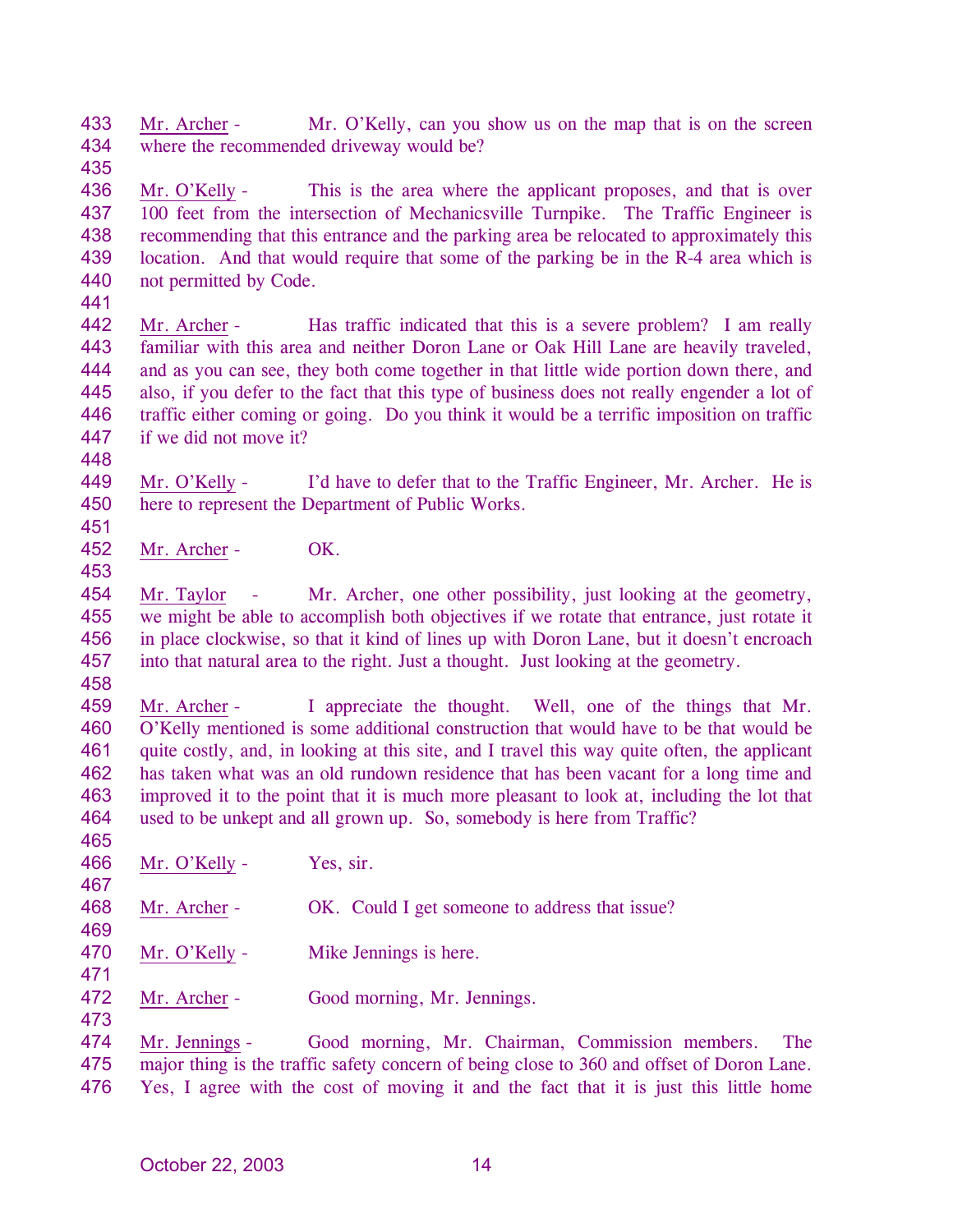477 478 479 480 481 482 remodeling business for now. The biggest concern is a permanent entrance, that this 1.5 acre site to go from something much bigger, it is going to be a really big traffic concern. While they are operating in this capacity, I don't see it being a problem, but if this develops into anything that, you know, this is probably going to be an expensive piece of property, and we don't want a lot of traffic with being about 110 feet off of 360 and also a concern with being offset from Doron Lane.

483

484 485 486 Mr. Archer - OK. I hear you. Is there a way that we could condition this case to state that if the use changed from other than what is here now, at that point in time, the construction would have to be done. Mr. Secretary, can you help me with that?

487

494

488 489 490 491 492 493 Mr. Silber - Mr. Archer, I think that might be a good alternative. One of the challenges is we are working within the confines of the zoning that we have in place, and if you begin to move the parking or the access off of the current zoned property, you can see that the split part of it is O-2 and part of it is R-4. You can't put that access for the parking on the R-4, so you have to deal with that from a zoning standpoint.

495 496 497 498 499 500 501 Mr. Jennings - Another consideration that Public Works is willing to do is, this is proposed a permanent curb and guttered entrance. What is the possibility of making it a gravel pad for now, because we really don't want to see a permanent entrance at that location. What if they did it in stages? And if they ever developed bigger and they wanted to make it a permanent curb and gutter developing all along Oak Hill Road, with curb and gutter and proper drainage, then we would enforce the moving of the permanent entrance.

503 504 Mr. Archer - And I understand the concern. I am not trying to minimize it at all. I guess I was just thinking about it in terms of this particular case.

505

502

506 507 508 509 Mr. Jennings - Right. And at staff/developer we asked if there was a stage of development, but he said it wasn't going to develop further. And I can understand it at this business use at the time.

510 511 512 Mr. Archer - Right, and yet we have to look toward the future. We probably should try to work out one of those two alternatives, and I guess we need to ask the applicant if the last alternative he just mentioned is one that he thinks is feasible.

- 513
- 514 Mr. O'Kelly - Mr. Archer, could I speak to that?
- 515 516

517

Mr. Archer - Yes, sir. Please.

Mr. O'Kelly - We certainly appreciate Mike's suggestion, but it does create a zoning problem, and when you have a parking area but 200 feet of an R District, the Ordinance requires that it be paved. 518 519 520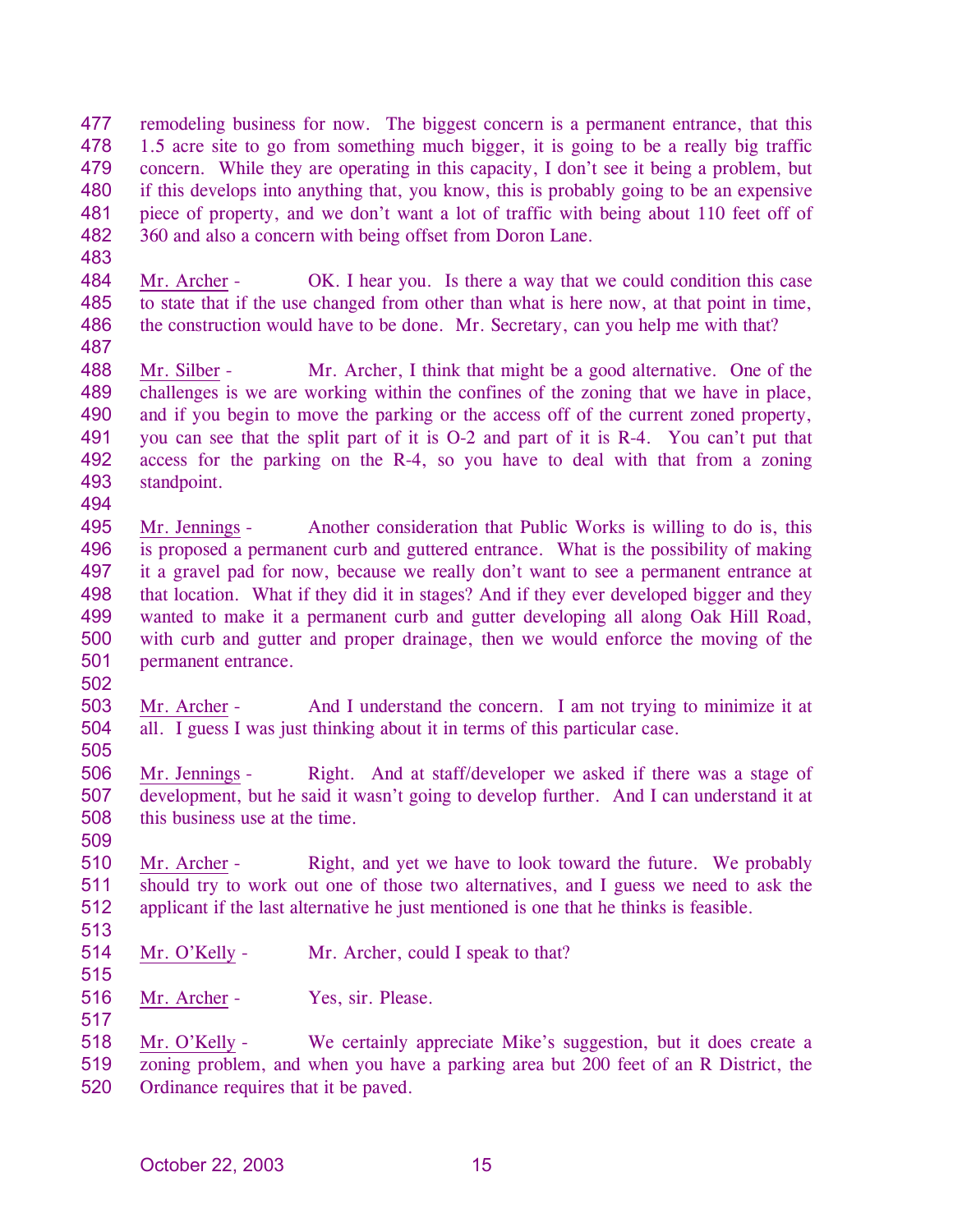522 Mr. Archer - OK, so that kills that.

523 524 525 Mr. O'Kelly - As far as future development of the property, perhaps the condition would be in order that would in essence allow the staff to reevaluate the entrance on Oak Hill Road with future development of the property.

526 527

528

533

535

537

539

- Mr. Archer OK. Can we craft that condition today?
- 529 530 Mr. O'Kelly - Yes, sir. OK. But you may still want to hear from the applicant.

531 532 Mr. Archer - Well, I do, but I'd like to find out if that is OK, but can you scribble up something while I am talking to him?

534 Mr. O'Kelly - Yes, sir.

536 Mr. Archer - OK. Thank you. Would the applicant come forward, please?

538 Mr. Kemp - Good morning. My name is William E. Kemp, III.

540 541 542 543 544 545 546 547 548 549 Mr. Archer - Mr. Kemp, you have heard everything we've been discussing. What we are trying to see is if we can include a condition in the approval, if we allow this, that would, if the condition of this property changes and development is further, that at that point in time you would have to be responsible for doing whatever the requirements are at that time. For now, I think if we can get the condition worded right, since you indicate you don't anticipate any further development, we could do it to the point where we could get an approval, but you would have to have that condition in there that should things change, and the site should grow, because traffic makes a very good point about what it is they are trying to do and why, and we can't ignore that. But, would you be agreeable to that if we can come up with a condition for it?

550

551 552 553 554 555 Mr. Kemp - Yes, because I think one of the issues is if there is further improvement or developments to this lot, that it would have to be rezoned anyway, so in that case, I think, you know, I don't have a problem with that condition being made, as long as, you know, it is under advisement that the property is rezoned, that is when we are making that change.

- 556
- 557 558 559 560 Mr. Archer - Well, the rezoning would probably changes anyway, if the zoning is granted. It doesn't necessarily mean that it would have to be granted. But I just want to make sure that you are in agreement with the condition that we are trying to craft here so that we can go forward with this.
- 562 Mr. Kemp - Yes.
- 563

561

564 Mr. Archer - OK.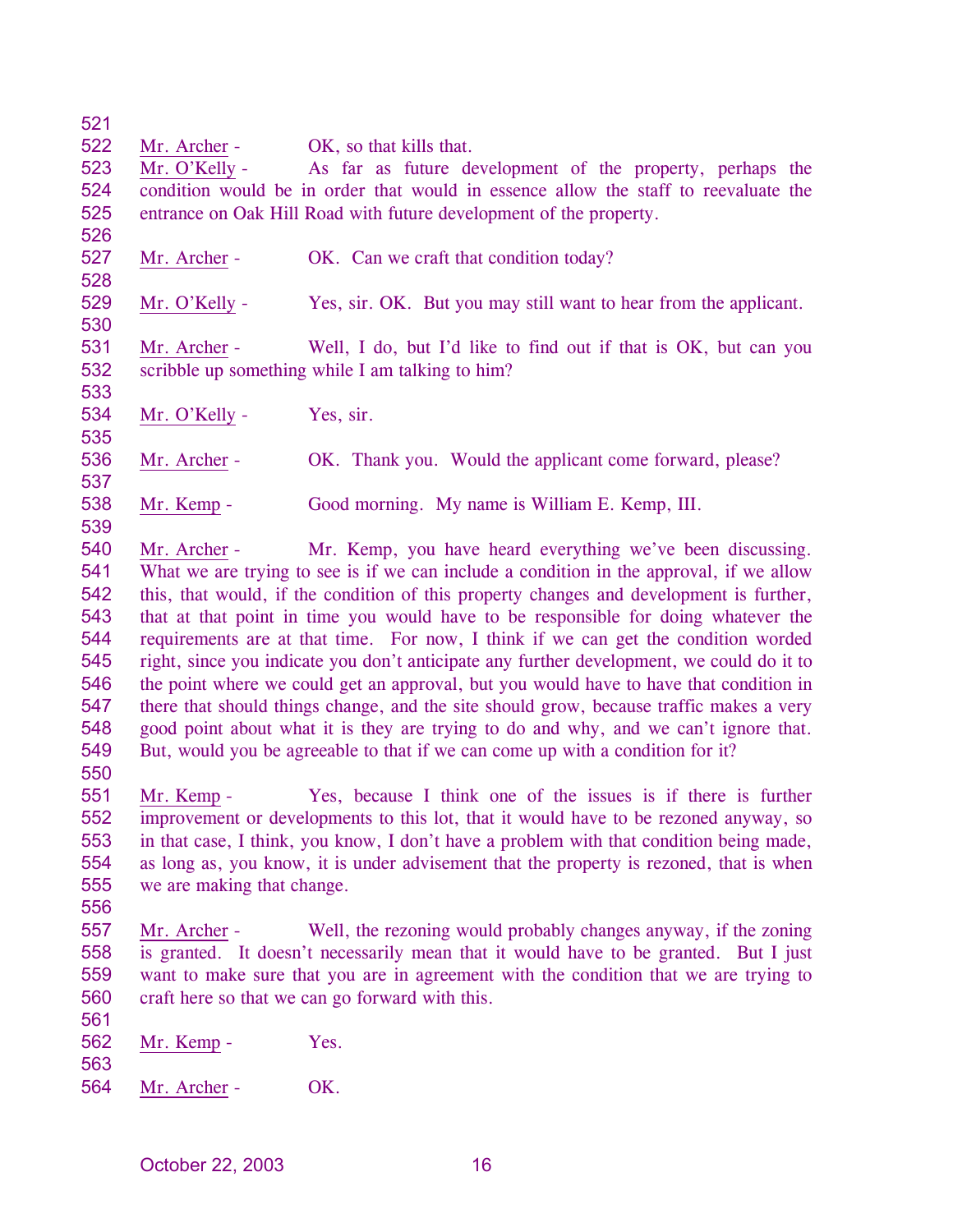| 565        |                                          |                                                                                                                                          |
|------------|------------------------------------------|------------------------------------------------------------------------------------------------------------------------------------------|
| 566        | Mr. Kemp -                               | Thank you.                                                                                                                               |
| 567        |                                          |                                                                                                                                          |
| 568        | Mr. Archer -                             | OK. Mr. O'Kelly, do you have anything yet?                                                                                               |
| 569        |                                          |                                                                                                                                          |
| 570        | Mr. O'Kelly -                            | Yes, sir. This would be condition No. 33. The location of the                                                                            |
| 571        |                                          | proposed entrance on Oak Hill Avenue shall be reevaluated by staff with any future                                                       |
| 572        | development of the property.             |                                                                                                                                          |
| 573        |                                          |                                                                                                                                          |
| 574        | Mr. Archer -                             | OK.                                                                                                                                      |
| 575        |                                          |                                                                                                                                          |
| 576        | Mr. Jernigan -                           | Sounds good to me.                                                                                                                       |
| 577        |                                          |                                                                                                                                          |
| 578        | Mr. O'Kelly -                            | We have two motions that would be in order, Mr. Chairman, one                                                                            |
| 579        |                                          | for the transitional buffer deviation and the other for the case.                                                                        |
| 580        |                                          |                                                                                                                                          |
| 581        | Mr. Jernigan -                           | OK. Thank you, Mr. O'Kelly. All right, Mr. Archer, we need                                                                               |
| 582        | the transitional buffer deviation first. |                                                                                                                                          |
| 583        |                                          |                                                                                                                                          |
| 584        | Mr. Archer -                             | All right, I move for the transitional buffer deviation.                                                                                 |
| 585        |                                          |                                                                                                                                          |
| 586        | Mr. Vanarsdall -                         | Second.                                                                                                                                  |
| 587        |                                          |                                                                                                                                          |
| 588        | Mr. Jernigan -                           | We have a motion by Mr. Archer and a second by Mr.                                                                                       |
| 589        |                                          | Vanarsdall. All in favor say aye. All opposed say no. The ayes have it. The motion is                                                    |
| 590        | passed.                                  |                                                                                                                                          |
| 591        |                                          |                                                                                                                                          |
| 592        |                                          | The Planning Commission approved the transitional buffer deviation for POD-61-03,                                                        |
| 593        |                                          | 3005 Mechanicsville Turnpike - Parking Lot.                                                                                              |
| 594        |                                          |                                                                                                                                          |
| 595        | Mr. Archer -                             | OK, and as for POD-61-03, 3005 Mechanicsville Turnpike -                                                                                 |
| 596        |                                          | Parking Lot, I move approval subject to the standard conditions for developments of                                                      |
| 597        |                                          | this type and the additional conditions Nos. 23 through 32 and the added condition No.                                                   |
| 598        | 33 that was made this morning.           |                                                                                                                                          |
| 599        |                                          |                                                                                                                                          |
| 600<br>601 | Mr. Vanarsdall -                         | Second.                                                                                                                                  |
| 602        |                                          |                                                                                                                                          |
| 603        | Mr. Jernigan -                           | We have a motion by Mr. Archer and a second by Mr.<br>Vanarsdall. All in favor say aye. All opposed say no. The ayes have it. The motion |
| 604        |                                          |                                                                                                                                          |
| 605        | is passed.                               |                                                                                                                                          |
| 606        |                                          | The Planning Commission approved POD-61-03, 3005 Mechanicsville Turnpike –                                                               |
| 607        |                                          | Parking Lot, subject to the standard conditions for developments of this type and added                                                  |
| 608        |                                          | conditions Nos. 23 through 33 shown below:                                                                                               |
|            |                                          |                                                                                                                                          |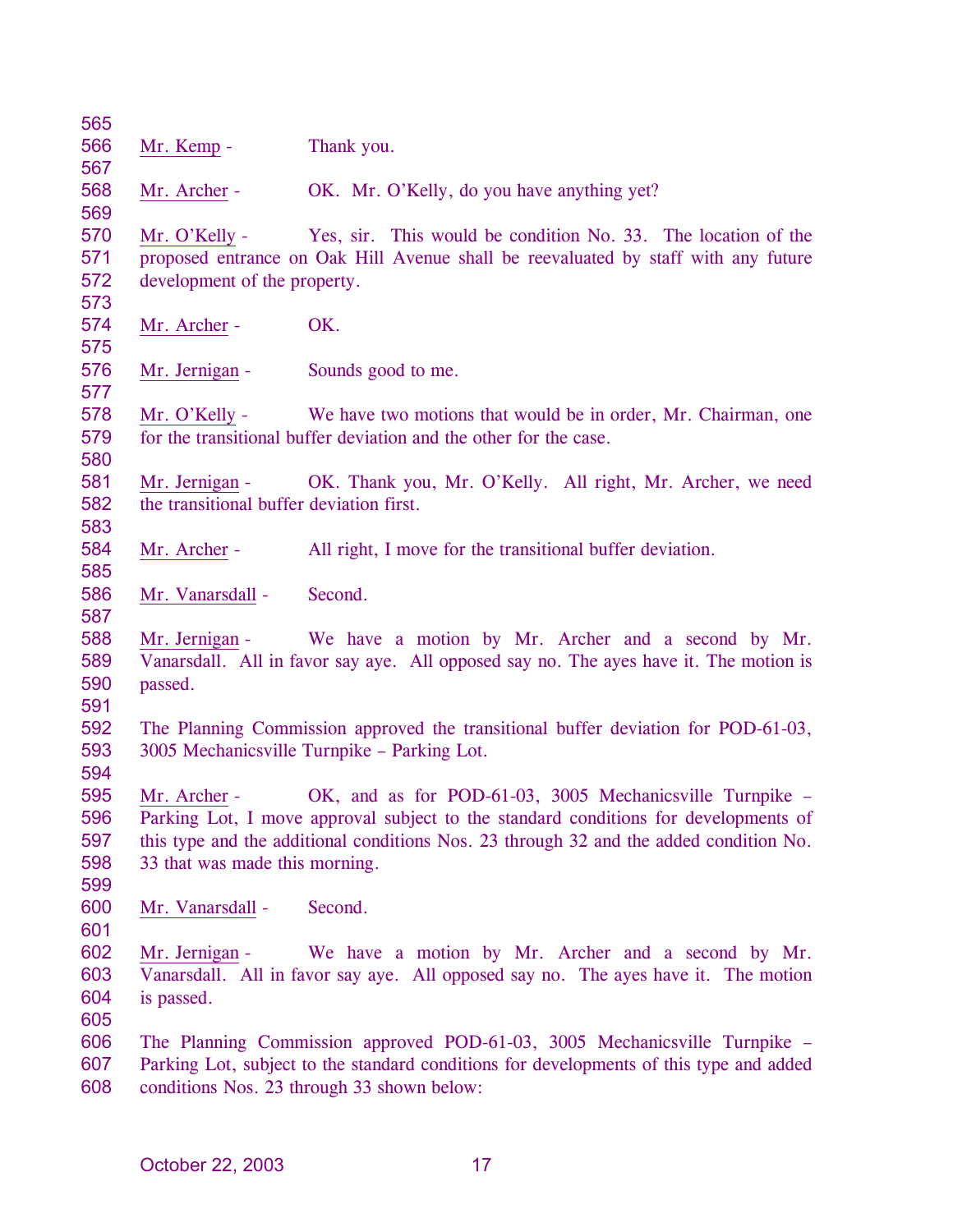- 610 611 612 613 614 23. The easements for drainage and utilities as shown on approved plans shall be granted to the County in a form acceptable to the County Attorney prior to any occupancy permits being issued. The easement plats and any other required information shall be submitted to the County Real Property Agent at least sixty (60) days prior to requesting occupancy permits.
- 615 616 24. The developer shall provide fire hydrants as required by the Department of Public Utilities and Division of Fire.
- 617 25. Outside storage shall not be permitted.
- 618 619 620 26. Any necessary off-site drainage and/or water and sewer easements must be obtained in a form acceptable to the County Attorney prior to final approval of the construction plans.
- 621 622 623 27. Deviations from County standards for pavement, curb or curb and gutter design shall be approved by the County Engineer prior to final approval of the construction plans by the Department of Public Works.
- 624 625 626 28. Insurance Services Office (ISO) calculations must be included with the plans and contracts and must be approved by the Department of Public Utilities prior to the issuance of a building permit.
- 627 628 629 29. Approval of the construction plans by the Department of Public Works does not establish the curb and gutter elevations along the Henrico County maintained right-of-way. The elevations will be set by Henrico County.
- 630 631 632 633 30. Approval of the construction plans by the Department of Public Works does not establish the curb and gutter elevations along the Virginia Department of Transportation maintained right-of-way. The elevations will be set by the contractor and approved by the Virginia Department of Transportation.
- 634 635 636 637 638 31. The location of all existing and proposed utility and mechanical equipment (including HVAC units, electric meters, junction and accessory boxes, transformers, and generators) shall be identified on the landscape plans. All equipment shall be screened by such measures as determined appropriate by the Director of Planning or the Planning Commission at the time of plan approval**.**
- 639 640 641 642 32. If not connecting to the public sewer system, the applicant shall furnish proof to the Planning Office that conditions satisfactory to the Health Department have been met that ensure the existing septic tank drainfield system is suitable for this project prior to the issuance of a building permit.
- 643 644 33. The location of the proposed entrance on Oak Hill Avenue shall be reevaluated by staff with any future development of the property.
- 645

- Mr. Silber- The next item on the agenda actually is a companion case, so I'd like to call both of these plans of development at the same time. 646 647
- 648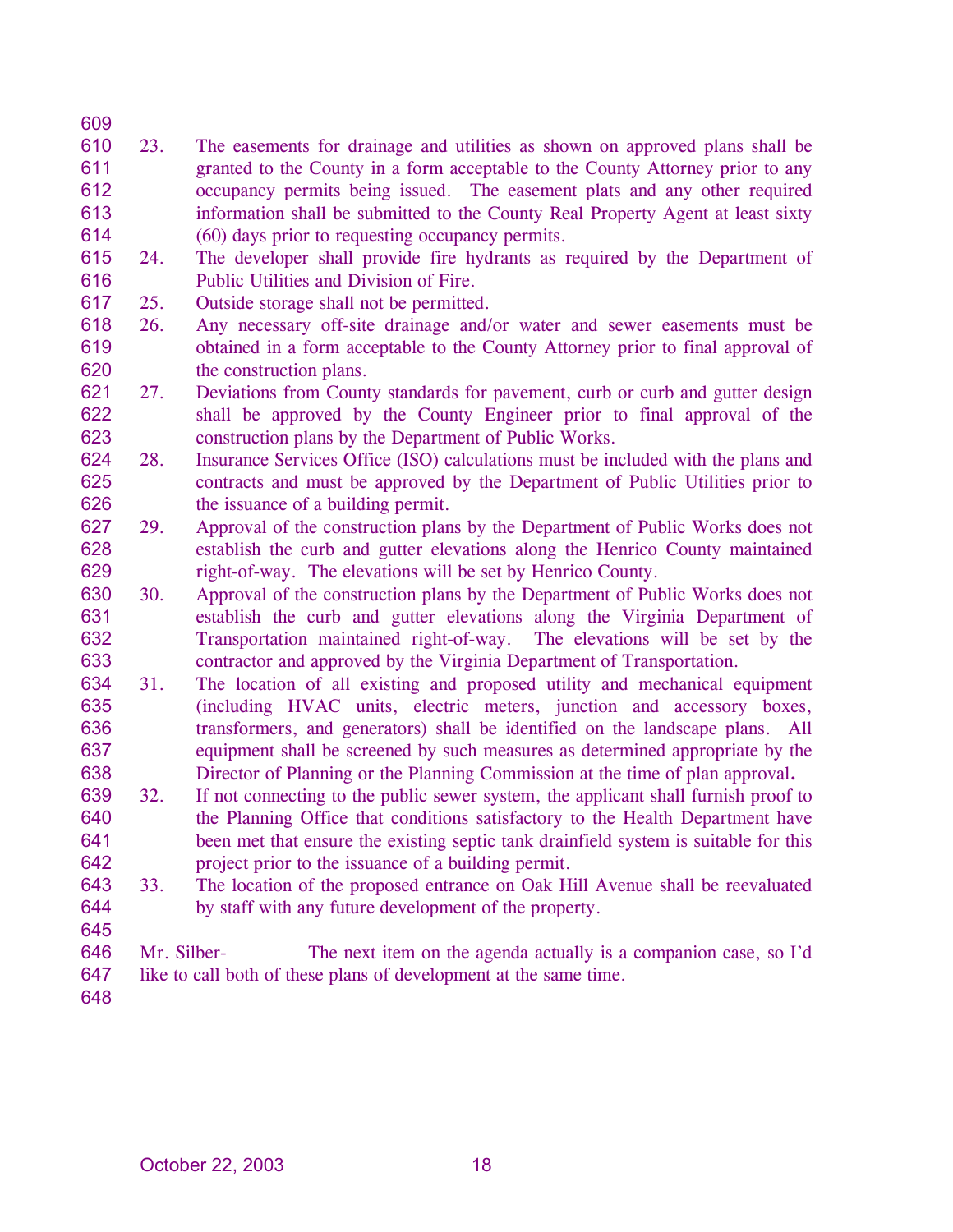#### 648 **PLAN OF DEVELOPMENT**

## 649

POD-51-03 Swift Transportation Trailer Parking Addition (POD-6-98 Revised) Miller Road **Balzer & Associates, Inc. for Swift Transportation Company, Inc.:** Request for approval of a plan of development, as required by Chapter 24, Section 24- 106 of the Henrico County Code, to construct a proposed trailer parking lot and modification to an existing lot to add employee parking. The 26.26-acre site is located on the west line of Miller Road approximately 600 feet south of Charles City Road on parcels 817-707-1322 and 3268. The current zoning is M-2, General Industrial District (Proposed M-2C, General Industrial District Conditional). **(Varina)** 

## 650

#### 651 **PLAN OF DEVELOPMENT**

652

POD-63-03 Swift Transportation Office Addition 2841 Charles City Road **Balzer & Associates, Inc. for Swift Transportation Company, Inc.:** Request for approval of a plan of development as required by Chapter 24, Section 24- 106 of the Henrico County Code to construct a onestory, 22,120 square foot building addition. The 5.00 acre site is located at 2841 Charles City Road on parcel 818-707-0077. The zoning is M-2, General Industrial District (Proposed M-2C, General Industrial District Conditional). County water and sewer. **(Varina)** 

653

654 655 656 Mr. Jernigan - Is there any opposition to POD-51-03, Swift Transportation Trailer Parking Addition? No opposition. Is there any opposition to POD-63-03, Swift Transportation Office Addition? No opposition. Mr. McGarry, how are you?

657

658 659 660 661 662 663 664 665 666 667 668 Mr. McGarry - Just fine. As the Secretary indicated, there are two cases. One has to do with trailer parking. The other one has to do with an office. I would like to point out there was a rezoning case that was adopted by the Board of Supervisors last week, October 14, which consolidated all of the parcels under one rezoning case, rather than having multiple zoning cases. The plan does meet the proffers of that rezoning case. The existing BMP is supposed to be enlarged to handle the development on all three parcels. Public Works has reviewed the BMP expansion, the calculations and the design and can recommend approval now. Works does not need a revised site plan. Staff is in a position to recommend approval, subject to standard conditions for developments of this type, and the additional conditions Nos. 23 through 28. I'd be happy to answer any questions on the trailer parking expansion.

669

Mr. Jernigan - All right. I have a question. You all didn't give it the OK before because of the water quality calculations? That is what is in the staff report. 670 671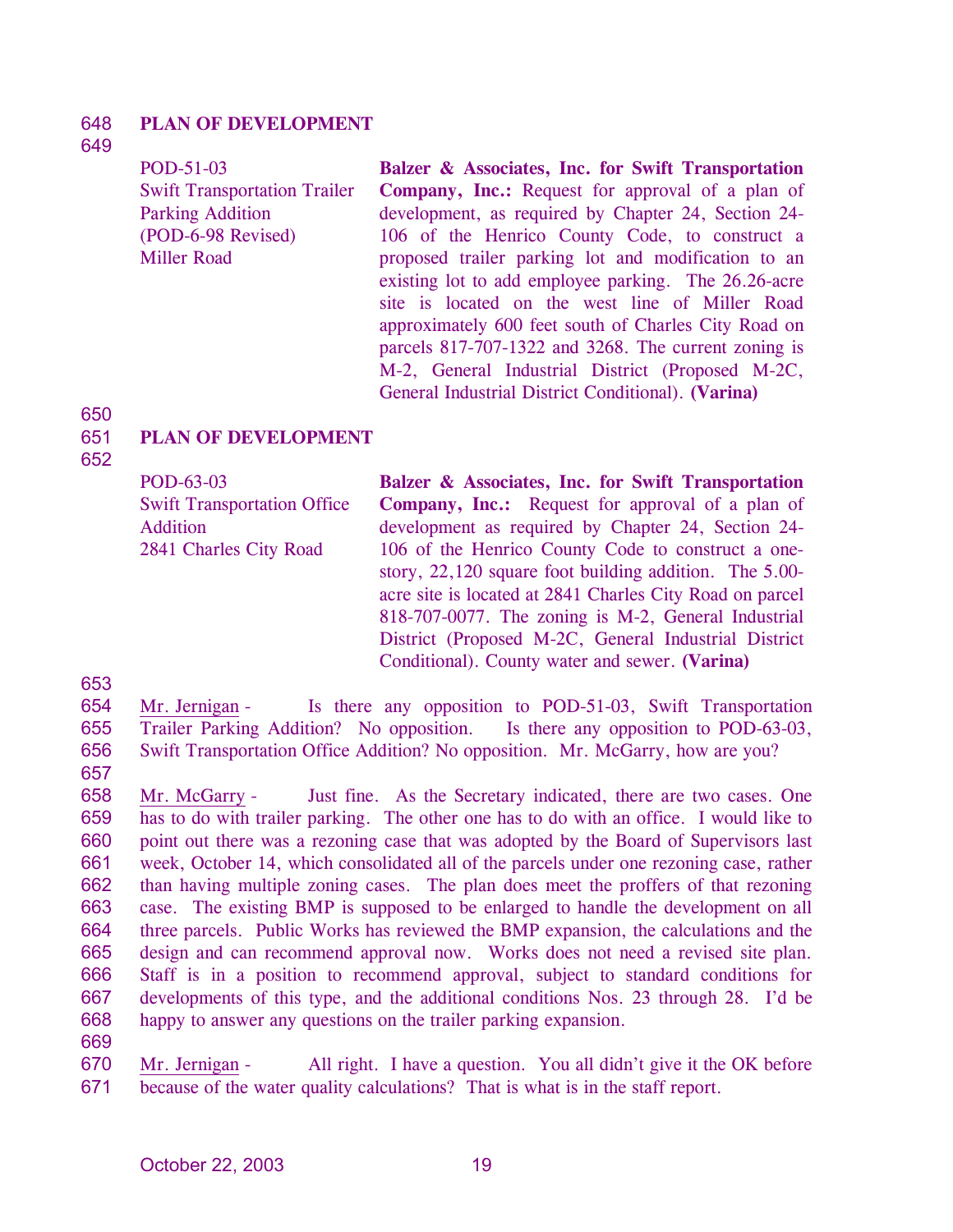| 672        |                                                                                       |                         |                                                                                                                                                                     |
|------------|---------------------------------------------------------------------------------------|-------------------------|---------------------------------------------------------------------------------------------------------------------------------------------------------------------|
| 673        |                                                                                       | Mr. McGarry -           | Correct.                                                                                                                                                            |
| 674        |                                                                                       |                         |                                                                                                                                                                     |
| 675        |                                                                                       | Mr. Jernigan -          | But we are OK on that now.                                                                                                                                          |
| 676        |                                                                                       |                         |                                                                                                                                                                     |
| 677        |                                                                                       | Mr. McGarry -           | Yes.                                                                                                                                                                |
| 678        |                                                                                       |                         |                                                                                                                                                                     |
| 679        |                                                                                       | Mr. Jernigan -          | OK. Are there any questions for Mr. McGarry from the                                                                                                                |
| 680<br>681 |                                                                                       |                         | Commission? Thank you, Mr. McGarry. Oh, I am sorry, you've got to do the second<br>one. I apologize. You may proceed. Thank you.                                    |
| 682        |                                                                                       |                         |                                                                                                                                                                     |
| 683        |                                                                                       | Mr. McGarry -           | This second case is for the Swift Transportation Office Addition.                                                                                                   |
| 684        |                                                                                       |                         | There are no issues and staff can recommend approval, subject to the standard                                                                                       |
| 685        |                                                                                       |                         | conditions for developments of this type plus Nos. 23 through 28.                                                                                                   |
| 686        |                                                                                       |                         |                                                                                                                                                                     |
| 687        |                                                                                       | Mr. Jernigan -          | Are there any questions for Mr. McGarry on this one? Thank                                                                                                          |
| 688        |                                                                                       |                         | you, Mr. McGarry. I don't often do those companion cases. Mr. Weinberger is here                                                                                    |
| 689        |                                                                                       |                         | from Swift Transportation, but at this point, unless he wants to say something, I don't                                                                             |
| 690        |                                                                                       |                         | have any questions. I do think it was good we rezoned everything under the M-2C                                                                                     |
| 691        |                                                                                       |                         | rather than M-2, and we do need to get that parking lot in there so we can get these                                                                                |
| 692        |                                                                                       |                         | trucks off of the road. Did you want to say something else? OK. We do not have any                                                                                  |
| 693        | opposition.                                                                           |                         |                                                                                                                                                                     |
| 694        |                                                                                       |                         |                                                                                                                                                                     |
| 695        |                                                                                       |                         | With that I would like to move for approval of POD-51-03, Swift Transportation                                                                                      |
| 696        | Trailer Parking Addition, subject to the standard conditions for developments of this |                         |                                                                                                                                                                     |
| 697        |                                                                                       |                         | type and the following additional conditions Nos. 23 through 28.                                                                                                    |
| 698        |                                                                                       |                         |                                                                                                                                                                     |
| 699        |                                                                                       | Mr. Vanarsdall -        | Second.                                                                                                                                                             |
| 700        |                                                                                       |                         |                                                                                                                                                                     |
| 701        |                                                                                       | Mr. Jernigan -          | We have a motion by Mr. Jernigan and a second by Mr.                                                                                                                |
| 702        |                                                                                       |                         | Vanarsdall. All in favor say aye. All opposed say no. The ayes have it. The motion                                                                                  |
| 703        | passes.                                                                               |                         |                                                                                                                                                                     |
| 704        |                                                                                       |                         |                                                                                                                                                                     |
| 705<br>706 |                                                                                       |                         | The Planning Commission approved POD-51-03, Swift Transportation Trailer Parking<br>Addition (POD-6-98 Revised) Miller Road, subject to the standard conditions for |
| 707        |                                                                                       |                         | developments of this type and the following additional conditions:                                                                                                  |
| 708        |                                                                                       |                         |                                                                                                                                                                     |
| 709        | 23.                                                                                   |                         | The developer shall provide fire hydrants as required by the Department of                                                                                          |
| 710        |                                                                                       |                         | Public Utilities and Division of Fire.                                                                                                                              |
| 711        | 24.                                                                                   |                         | The proffers approved as a part of zoning case C-35C-03 shall be incorporated                                                                                       |
| 712        |                                                                                       | in this approval.       |                                                                                                                                                                     |
| 713        | 25.                                                                                   |                         | Any necessary off-site drainage and/or water and sewer easements must be                                                                                            |
| 714        |                                                                                       |                         | obtained in a form acceptable to the County Attorney prior to final approval of                                                                                     |
| 715        |                                                                                       | the construction plans. |                                                                                                                                                                     |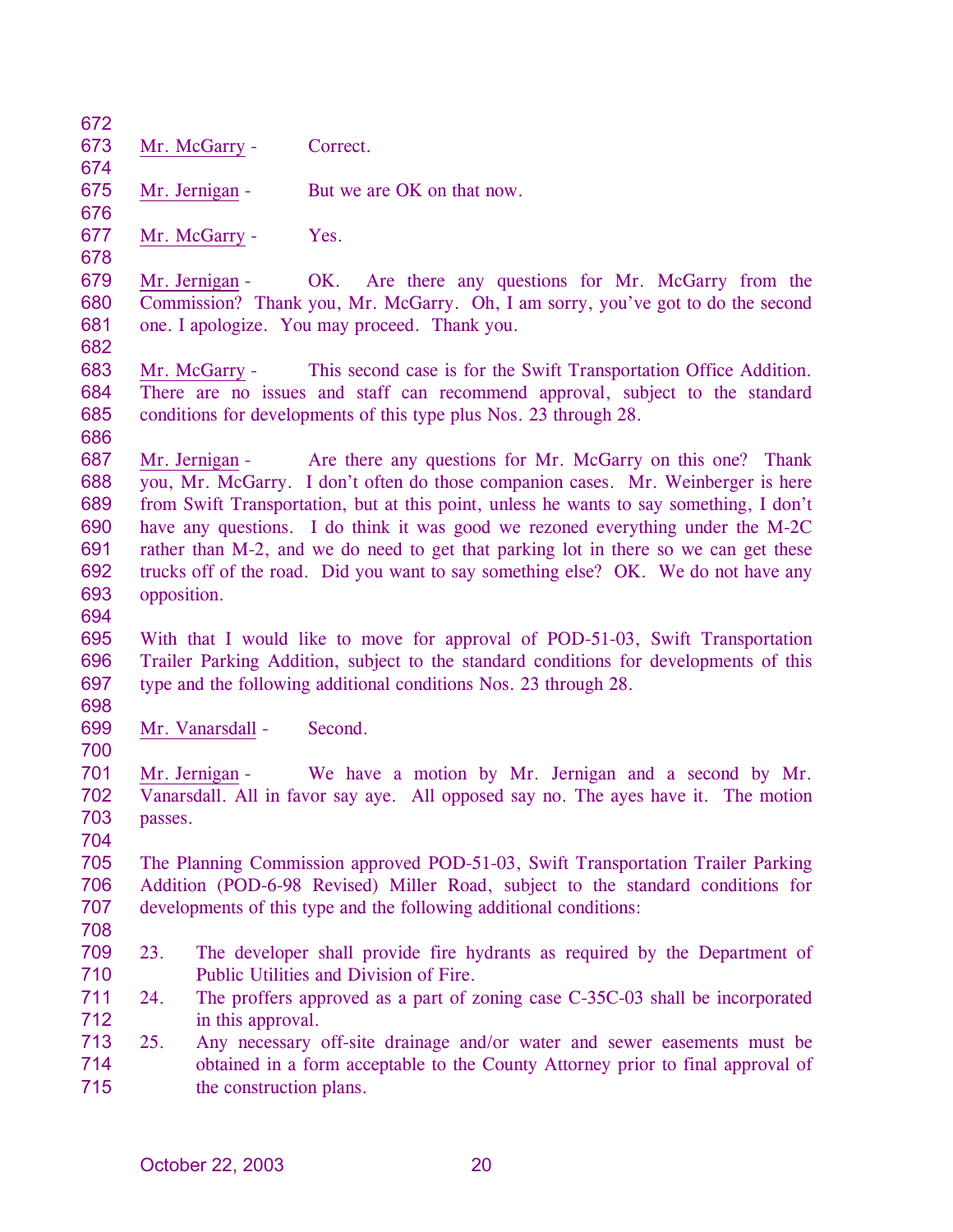| 716 | 26.                                                                | Deviations from County standards for pavement, curb or curb and gutter design           |  |  |  |
|-----|--------------------------------------------------------------------|-----------------------------------------------------------------------------------------|--|--|--|
| 717 |                                                                    | shall be approved by the County Engineer prior to final approval of the                 |  |  |  |
| 718 |                                                                    | construction plans by the Department of Public Works.                                   |  |  |  |
| 719 | 27.                                                                | Insurance Services Office (ISO) calculations must be included with the plans and        |  |  |  |
| 720 |                                                                    | contracts and must be approved by the Department of Public Utilities prior to           |  |  |  |
| 721 |                                                                    | the issuance of a building permit.                                                      |  |  |  |
| 722 | 28.                                                                | Approval of the construction plans by the Department of Public Works does not           |  |  |  |
| 723 |                                                                    | establish the curb and gutter elevations along the Henrico County maintained            |  |  |  |
| 724 |                                                                    | right-of-way. The elevations will be set by Henrico County.                             |  |  |  |
| 725 |                                                                    |                                                                                         |  |  |  |
| 726 |                                                                    | On POD-63-03, I move for approval of Swift Transportation<br>Mr. Jernigan -             |  |  |  |
| 727 |                                                                    | Office Addition – 2841 Charles City Road, subject to the annotations on the plan, the   |  |  |  |
| 728 |                                                                    | standard conditions for developments of this type and additional conditions Nos. 23     |  |  |  |
| 729 | through 28.                                                        |                                                                                         |  |  |  |
| 730 |                                                                    |                                                                                         |  |  |  |
| 731 | Mr. Taylor -                                                       | Second.                                                                                 |  |  |  |
| 732 |                                                                    |                                                                                         |  |  |  |
| 733 |                                                                    | We have a motion by Mr. Jernigan and a second by Mr. Taylor.<br>Mr. Jernigan -          |  |  |  |
| 734 |                                                                    | All in favor say aye. All opposed say no. The ayes have it. The motion is passed.       |  |  |  |
| 735 |                                                                    |                                                                                         |  |  |  |
| 736 |                                                                    | The Planning Commission approved POD-63-03, Swift Transportation Addition - 2941        |  |  |  |
| 737 |                                                                    | Charles City Road, subject to the annotations on the plans, the standard conditions for |  |  |  |
| 738 | developments of this type and the following additional conditions: |                                                                                         |  |  |  |
| 739 |                                                                    |                                                                                         |  |  |  |
| 740 | 23.                                                                | The developer shall provide fire hydrants as required by the Department of              |  |  |  |
| 741 |                                                                    | Public Utilities and Division of Fire.                                                  |  |  |  |
| 742 | 24.                                                                | The proffers approved as a part of zoning case C-35C-03 shall be incorporated           |  |  |  |
| 743 |                                                                    | in this approval.                                                                       |  |  |  |
| 744 | 25.                                                                | Any necessary off-site drainage and/or water and sewer easements must be                |  |  |  |
| 745 |                                                                    | obtained in a form acceptable to the County Attorney prior to final approval of         |  |  |  |
| 746 |                                                                    | the construction plans.                                                                 |  |  |  |
| 747 | 26.                                                                | Deviations from County standards for pavement, curb or curb and gutter design           |  |  |  |
| 748 |                                                                    | shall be approved by the County Engineer prior to final approval of the                 |  |  |  |
| 749 |                                                                    | construction plans by the Department of Public Works.                                   |  |  |  |
| 750 | 27.                                                                | Insurance Services Office (ISO) calculations must be included with the plans and        |  |  |  |
| 751 |                                                                    | contracts and must be approved by the Department of Public Utilities prior to           |  |  |  |
| 752 |                                                                    | the issuance of a building permit.                                                      |  |  |  |
| 753 | 28.                                                                | Approval of the construction plans by the Department of Public Works does not           |  |  |  |
| 754 |                                                                    | establish the curb and gutter elevations along the Henrico County maintained            |  |  |  |
| 755 |                                                                    | right-of-way. The elevations will be set by Henrico County.                             |  |  |  |
| 756 |                                                                    |                                                                                         |  |  |  |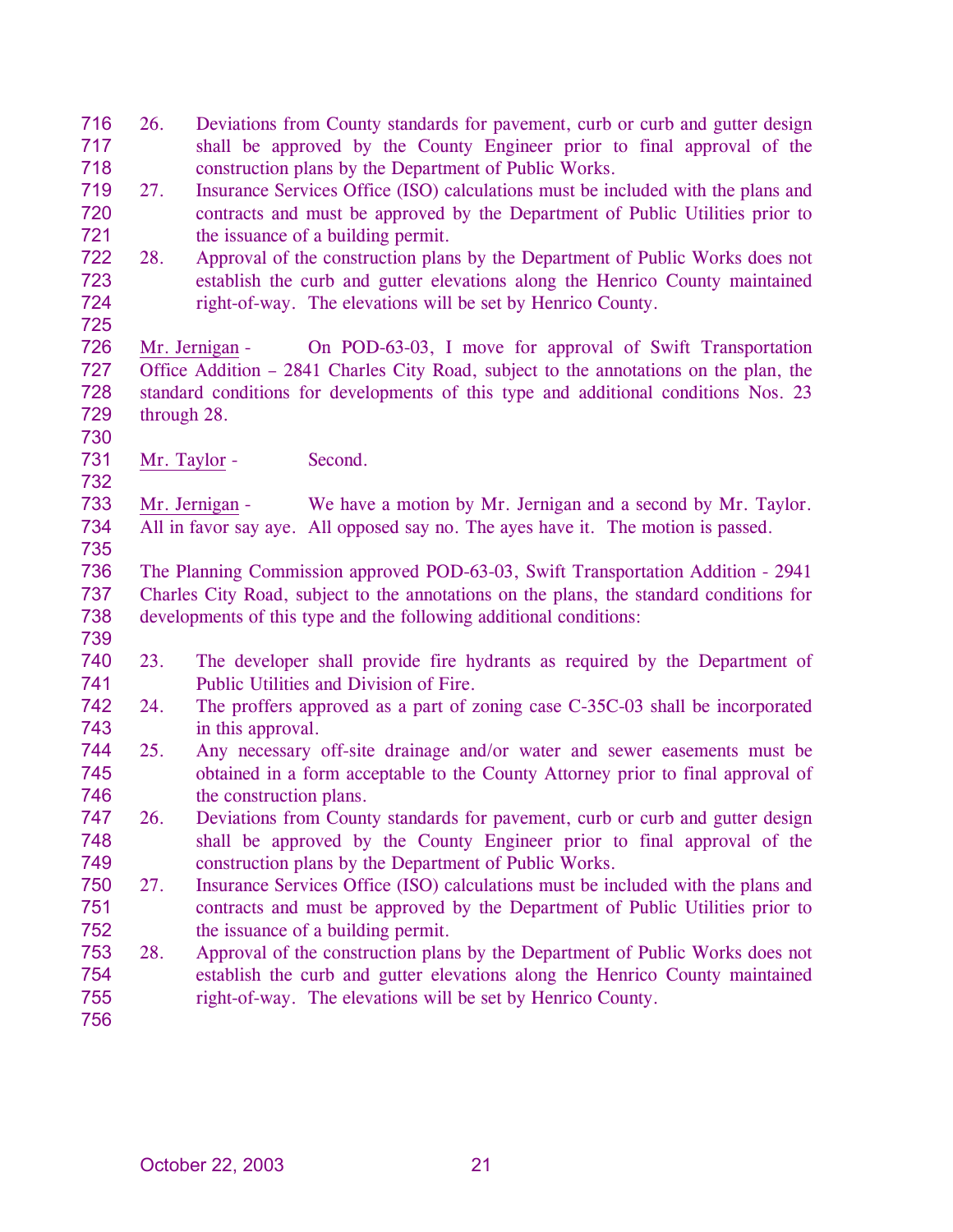#### 756 **PLAN OF DEVELOPMENT & SPECIAL EXCEPTION**

757

| POD-64-03              | Balzer & Associates, Inc. for Elder Homes -               |
|------------------------|-----------------------------------------------------------|
| Parham Park Place II - | <b>Parham II Seniors Limited Partnership:</b> Request for |
| Parham Road            | approval of a plan of development and special             |
|                        | exception for a three-story building as required by       |
|                        | Chapter 24, Sections 24-94 and 24-106 of the Henrico      |
|                        | County Code to construct a three-story, 57,930 square     |
|                        | foot, 50-unit, independent living facility. The 2.57-     |
|                        | acre site is located along the north line of E. Parham    |
|                        | Road, approximately 550 feet west of Hungary Spring       |
|                        | Road on parcel 766-754-1051 and part of parcel 766-       |
|                        | 754-1287. The zoning is R-6C, General Residence           |
|                        | District (Conditional). County water and sewer.           |
|                        | (Brookland)                                               |

758

761

- 759 760 Mr. Jernigan - Do we have any opposition to POD-64-03, Parham Park Place II? No opposition. Mr. Wilhite, you may proceed.
- 762 763 764 765 766 767 Mr. Wilhite - Thank you, Mr. Chairman. The site plan included in your packet had setback violations on both the rear and side property lines. We have received a sketch plan from the engineer that in essence moved the building 3-1/2 feet closer to Parham Road, and 3-1/2 feet closer to the west, which is toward the hospital site. In addition, there would be a property line adjustment between Phase I and Phase II of 280 sq. ft. These changes together would solve the setback requirements.
- 768
- 769 770 771 772 773 774 775 776 777 778 On page 4 of your addendum, staff has a revised recommendation for approval. This is subject to the Planning Commission's granting the special exception for a three-story building, which is what was done with Phase 1. Also, two additional conditions have been added on the addendum. First No. 34 deals with the screening of the utility and mechanical equipment. No.35 requires the signature from the hospital's owners to allow for the proposed improvements on their site. We have gotten a letter from the hospital expressing their general support for the project, but not expressly allowing for the offsite improvements. With that, staff can recommend approval with the annotations on the plan and additional conditions under the assumption that the special exception is granted.
- 779
- 780 781 Mr. Jernigan - Are there any questions for Mr. Wilhite from the Commission? Thank you, Mr. Wilhite.
- 782

Mr. Vanarsdall - I don't need to hear from the applicant unless somebody else does. This building is not far from here, the present building, the independent living facility, and this is going to be more of the same and it has been a very good operation over there, very nice, and this is going to be the same. 783 784 785 786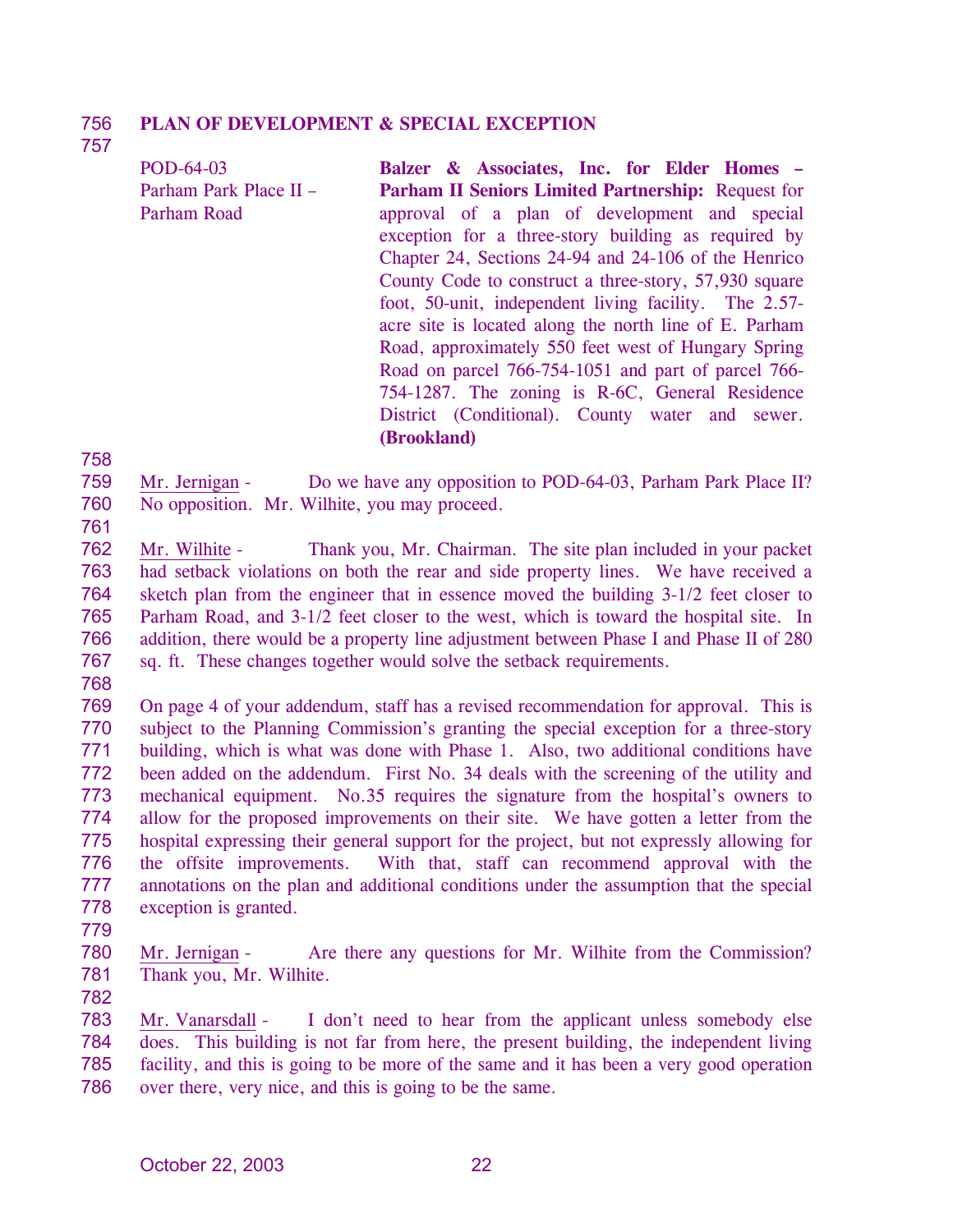788 789 790 I will take the special exception first. We need a three-story building because that is what the other building is, three-story. So, I make a motion that we approve the special exception for a three-story building.

- 792 Mrs. Ware - Second.
- 793

791

794 795 796 Mr. Jernigan - We have a motion by Mr. Vanarsdall and a second by Mrs. Ware. All in favor say aye. All opposed say no. The ayes have it. The motion passes.

797 798 The Planning Commission approved the special exception for POD-64-03, Parham Park Place II – Parham Road.

799

804

806

800 801 802 803 Mr. Vanarsdall - Next I make a motion that we approve POD-64-03, Parham Park Place II – Parham Road, subject to the annotations on the plans, standard conditions for developments of this type and conditions 23 through 33 and then we added 34 and 35 on the addendum.

805 Mrs. Ware - Second.

807 808 809 Mr. Jernigan - We have a motion by Mr. Vanarsdall and a second by Mrs. Ware. All in favor say aye. All opposed say no. The ayes have it. The motion is passed.

810

811 812 813 814 The Planning Commission approved Plan of Development for POD-64-03, Parham Park Place II – Parham Road, subject to the annotations on the plans, the standard conditions for developments of this type and the following additional conditions:

- 815 816 817 818 819 23. The easements for drainage and utilities as shown on approved plans shall be granted to the County in a form acceptable to the County Attorney prior to any occupancy permits being issued. The easement plats and any other required information shall be submitted to the County Real Property Agent at least sixty (60) days prior to requesting occupancy permits.
- 820 821 24. The developer shall provide fire hydrants as required by the Department of Public Utilities and Division of Fire.
- 822 823 25. A standard concrete sidewalk shall be provided along the north side of E. Parham Road.
- 824 26. Outside storage shall not be permitted.
- 825 826 27. The proffers approved as a part of zoning case C-24C-97 shall be incorporated in this approval.
- 827 828 829 28. Any necessary off-site drainage and/or water and sewer easements must be obtained in a form acceptable to the County Attorney prior to final approval of the construction plans.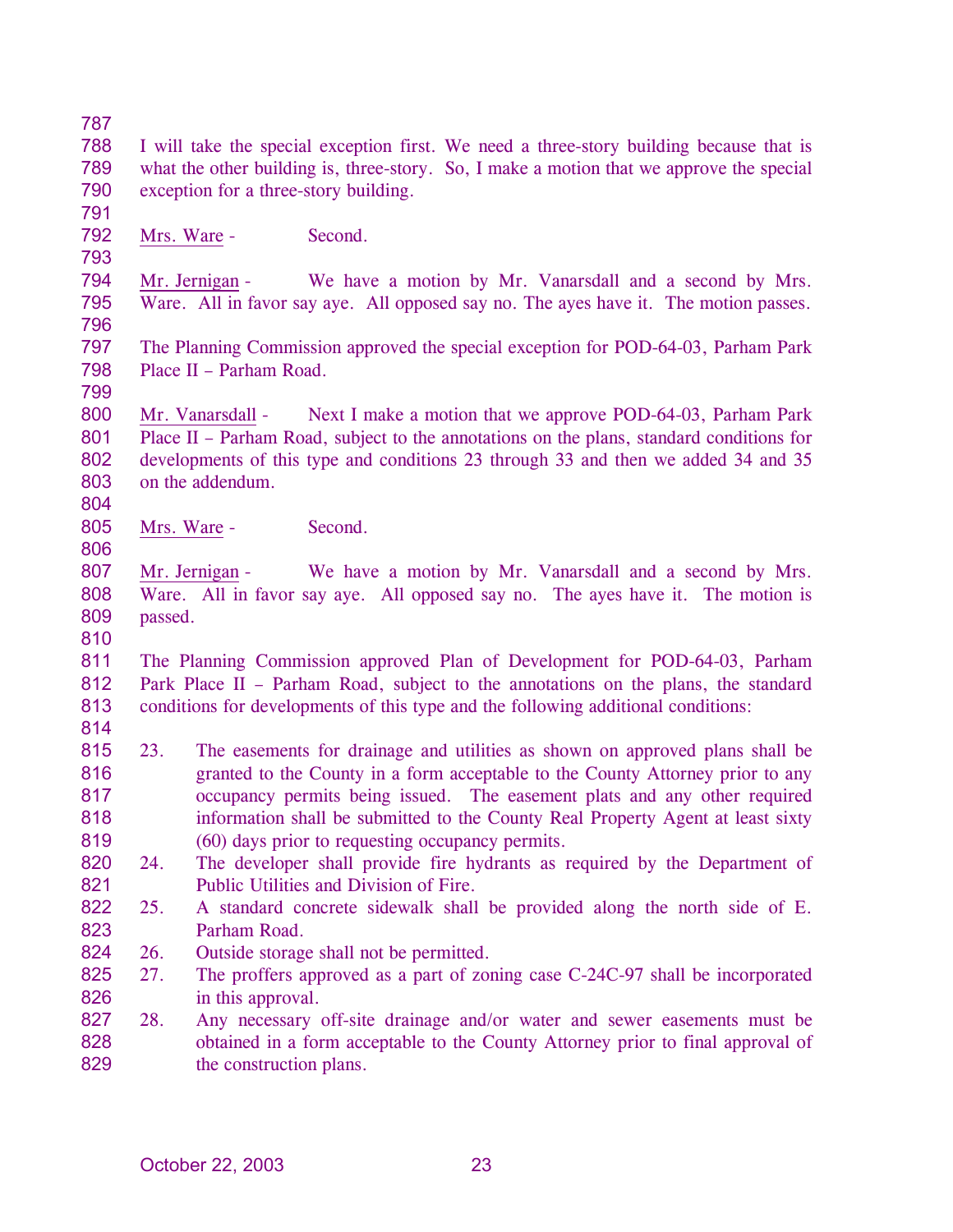- 830 831 832 29. Deviations from County standards for pavement, curb or curb and gutter design shall be approved by the County Engineer prior to final approval of the construction plans by the Department of Public Works
- 833 834 835 30. Insurance Services Office (ISO) calculations must be included with the plans and contracts and must be approved by the Department of Public Utilities prior to the issuance of a building permit.
- 836 837 838 31. Approval of the construction plans by the Department of Public Works does not establish the curb and gutter elevations along the Henrico County maintained right-of-way. The elevations will be set by Henrico County.
- 839 840 841 32. Evidence of a joint ingress/egress and maintenance agreement must be submitted to the Planning Office and approved prior to issuance of a certificate of occupancy for this development.
- 842 843 844 33. Any portion of the existing drainage and utility easement in conflict with the building footprint shall be vacated prior to the approval of the building permit by the Planning Office.
- 845 846 847 848 849 34. The location of all existing and proposed utility and mechanical equipment (including HVAC units, electric meters, junction and accessory boxes, transformers, and generators) shall be identified on the landscape plans. All equipment shall be screened by such measures as determined appropriate by the Director of Planning or the Planning Commission at the time of plan approval.
- 850 851 852 35. Prior to the Planning Office signing the construction plans, the applicant shall provide written evidence of the adjacent property owner's approval for the offsite improvements.

## 854 **SUBDIVISION**

855

853

Brookland Gardens Additions (October 2003 Plan) **Landmark Fleet Surveyor, P.C. for Robbie Llewellyn:** The 0.76-acre site proposed for a subdivision of three, single-family homes is located south of Parham Road and along the east side of Sedgemoore Drive on parcel 773-756-4615. The zoning is R-3, One-Family Residence District. County water and sewer. **(Brookland) 3 Lots** 

856

857 858 Mr. Jernigan - Is there any opposition to Subdivision Brookland Gardens Additions? No opposition. Good morning, Jim.

859

Mr. Strauss - Good morning, Mr. Chairman. The Brookland Gardens Additions is a proposed resubdivision of an existing single-family lot into three lots. The revised layout, which staff is now handing out this morning, was submitted last Thursday to address staff concerns regarding the design of  $4<sup>th</sup>$  Avenue, which abuts the 860 861 862 863 864 865 866 southern property line of the proposed subdivision. The revised plan is annotated so that it meets both the zoning requirements and Public Works street design requirements and  $4<sup>th</sup>$  Avenue would be improved to a 24-ft. wide roadway where it abuts the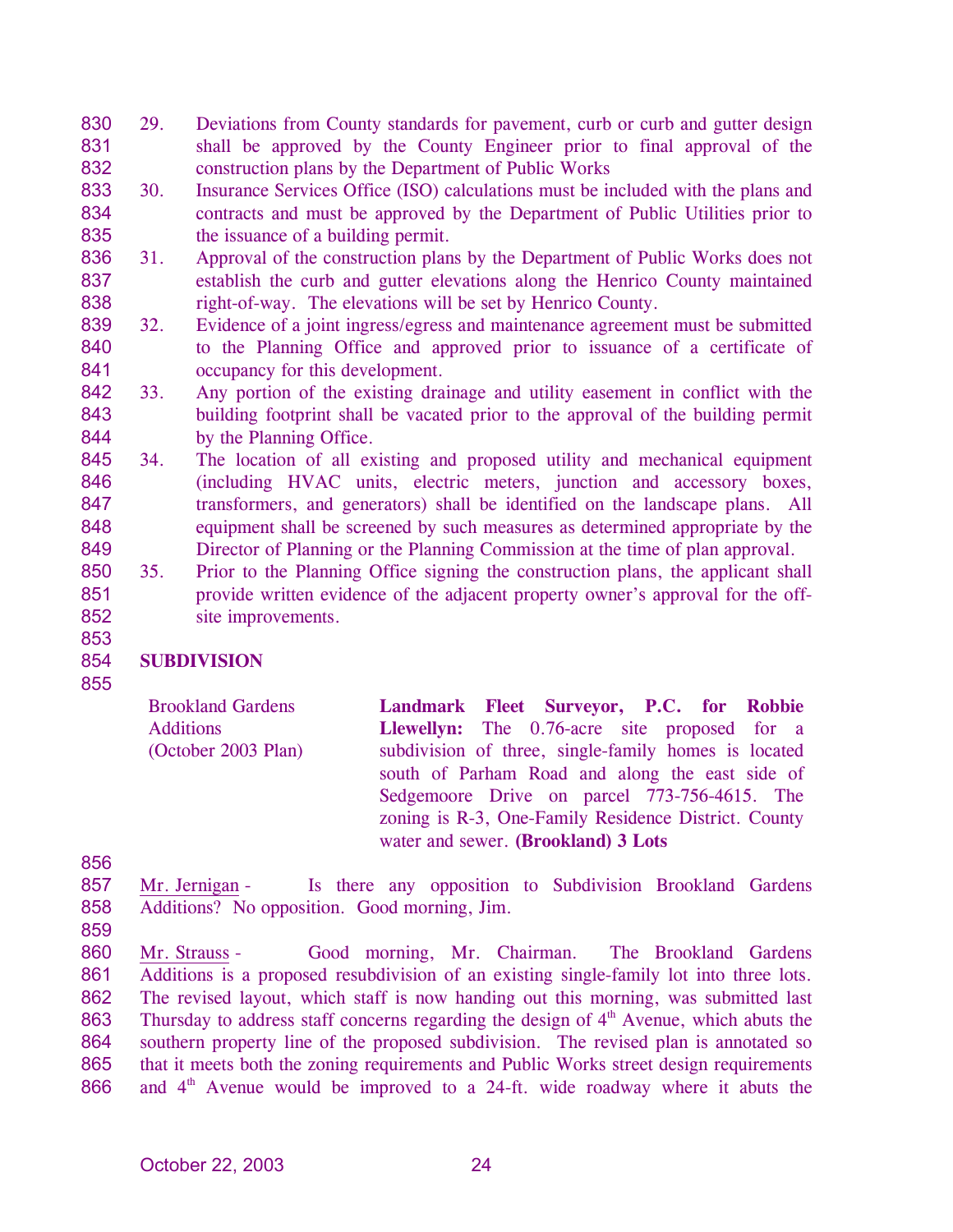property. A 40-ft. radius offset turnaround would be constructed within the 50-ft. radius permanent turnaround easement at the proposed eastern terminus of the  $4<sup>th</sup>$ 867 868 869 870 871 872 873 874 875 Avenue. A building line would be established on Lot 3, a minimum of 20 feet from the permanent easement. All three lots would be connected with public water and sewer. The existing well on the property would be abandoned. Staff can now recommend conditional approval of this revised plat in accordance with the revised recommendations in this morning's addendum. No waiver of the time limits is required since the revised plan was submitted last Friday. I will be happy to answer any questions you may have.

876

878

885

888

891

893

899

902

904

906

877 Mr. Jernigan - Are there any questions for Mr. Strauss from the Commission?

879 880 881 882 Mr. Silber - I have a question. So Mr. Strauss there is going to be a 20-ft. building line marked back from this easement. Do we know if there is still a buildable area there for a house to be located and still meet the rear yard setbacks?

883 884 Mr. Strauss - It is tighter than the other lots, but we feel that they can build within the area and the applicant has agreed to it.

886 887 Mr. Silber - Would there be a need for a condition that speaks to a buildable area plan to be submitted for that lot to show that?

889 890 Mr. Strauss - I had not thought it was necessary, but if the Commission feels it is necessary…

892 Mr. Vanarsdall - That would be condition No. 16.

894 895 896 Mr. Strauss - Apparently there is actually something on the plan that has been handed out. The staff has drawn it on the drawing.

897 898 Mr. Silber - That shows the location of the front building line and we are comfortable that a house would fit in there. OK.

900 901 Mr. Jernigan - OK. Anymore questions for Mr. Strauss? Thank you, Mr. Strauss.

903 Mr. Vanarsdall - Mr. Chairman, I am ready for a motion.

905 Mr. Jernigan - You can take it.

907 908 909 Mr. Vanarsdall - I move that we approve Brookland Gardens Additions subject to the annotations on the plans, the standard conditions for subdivisions of this type, and added conditions Nos. 12, 13, 14 and 15.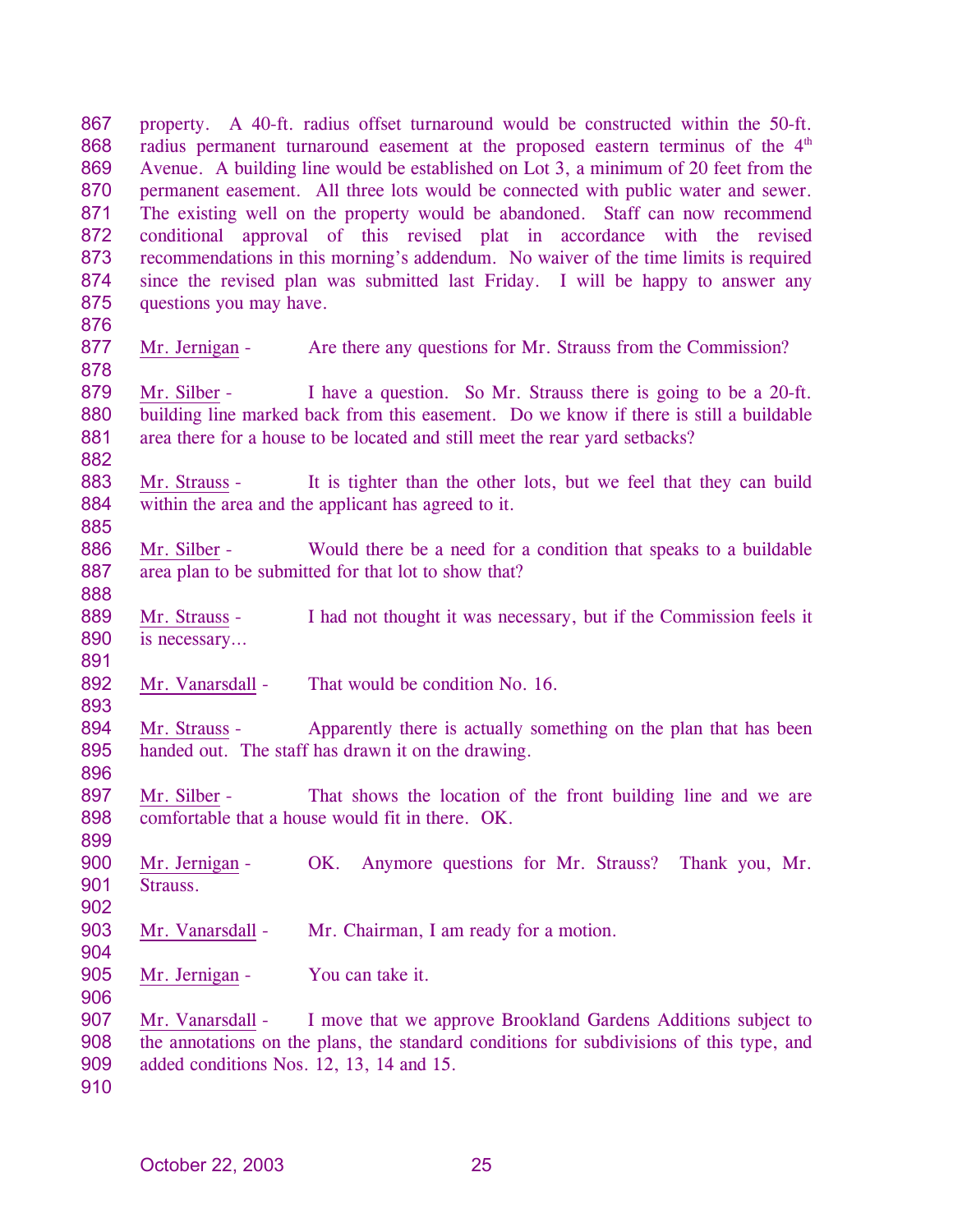- 911 Mrs. Ware - Second.
- 912

913 914 915 Mr. Jernigan - We have a motion by Mr. Vanarsdall and a second by Mrs. Ware. All in favor say aye. All opposed say no. The ayes have it. The motion is passed.

916 917 918 919 The Planning Commission granted conditional approval to Subdivision Brookland Gardens Additions (October 2003 Plan), subject to the annotations on the plans, the standard conditions for subdivisions served by public utilities and the following additional conditions:

- 921 12. Each lot shall contain at least 11,000 square feet.
- 922 923 13. Fourth Avenue shall be improved with a 24-foot-wide roadway where it abuts the property.
- 924 925 926 14. A 40-foot radius offset turnaround shall be constructed within a 50-foot radius permanent turnaround easement at the proposed eastern terminus of Fourth Avenue.
- 927 928 15. A building line shall be established on Lot 3, a minimum of 20 feet from the permanent easement.

### 930 **SUBDIVISION**

931

929

Dry Bridge (October 2003 Plan) **Foster & Miller, P.C. for 29564 Associates:** The 35.726-acre site proposed for a subdivision of 21, single-family homes is located north of Williamsburg Road between Dry Bridge Road and I-295 on part of parcel 838-717-3044. The zoning is A-1, Agricultural District. Public water and septic tank/drainfield. **(Varina) 21 Lots** 

932

933 934 Mr. Jernigan - Is there any opposition to Subdivision Dry Bridge (October 2003 Plan)? No opposition. Mr. Strauss, you may proceed.

935

936 937 938 939 940 941 942 943 Mr. Strauss - Thank you, Mr. Chairman. The staff has reviewed this proposal for conditional approval, the subdivision which proposes private septic fields. The soils map indicated questionable development potential for standard septic tank drainfield systems, and for that reason there are two additional conditions on the addendum this morning. These would include revised conditions 5 and 11 regarding the need for a detailed soils analysis and other requirements of the Health Department to be submitted prior to any final approval of these lots. With that, staff can recommend approval and I will be happy to answer any questions you have.

944

945 946 Mr. Jernigan - Are there any questions for Mr. Strauss from the Commission? Thank you, Mr. Strauss.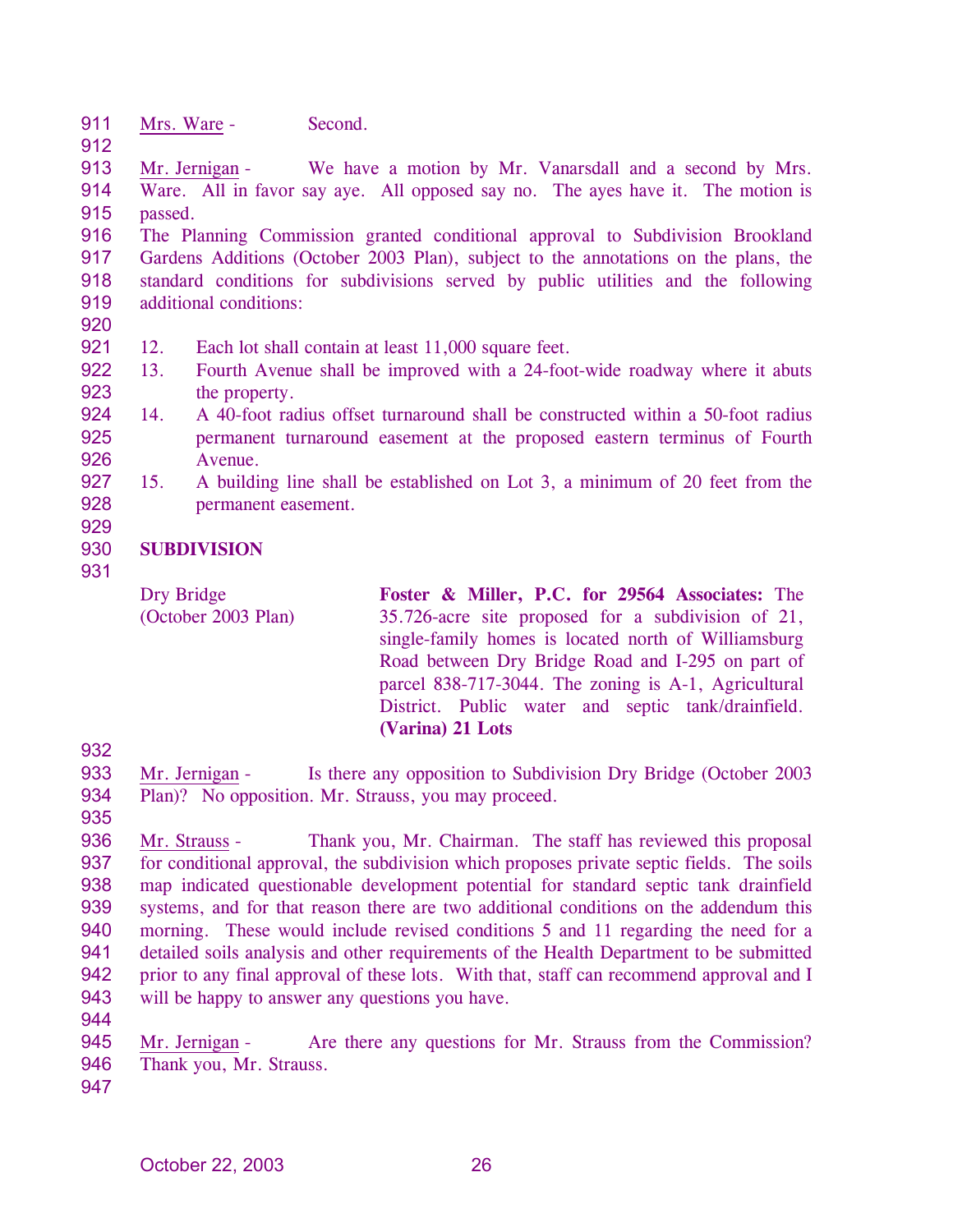948 949 950 951 952 953 954 955 956 957 958 959 960 961 962 Mr. Silber - I might want to just point out, in observation more than anything else, that a few years ago there was a rezoning case for this M-1C that you see on this property, at Dry Bridge, and I guess Dry Bridge and Dry Bridge Court, which the property was zoned M-1C, the Land Use Plan is this area then has been changed to show this area as industrial. With this subdivision now, this begins to change the character from a Land Use perspective back into more of a residential character or setting, so I think we, when we begin to look at the Land Use Plan again and evaluate this area, I think staff has some concerns about how the shifting land uses here continue to play a challenge and the direction of which we want this to go. I raise this only as a point of interest, because this was shown on the plan for industrial purposes. It is zoned A-1, and the applicant has a right to come in and subdivide this as an A-1 subdivision, but again, just to question the thought processes as to which way we want the land use to go in this area. I don't know if, Mr. Jernigan, you have any thoughts on that.

963 Mr. Jernigan - Well, I mean it is the law.

965 966 967 968 Mr. Silber - They have got the right to subdivide this. I just see this now being more of a residential area. I think we will have to revisit this and look at whether this is really a viable industrial area. I don't see it being that anymore. I see it being more residential.

969

972

974

976

978

980

964

970 971 Mr. Jernigan - OK. Thank you, Mr. Silber. Is the applicant here? Come on down, please. State your name.

- 973 Mr. Chris Sims - I am Chris Sims with Foster and Miller.
- 975 Mr. Jernigan - Chris, how are you doing?
- 977 Mr. Sims - Good.
- 979 Mr. Jernigan - Who owns this property?
- 981 982 Mr. Sims - Bill Johnson, I guess, is a party of it. I can't say he is the complete owner.
- 983
- 984 985 Mr. Jernigan - Well, I am sure you all looked at the Land Use Map, too.

Mr. Sims - We did, and I guess as far as that goes, I thought that that was done back when this property or the property adjacent to that was being looked at for the Fairgrounds site, and it fit more with that use, and that would influence that on the Land Use Plan. That was just my understanding. I don't know that for a fact, but that was what I was thinking at the time, but we didn't realize that was a major issue since along Dry Bridge Court there there are other houses of about the same size, one acre 986 987 988 989 990 991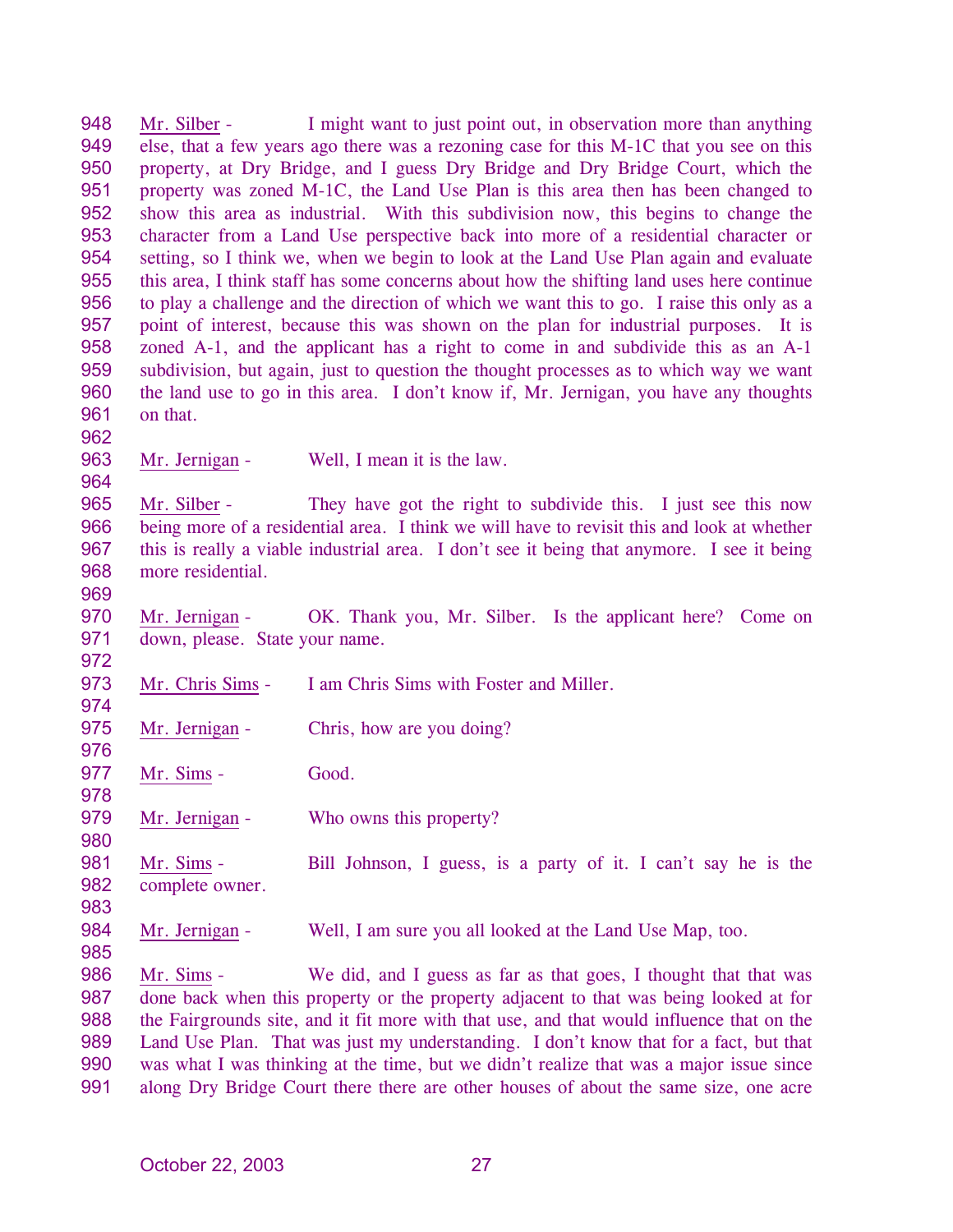992 993 plus or minus, on the same street with it. It was already kind of in character with what was on that street currently.

994

995 996 997 Mr. Jernigan - Well, Mr. Silber is right, you know, in the fact that the Land Use Map did show for industrial, but the law is the law, as you well know, so we will ask for approval on this. I thank you for coming up.

- 998 999
- Mr. Sims Thank you.
- 1000

1001 1002 Mr. Archer - Mr. Chairman, before you vote, is there any physical buffer of any type between that and the M-1 piece and the edge of that subdivision?

1003

1004 1005 1006 1007 1008 1009 1010 Mr. Silber - Mr. Archer, I am not real sure. I may have to ask the staff. It looks like on the subdivision plat that has been submitted to us, it looks like there is a treed area that runs along that common property line between the M-1 and this subject property. I would hope that they would keep that treed area there, so that the backs of those homes or the sides of those homes would not be too impacted or exposed to that M-1 use.

1011 1012 Mr. Archer - That is why I had the concern, actually.

1013 1014 1015 1016 1017 1018 1019 1020 1021 Mr. Taylor - Mr. Archer, another issue to consider here, I guess, is the scale of this drawing. This looks to me down in the lower right hand corner like 1 inch equals 400 feet, so what we are usually looking at it is a little bit larger scale, and the distances may be deceiving. When I first looked at it, the distance setback from Interstate 295, I think one concern we all had was a noise buffer, but when you look at the fact that that scale is 400 feet just the distance from 295 to the site, is 300 or 400 feet, so that will ameliorate the noise. I think it will be the same thing with the scale between M-1 and this projected one that you are looking at, what looks to be a narrow sliver, but it is probably 50 or 60 feet.

1022

1030

1032

1023 1024 Mr. Archer - Good point, Mr. Taylor. Thank you.

1025 1026 1027 1028 1029 Mr. Jernigan - Thank you, Mr. Taylor. All right. Any other questions from the Commission? With that I will move for approval of Subdivision Dry Bridge (October 2003 Plan) subject to the annotations on the plans, the standard conditions for subdivisions served by public water and added conditional conditions Nos. 5, which was revised, and No. 11 was added and amended and No. 12.

1031 Mr. Vanarsdall - Second.

Mr. Jernigan - We have a motion by Mr. Jernigan and a second by Mr. Vanarsdall. All in favor say aye. All opposed say no. The ayes have it. The motion is passed. 1033 1034 1035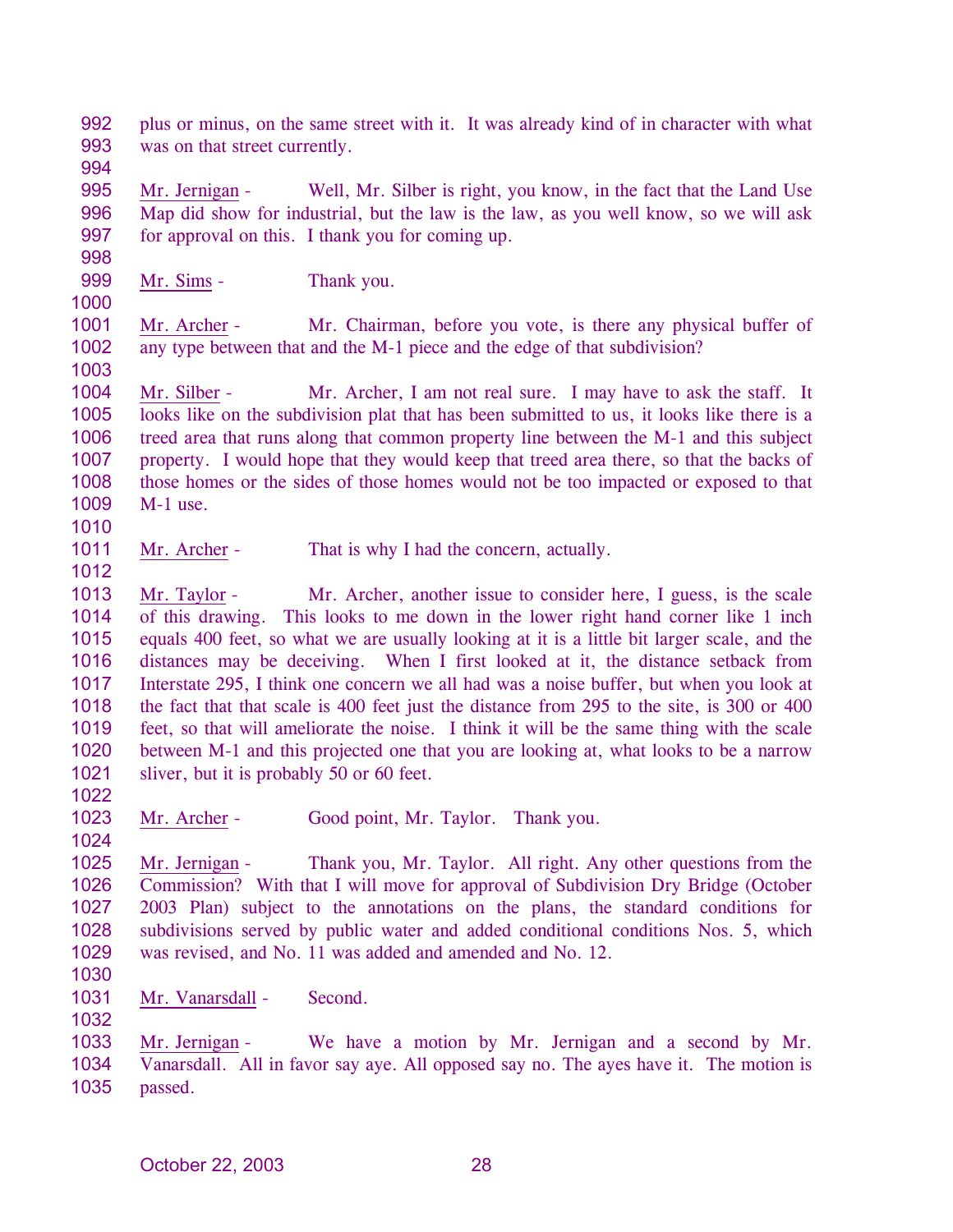1037 1038 1039 The Planning Commission granted conditional approved to Subdivision Dry Bridge (October 2003 Plan), subject to the annotations on the plans, the standard conditions for subdivisions served by public water and the following conditional conditions:

- 1040
- 1041 1042 1043 1044 1045 1046 1047 1048 1049 1050 5. **REVISED -** A detailed soil analysis shall be performed and other requirements of the Health Department met before final plats are recorded. The developer shall have the center lines of all streets and lot corners staked to facilitate the examination of lots by the Health Department Sanitarians prior to filing for final approval and shall notify the Planning Office and Health Department in writing when the staking has been done. The final plat shall conspicuously indicate all lot(s) not receiving Virginia Department of Health approval for sewage disposal and state that there be no construction on lots without such approval. Details of approved sewage disposal systems and reserved areas for such systems shall be included with the final construction plan prior to constriction plan approval.
- 1051 1052 1053 1054 1055 1056 1057 1058 1059 11. **AMENDED -** Prior to a request for final approval, the developer shall provide a buildable area plan showing information for all lots within the subdivision. Such plan shall be a part of the construction plans submitted for review and for signature. The buildable area plan shall be a minimum of 1" to 50' scale or larger and shall show the buildable area for the principal structure, all setback, dimensions, the minimum lot width (front building line), the area of each lot found to be suitable for the location of the septic drainfield system and reserved drainfield area on the lot, or alternative system and if applicable, the 100 year floodplain location and the area of each lot exclusive of floodplain and
- 1060 1061 1062 1063 Chesapeake Bay Act Preservation areas and setback dimensions when applicable. 12. The detailed plant list and specifications for the landscaping to be provided within the 25-foot-wide planting strip easement along I-295 shall be submitted to the Planning Office for review and approval prior to recordation of the plat.

## 1064 1065 **SUBDIVISION**

1066

Willow Run (September 2003 Plan) **Foster & Miller, P.C. for Atack/Eagle Thorncroft Investments, L.C.:** The 9.732-acre site proposed for a subdivision of 22 single-family homes is located at the southeast intersection of Sadler Road and Thorncroft Drive on parcels 747-764-3839, 7729, 8739 and 9550. The zoning is A-1, Agricultural District (Proposed R-3C, One-Family Residence District Conditional). County water and sewer. **(Three Chopt) 22 Lots** 

1067

1068 1069 Mr. Jernigan - Is there any opposition to Subdivision Willow Run (September 2003 Plan)? No opposition. Mr. Wilhite, you may proceed.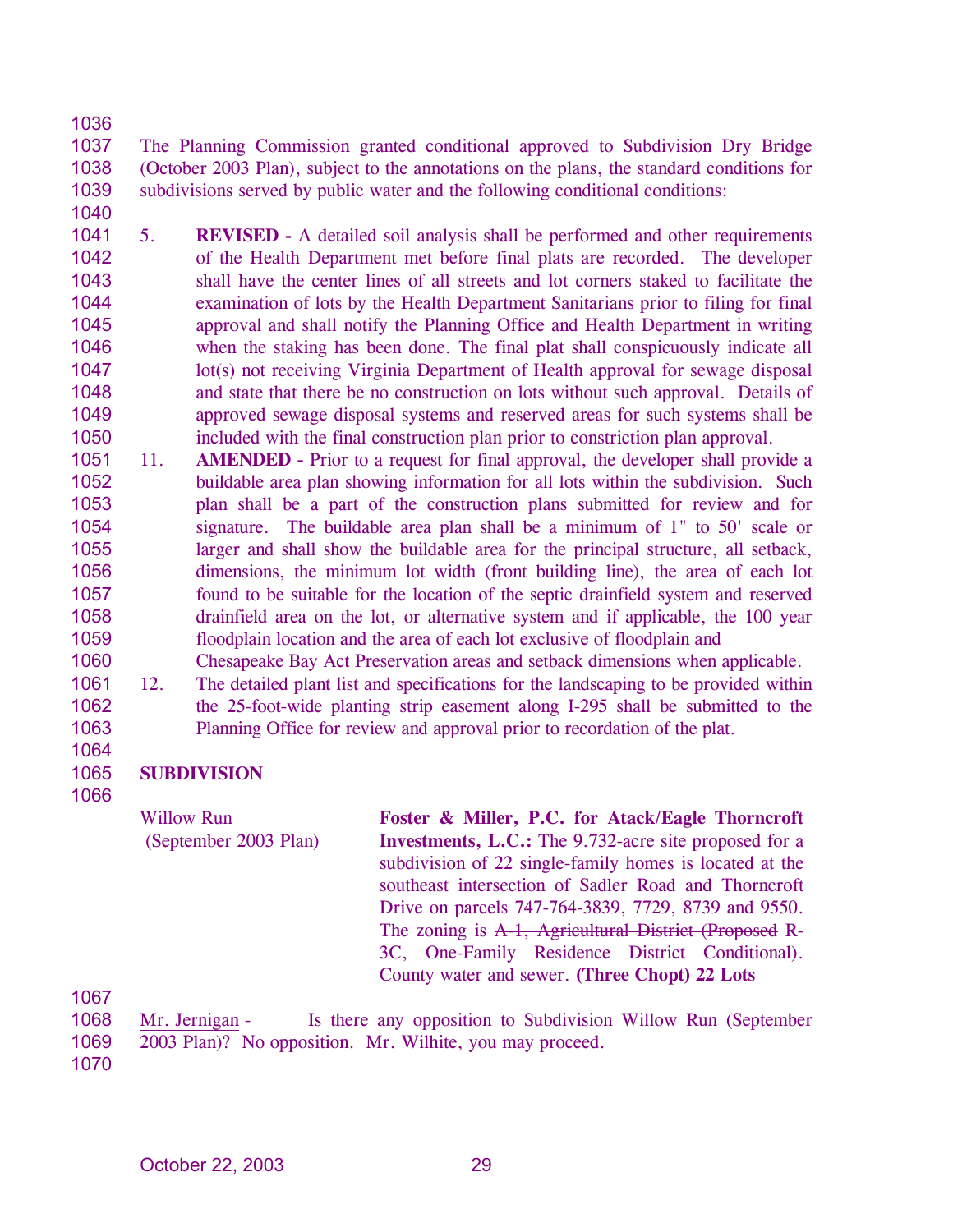1071 1072 1073 1074 1075 1076 1077 Mr. Wilhite - Thank you, sir. On page 6 of your addendum there is a revised caption and recommendation for approval. The Board of Supervisors rezoned the property on October 14 from A-1 to R-3C. The issues related to street design and lot design have been resolved to the satisfaction of staff at this point. After discussion with the applicant, they have chosen not to submit a revised plan incorporating the wetlands and the common area. The original layout is what is before the Planning Commission and staff can recommend approval.

1078

1079 1080 1081 Mr. Jernigan - Are there any questions for Mr. Wilhite from the Commission? Thank you, Mr. Wilhite. All right, Mr. Taylor. Do you want to hear from anybody?

1082 1083 1084 1085 1086 1087 1088 Mr. Taylor - No, Mr. Chairman, I think we are all set on this particular one. I do want to put a few things on the record. One concern that the residents had with this was the traffic along Sadler Road and at our last meeting you and I discussed the issue of traffic, and the traffic numbers are under study, but they really do not show that there is much continued growth and there are plans within the County to improve the road, so I think the issue of traffic along Sadler Road will be resolved and is no longer a hindrance.

1090 1091 1092 1093 1094 1095 1096 1097 Mr. Vanarsdall - Mr. Taylor, I talked to a lady that lives in the area not long ago and she wouldn't even allow her daughters to have a learner's permit or even ride on Sadler Road at certain times of the day because of the traffic, so I don't know where the low figure is coming from. It is not coming from going to work and coming home from work. Well, that didn't have anything to do with this case. Well it has and it hasn't. This is what is happening until it is too late now. And they are not going to start on Sadler Road until the end of 2004, and it is not going to be completed until 2006. That is already in the CIP and we already know about it.

1098

1100

1089

1099 You told me the traffic said 400 vehicles is unbelievable.

1101 Mr. Jernigan - Well, I think they have revised that now. It is about 1,400.

1102

1103 1104 1105 Mr. Taylor - I can't speak for the lady in issue, but Mr. Jennings is here from Transportation and it might be wise before we even go further if we could ask him to address the issue of traffic on Sadler. Would that be possible?

1106

1107 1108 1109 1110 1111 Mr. Jennings - Good morning, again. Yes, Mr. Vanarsdall is correct. There are some peak times and that is why we are doing the road plans in the future. With the development out there, it will increase, but we are doing those plans. Currently there are about 1,400 vehicles per day, which is a low number, and we are looking at road improvements along the current section, plus the road widening in the future.

1112

Mr. Vanarsdall - It might be a low number for you all. It is not a low number for the people that live there. 1113 1114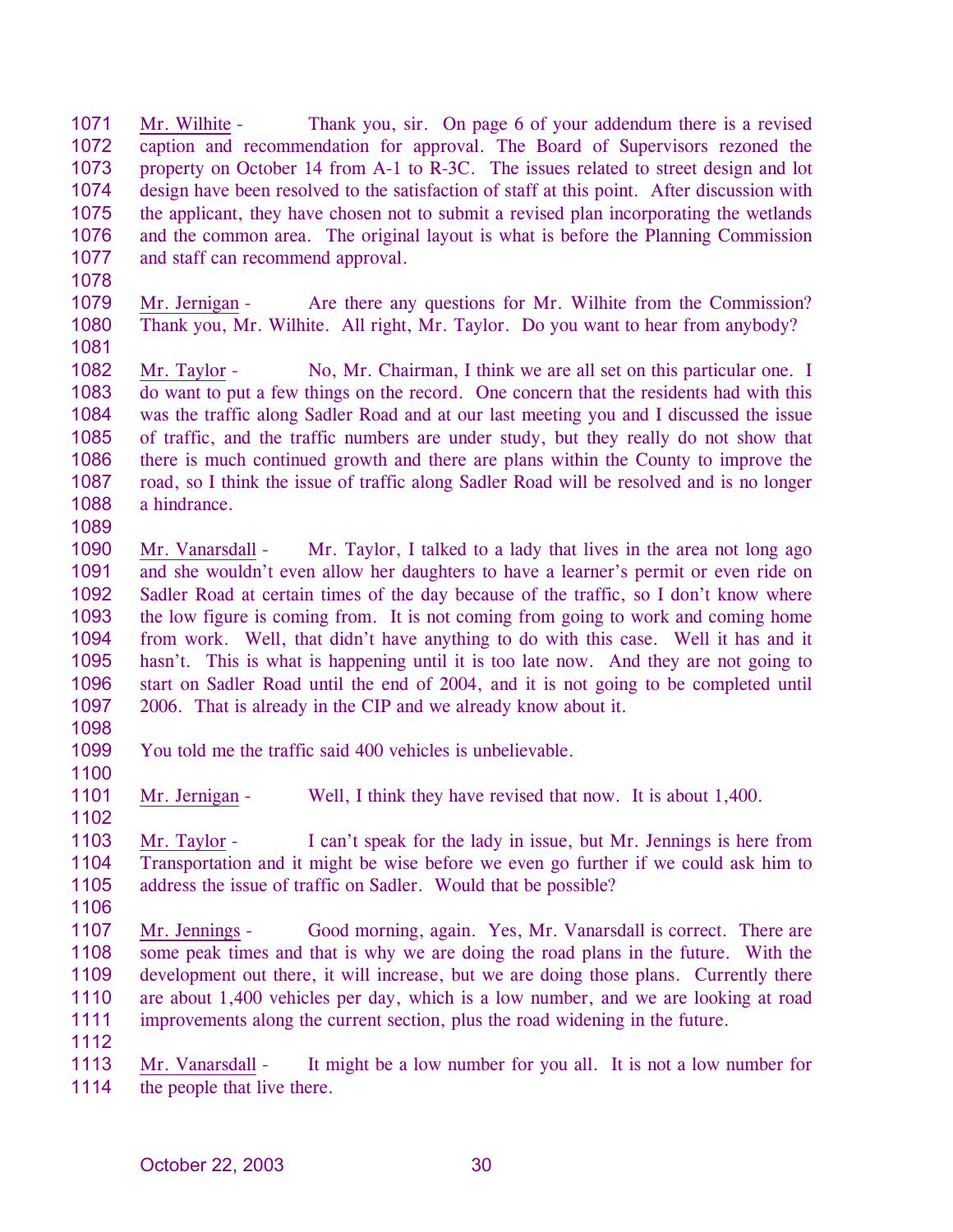1116 Mr. Jennings - There are some peak times that are concerns.

1118 1119 1120 1121 1122 1123 1124 1125 Mr. Vanarsdall - We run into this all the time. I am not taking it out on you or anyone else. Traffic, I've always said, traffic has never seen a road, drive, street or anything that wouldn't handle it if there were a million cars a day, they will handle a million tomorrow. Never built a road yet that wouldn't handle it. And that is why we've got the jam up there. That is why we are having cash proffers and that is why we are having 600 homes built right along there and it is too bad somebody couldn't move to take this Sadler Road off this back burner and put it on the front burner. I imagine the Manager could get that done.

1126

1115

1117

1127 1128 Mr. Vanarsdall - I am not going to ask him. Thank you, Mike.

1129

Mr. Jennings - I am not sure. It is not my call.

1130 1131 Mr. Jernigan - We won't ask you to commit to that one.

1132 1133 1134 Mr. Taylor - Mr. Vanarsdall does raise a good point and, perhaps, the County, that is something that the County could consider.

- 1135 Mr. Vanarsdall - That doesn't hold up this case, Mr. Taylor.
- 1137 1138 1139 1140 1141 1142 1143 Mr. Taylor - The other issue was the issue of whether or not we would have a common area here and after the County study that the overall thought that they had was that those are not as desirable to just incorporate them because they are so small in terms of scale in terms for the number of lots that that could become an economic burden for the neighbors. So that was revised on the plan and those were the two things we had discussed the last time. I am satisfied that both of those have been resolved.
- 1144

1136

1145 1146 1147 So, with that I will move for approval of Subdivision Willow Run (September 2003 Plan), subject to the standard conditions for subdivisions served by public utilities and additional conditions Nos. 12, 13 and 14.

- 1148
- 1149 Mr. Vanarsdall - Second.
- 1150

1151 1152 1153 Mr. Jernigan - We have a motion by Mr. Taylor and a second by Mr. Vanarsdall. All in favor say aye. All opposed say no. The ayes have it. The motion is passed.

1154

1155 1156 1157 The Planning Commission approved Subdivision Willow Run (September 2003) Plan, subject to the standard conditions for subdivisions served by public utilities and the following additional conditions: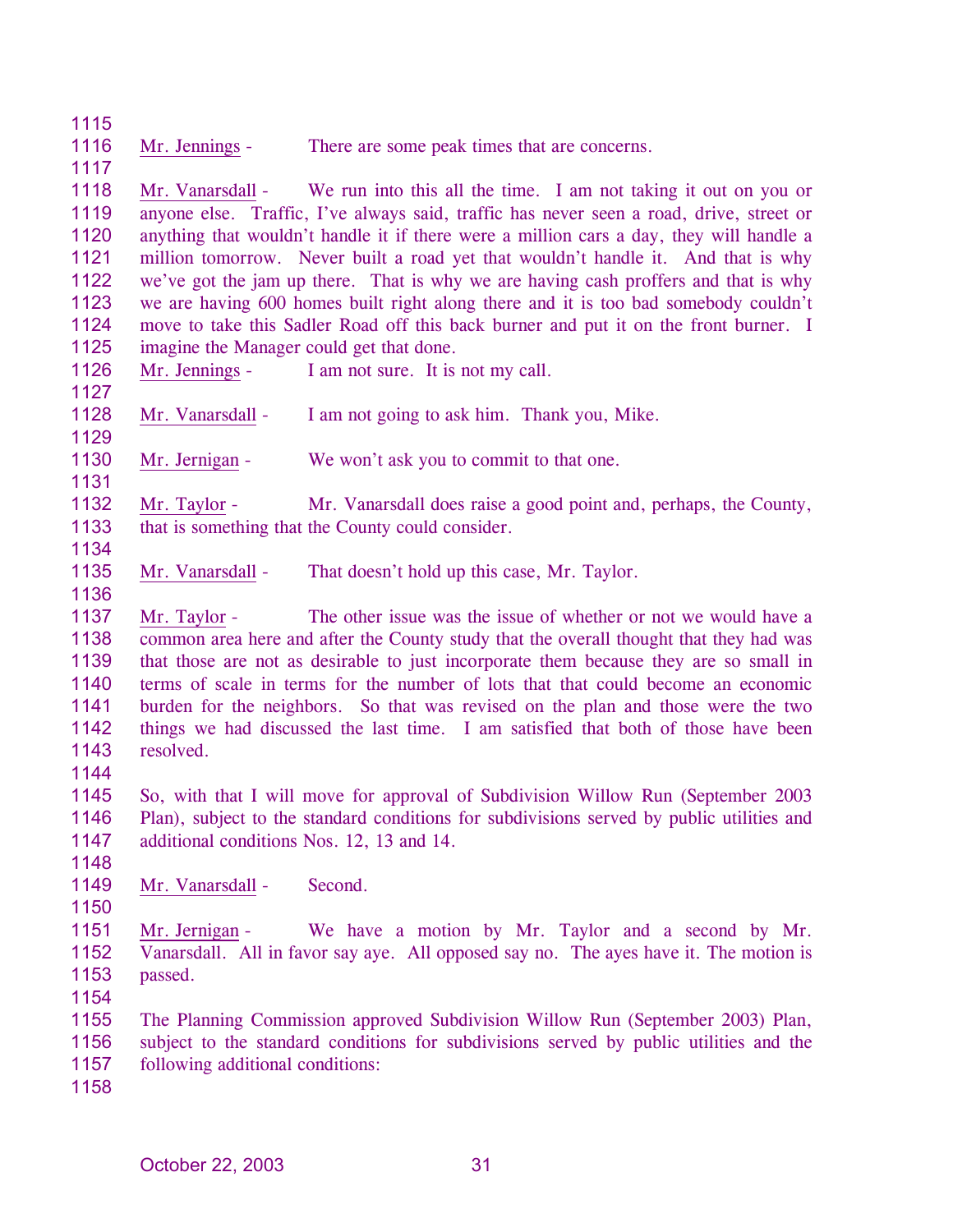| 1159<br>1160 | 12.          | The detailed plant list and specifications for the landscaping to be provided within<br>the 25-foot-wide planting strip easement along Sadler Road shall be submitted to |
|--------------|--------------|--------------------------------------------------------------------------------------------------------------------------------------------------------------------------|
| 1161         |              | the Planning Office for review and approval prior to recordation of the plat.                                                                                            |
| 1162         | 13.          | The proffers approved as part of zoning case C-23C-03 shall be incorporated in                                                                                           |
| 1163         |              | this approval.                                                                                                                                                           |
| 1164         | 14.          | Prior to requesting the final approval, a draft of the covenants and deed                                                                                                |
| 1165         |              | restrictions for the maintenance of the common area by a homeowners association                                                                                          |
| 1166         |              | shall be submitted to the Planning Office for review. Such covenants and                                                                                                 |
| 1167         |              | restrictions shall be in form and substance satisfactory to the County Attorney and                                                                                      |
| 1168         |              | shall be recorded prior to recordation of the subdivision plat.                                                                                                          |
| 1169         |              |                                                                                                                                                                          |
| 1170         |              |                                                                                                                                                                          |
| 1171         |              | <b>Approval of Minutes: September 24, 2003</b>                                                                                                                           |
| 1172         |              |                                                                                                                                                                          |
| 1173         |              | Mr. Silber -<br>Next on the agenda would be the approval of the minutes for the                                                                                          |
| 1174         |              | September 24, 2003 meeting. However, a portion of those were not completed so I don't                                                                                    |
| 1175         |              | believe they were sent to you, so we will need to ask for the Commission to consider                                                                                     |
| 1176         |              | deferral of those to the November 19, 2003 meeting.                                                                                                                      |
| 1177         |              |                                                                                                                                                                          |
| 1178         |              | Mr. Jernigan -<br>Do we have a motion to defer the minutes?                                                                                                              |
| 1179         |              |                                                                                                                                                                          |
| 1180         |              | So moved.<br>Mr. Vanarsdall -                                                                                                                                            |
| 1181         |              |                                                                                                                                                                          |
| 1182         |              | Second.<br>Mrs. Ware -                                                                                                                                                   |
| 1183         |              |                                                                                                                                                                          |
| 1184         |              | Mr. Jernigan -<br>We have a motion by Mr. Vanarsdall and a second by Mrs. Ware                                                                                           |
| 1185         |              | to defer the Minutes of September 24, 2003 to November 19, 2003.                                                                                                         |
| 1186         |              |                                                                                                                                                                          |
| 1187         | Mr. Silber - | Thank you. The next item is a public hearing on the Amendment to                                                                                                         |
| 1188         |              | the Major Thoroughfare Plan of the Comprehensive Plan: MTP-1-03 - Concept Plan                                                                                           |
| 1189         | $140-3.$     |                                                                                                                                                                          |
| 1190         |              |                                                                                                                                                                          |
| 1191         |              | You may recall there was a zoning case that came up recently out off of Creighton Road                                                                                   |
| 1192         |              | that was impacted by a Concept Road, that being 140-3. The zoning case was approved                                                                                      |
| 1193         |              | with the understanding that this Concept Road would be considered and if deleted it                                                                                      |
| 1194         |              | would be so shown on the subdivision plan, but if it was not deleted, the applicant would                                                                                |
| 1195         |              | have to construct the Concept Road in accordance with the Major Thoroughfare Plan, but                                                                                   |
| 1196         |              | this is a public hearing on this proposed amendment.                                                                                                                     |
| 1197         |              |                                                                                                                                                                          |
| 1198         |              | Good morning, Ms. Moore.<br>Mr. Jernigan -                                                                                                                               |
| 1199         |              |                                                                                                                                                                          |
| 1200         |              | Mr. Vanarsdall -<br>I noticed when I called Mr. O'Kelly and asked, I noticed that there                                                                                  |
| 1201         |              | was no recommendation from the staff on this. So                                                                                                                         |
| 1202         |              |                                                                                                                                                                          |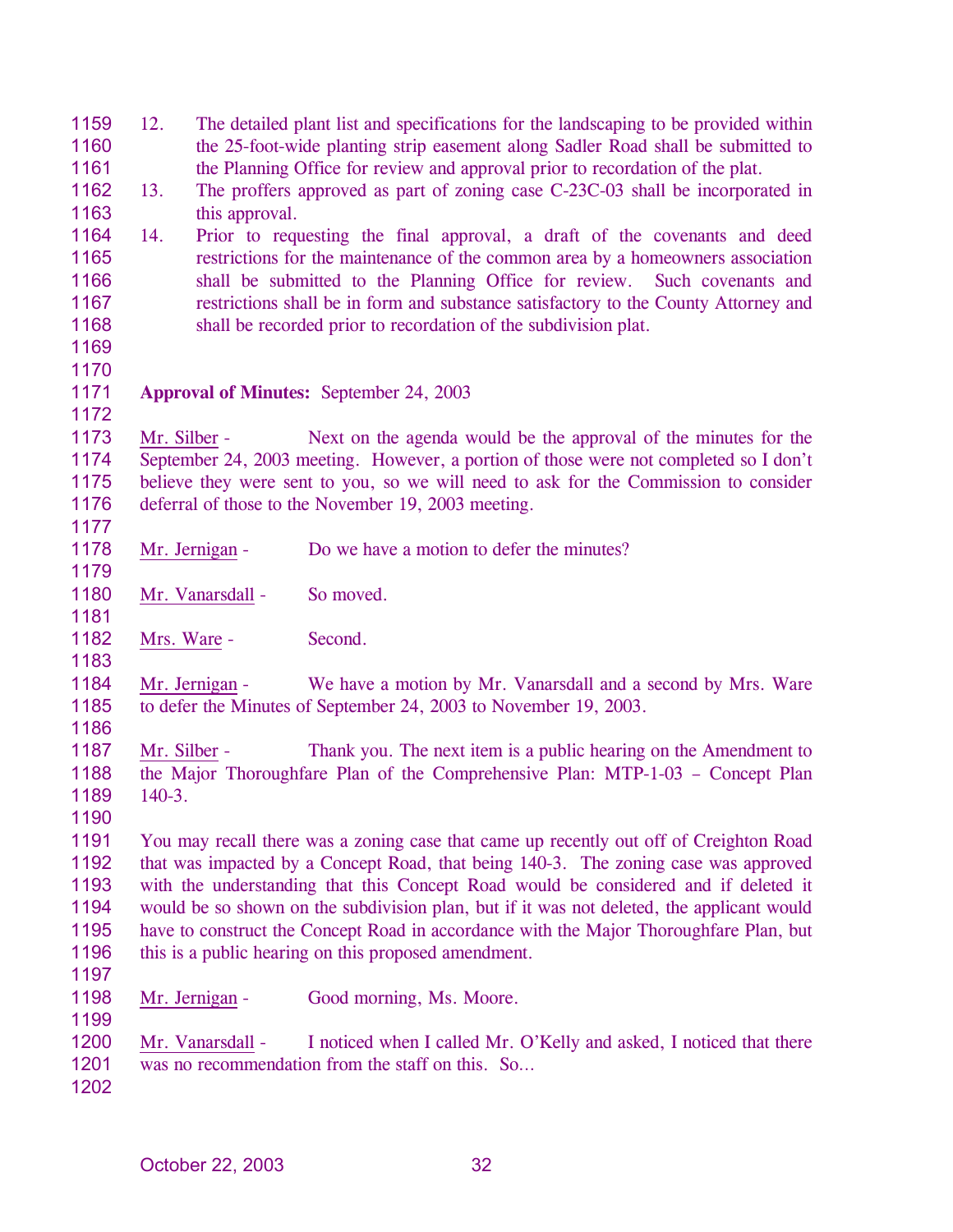| 1203<br>1204                                                                         | Mr. Silber -                                             | There is no recommendation from staff?                                                                                                                                                                                                                                                                                                                                                                                                                                                                                                                                                                                                                                                                                                                                                         |
|--------------------------------------------------------------------------------------|----------------------------------------------------------|------------------------------------------------------------------------------------------------------------------------------------------------------------------------------------------------------------------------------------------------------------------------------------------------------------------------------------------------------------------------------------------------------------------------------------------------------------------------------------------------------------------------------------------------------------------------------------------------------------------------------------------------------------------------------------------------------------------------------------------------------------------------------------------------|
| 1205<br>1206                                                                         | Mr. Vanarsdall -                                         | Right. Should it be?                                                                                                                                                                                                                                                                                                                                                                                                                                                                                                                                                                                                                                                                                                                                                                           |
| 1207<br>1208<br>1209                                                                 | Mr. Silber -<br>supporting this deletion.                | Typically, there is a recommendation. I believe the staff is                                                                                                                                                                                                                                                                                                                                                                                                                                                                                                                                                                                                                                                                                                                                   |
| 1210<br>1211<br>1212                                                                 | Mr. Vanarsdall -<br>about staff.                         | It says that Public Works endorses it, but it didn't say anything                                                                                                                                                                                                                                                                                                                                                                                                                                                                                                                                                                                                                                                                                                                              |
| 1213<br>1214<br>1215                                                                 | Ms. Moore -<br>presentation.                             | Staff concurs with that recommendation and it is part of my                                                                                                                                                                                                                                                                                                                                                                                                                                                                                                                                                                                                                                                                                                                                    |
| 1216<br>1217                                                                         | Mr. Jernigan -                                           | Ms. Moore, you may proceed.                                                                                                                                                                                                                                                                                                                                                                                                                                                                                                                                                                                                                                                                                                                                                                    |
| 1218<br>1219<br>1220<br>1221<br>1222<br>1223<br>1224<br>1225<br>1226<br>1227         | Ms. Moore -<br>Boulevard.                                | Thank you, Mr. Chairman, and Mr. Secretary. Concept Road<br>140-3 is a minor collector on the Major Thoroughfare Plan. Although the exact<br>alignment has not been planned, the road would intersect North Laburnum Avenue at the<br>south property line of Fairfield Library, and would transverse east to Cedar Fork Road<br>across from Meadows Run. A portion of the Concept Road exists as Mitcheltree<br>The designated land uses adjacent to the Concept Road include office,<br>government and suburban residential 2. Rezoning case C-40C-03, which consists of the<br>R-3C property adjacent to Mitcheltree Subdivision to the east has provisions to construct<br>a portion of the road, which would connect to Mitcheltree Boulevard.                                             |
| 1228<br>1229<br>1230<br>1231<br>1232<br>1233<br>1234                                 | traffic on their neighborhood.                           | The Board of Supervisors initiated a study to consider the removal of Concept Road 140-<br>3 from the Major Thoroughfare Plan on October 14, 2003. The study was prompted by<br>recent rezoning approvals within the vicinity and by the adjacent Mitcheltree residents<br>who voiced their opposition to the construction of the Concept Road. The adjacent<br>residents oppose the construction of the roads due to the impact of a potential cut-through                                                                                                                                                                                                                                                                                                                                    |
| 1235<br>1236<br>1237<br>1238<br>1239<br>1240<br>1241<br>1242<br>1243<br>1244<br>1245 | Concept Road.<br>encroachment of incompatible land uses. | The Transportation Engineering Division has reviewed the proposed MTP Amendment<br>and concurs with the residents concerns. The design of the road would encourage cut-<br>through traffic and there is concern additional traffic generated from potential office<br>development would travel through the established and proposed neighborhoods to gain<br>access to Cedar Fork Road. The Transportation Engineering Division states the existing<br>road network, including Creighton Road to the north, could support the deletion of this<br>The proposed amendment would not adversely affect the intent or<br>implementation of the Major Thoroughfare Plan or the Land Use Plan. The proposed<br>deletion of the plan would support the plan's goals to protect residential areas from |
|                                                                                      |                                                          |                                                                                                                                                                                                                                                                                                                                                                                                                                                                                                                                                                                                                                                                                                                                                                                                |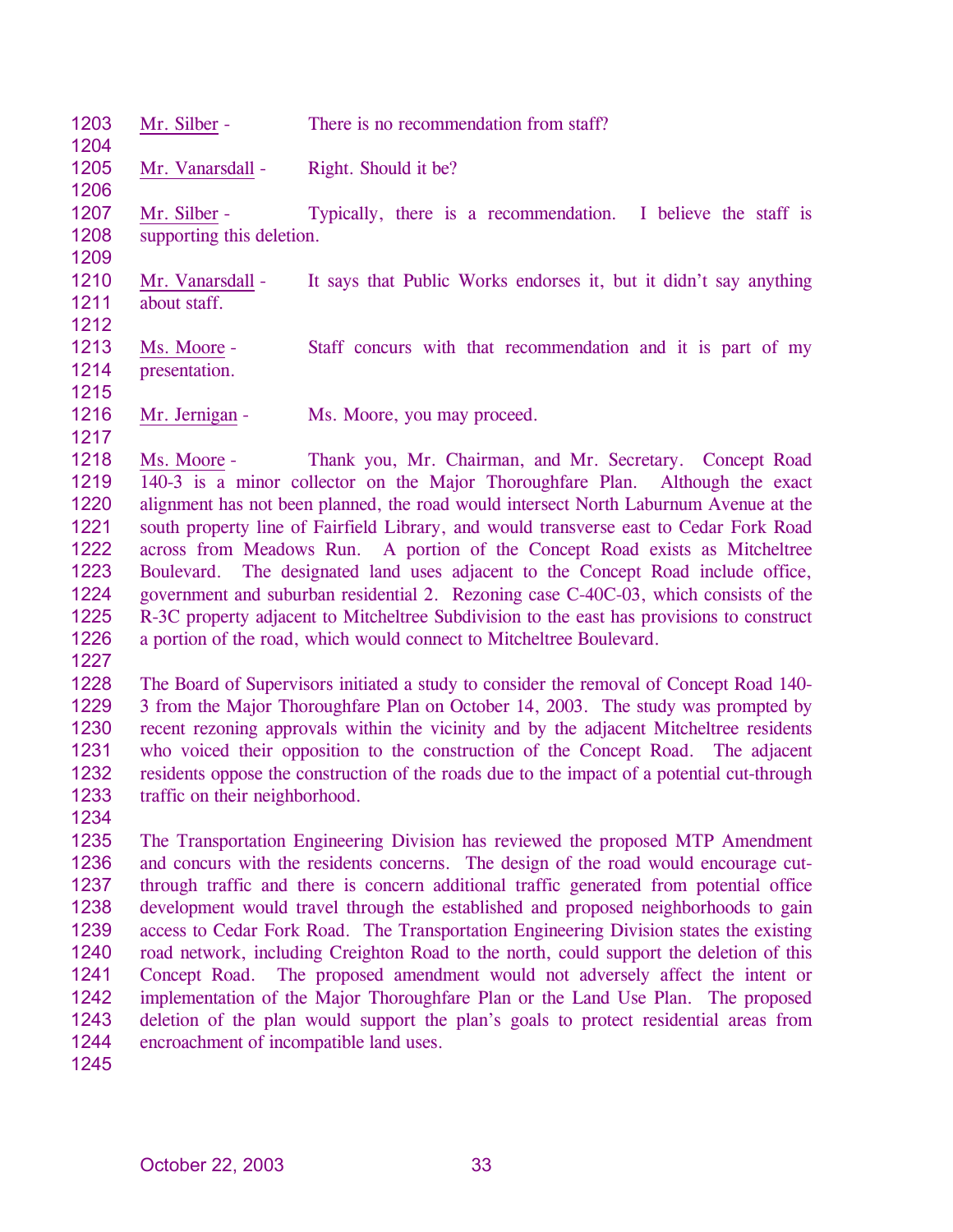- 1246 1247 1248 Staff concurs with the recommendation from Public Works, and, therefore, supports this amendment. This concludes my presentation. I will be happy to try to answer any questions you may have.
- 1249

1250 1251 1252 Mr. Jernigan - Are there any questions for Ms. Moore from the Commission? Thank you, Ms. Moore. This is a public hearing. Is anybody here who would like to speak on this? No takers. OK. Mr. Archer.

- 1254 1255 1256 1257 1258 Mr. Archer - I think we have discussed this and rehashed it enough when we were going through those zoning cases and I guess the major impact of this is to delete the cut-through that could be created down Mitcheltree Boulevard. In that regard, I think that it is a good thing, so I will move to recommend MTP-1-03 removal of Concept Road 140-3.
- 1259

1260 Mr. Vanarsdall - Second.

1261 1262 Mr. Jernigan - We have a motion by Mr. Archer and a second by Mr. Vanarsdall. All in favor say aye. All opposed say no. The ayes have it. The motion is passed.

1264 1265 The Planning Commission approved recommending removing Concept Road 140-3 from MTP-1-03.

1266

1263

1267 1268 1269 1270 1271 1272 1273 1274 1275 1276 1277 1278 1279 1280 1281 1282 1283 Mr. Silber - I do have two or three additional items I wanted to discuss with the Commission that are not shown on your agenda. The first involves a Resolution. I believe each of you have a copy of the Resolution. It has been placed in front of you, but basically what this Resolution involves is to initiate an amendment to the zoning and subdivision regulations relative to allowing private roads in A-1 and single-family zoning classifications, likely with a Provisional Use Permit. This speaks to an issue that has been around for a number of years relative to the developers who have interest in doing a single-family subdivision on private roads. The zoning ordinance and subdivision regulations do not allow that to occur. Under current regulations, you have to do these subdivisions on public roads. So this would allow consideration of an ordinance amendment to permit subdivisions on private roads and allow these to have gates or be permitted in a gated community environment. So, this would initiate the zoning and subdivision ordinance amendment. We would then bring back to the Commission this proposed amendment and hold a public hearing in the near future, which you would consider and then send on to the Board of Supervisors. So, this simply gets the process started. With that, I can read the resolution, if you would like, and action would be necessary. Mr. O'Kelly, did you have anything you wanted to add ?

1284

1286

1285 Mr. O'Kelly - No, Mr. Secretary, not at this time.

Mr. Vanarsdall - Mr. Secretary and Mr. Chairman, I think we should discuss it if you like, because I know Mrs. Ware had some good questions this morning on the maintenance of the roads. One good thing about this is it is using a PUP, a revocable 1287 1288 1289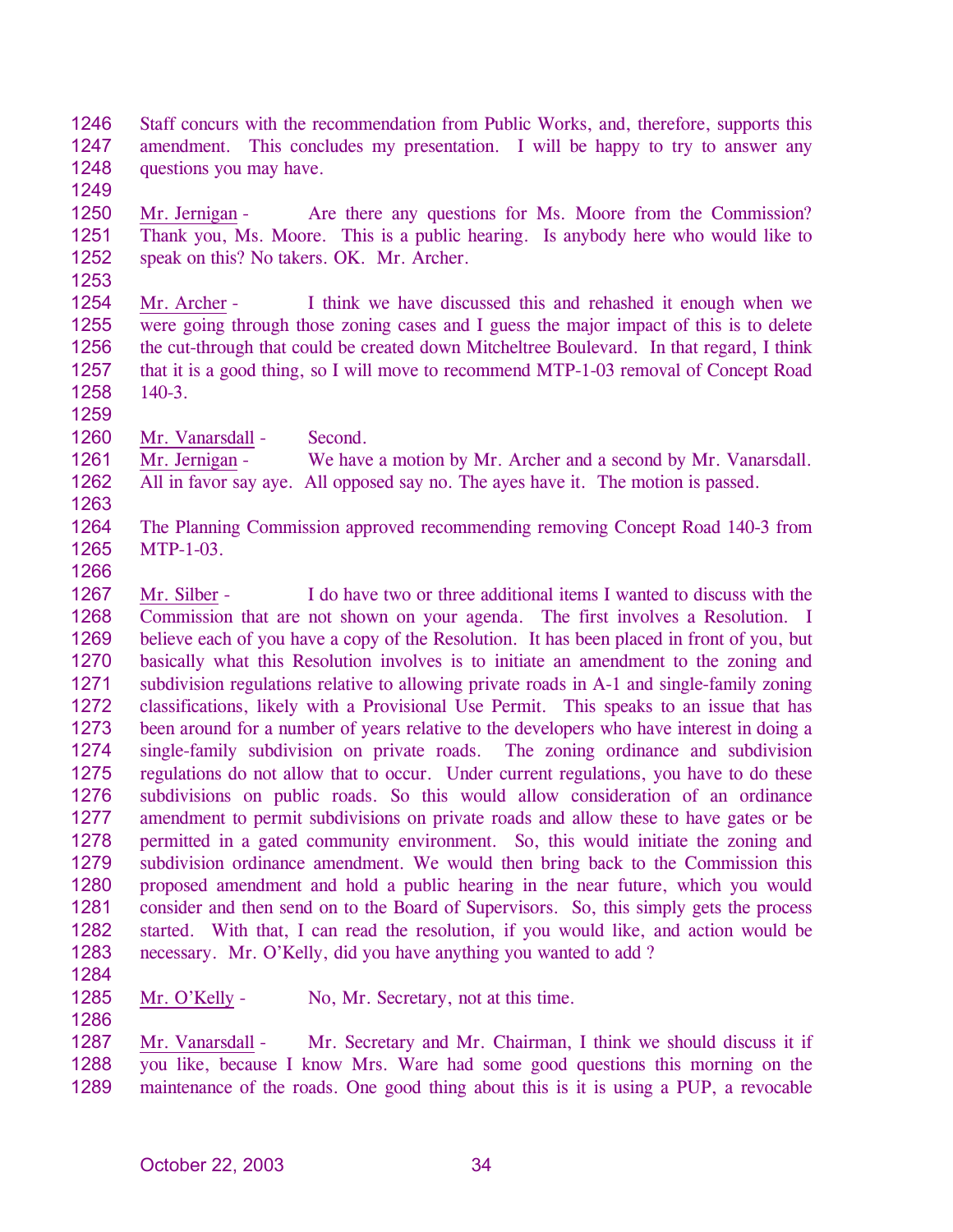1290 1291 1292 1293 PUP, but I don't know… let's say 10 years from now, I had one, a gated R-2 community. And I think you told me, Mr. Silber, the secret would be that it would have to be built according to County standards, and it wasn't. What says it would have to be? 1294 1295 Mrs. Ware - What insures that? 1296 1297 Mr. Silber - Mr. Vanarsdall, that is a very good question. 1298 1299 Mr. Vanarsdall - Would that be a condition that we usually put on PUPs? 1300 1301 1302 1303 1304 1305 Mr. Silber - There are a number of ways that can be handled. What we are thinking at this point, and, of course, we have not begun to draft this ordinance, so it is still in the consideration stage, but what we would likely do is draft an amendment and the amendment would include a set of guidelines. The guidelines would be established for the Planning Commission and the Board of Supervisors to use in giving consideration to granting a PUP. 1306 1307 Mr. Vanarsdall - Like we do with other PUPs? 1308 1309 Mr. Silber - Like we do with what? 1310 1311 Mr. Vanarsdall - Like we do with the other type PUPs. 1312 1313 1314 1315 1316 1317 1318 1319 1320 1321 1322 Mr. Silber - Yes, that is correct. So, when a proposal comes forward like this then you would review the proposal against these policies or guidelines and one of the guidelines would be that these roads be constructed to County standards. The PUP then allows you to add whatever conditions you want and one of the conditions we would always be recommending is that these roads be built to County standards, so they would be quality roads. Now, Mrs. Ware's point is well taken, because these roads then would be under the control and maintenance of a homeowner's association, so they would be held responsible for maintaining these roads. There lies the importance of making sure that these roads are constructed in a quality fashion. Did that answer your question? 1323 1324 Mr. Vanarsdall - For now, it answered mine. 1325 1326 1327 1328 Mr. Jernigan - I want to bring up something that Randy and I discussed yesterday. You see R-5A has this already. We just can't do it in the other zoning classifications. 1329 1330 Mr. Vanarsdall - And we didn't want to go through the R-5 route. 1331 1332 Mr. Jernigan - Right, the R-5A route.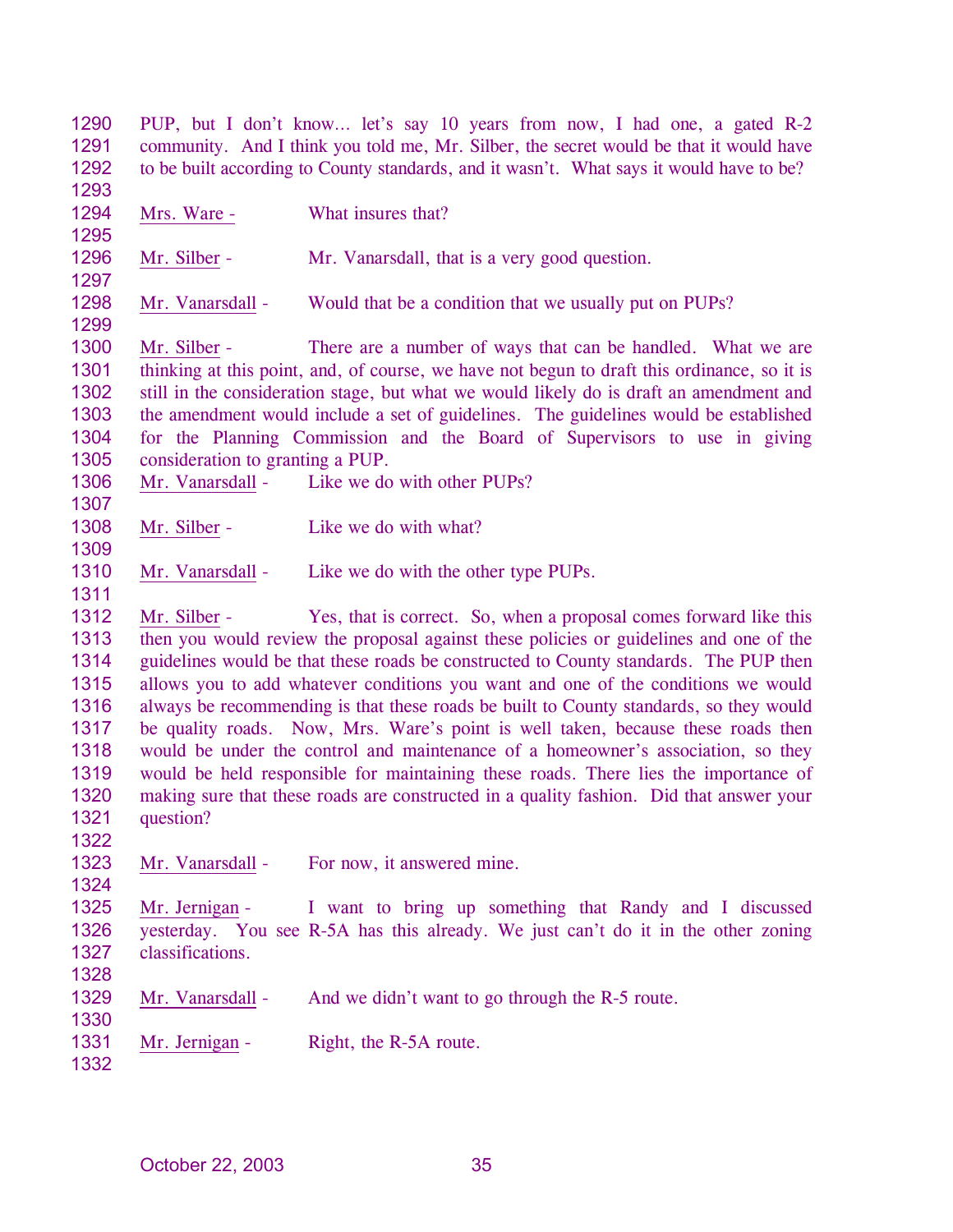1333 1334 1335 Mr. Vanarsdall - Anytime you have a PUP, you can control something. A PUP doesn't go with the land like something else. 1336 1337 Mr. O'Kelly - That is a debatable question, Mr. Vanarsdall. 1338 1339 1340 Mr. Vanarsdall - I know it is. Isn't this similar to what we did down near the City? 1341 1342 1343 1344 Mr. Silber - Similar to Rockett's Landing? To a certain extent. Rockett's Landing required a Land Use Plan Amendment and there is a zoning ordinance in place for urban mixed use, so that property was zoned for urban mixed use. 1345 1346 1347 Mr. Vanarsdall - But we actually put that in the ordinance. We didn't use a PUP for that. 1348 1349 Mr. O'Kelly - They haven't applied for anything yet. 1350 1351 1352 1353 Mr. Silber - It will require a PUP, Mr. Vanarsdall, when they come forward. It will require zoning and a provisional use permit. Now, that ordinance does not allow single-family. 1354 1355 Mr. O'Kelly - Correct. 1356 1357 1358 1359 1360 1361 Mr. Silber - But they can do those on private roads. This is somewhat different. This is something that would deal with single-family developments. We are looking at primarily using these in situations where there would be larger lots, maybe like an R-2 type of development, with 18,000 sq. ft. lots, 100 ft. of lot width, built on private roads in a gated community. 1362 1363 1364 1365 1366 Mr. Vanarsdall - I understand in the country there is a need for this now because we've always had it in everything but single-family, and that the people who would move in there would not mind a fee, no matter what it was, because they are moving in there for a different reason. Because it is going to be gated. 1367 1368 1369 1370 Mr. Silber - That is the thought process, that these would be expensive homes, exclusive community, and the association fee would be somewhat high because there would be a lot of maintenance that would be a part of this. 1371 1372 Mrs. Ware - Would that tend to insure higher quality in these developments? Mr. Silber - Yes, I think what we would be looking for is approval of the subdivisions that brought forward higher quality design concepts. I don't think we would want to get into a situation of zoning maybe a small subdivision that was R-3 and didn't come forward with a lot of proposals or design concepts for quality. 1373 1374 1375 1376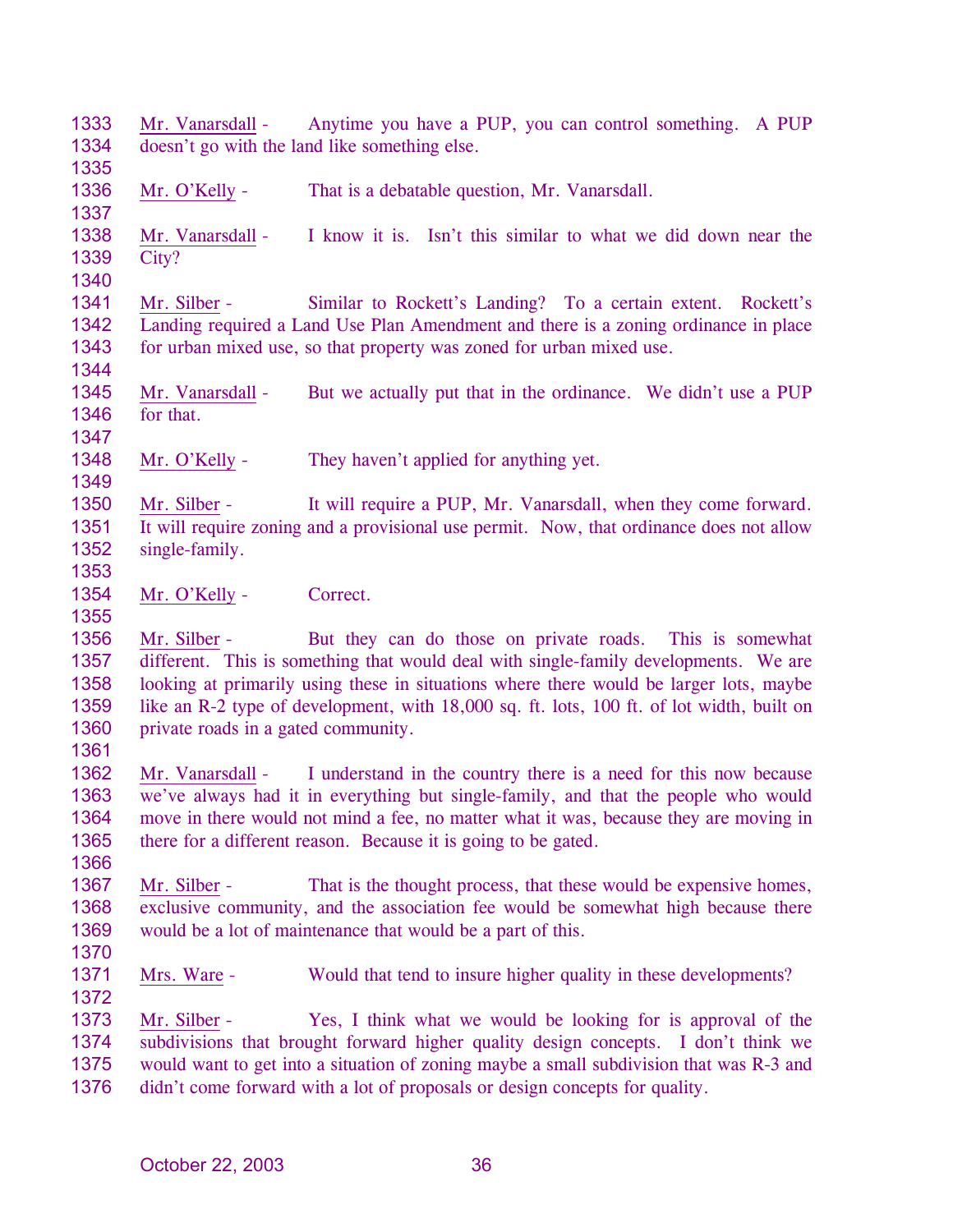| 1377         |                                 |                                                                                             |
|--------------|---------------------------------|---------------------------------------------------------------------------------------------|
| 1378         | Mrs. Ware -                     | What happens is the provisional use permit would give some                                  |
| 1379         | control.                        |                                                                                             |
| 1380         |                                 |                                                                                             |
| 1381         | Mr. Silber -                    | We hope it would give us a lot of control.                                                  |
| 1382         |                                 |                                                                                             |
| 1383<br>1384 | Mr. Vanarsdall -                | I don't have any more questions.                                                            |
| 1385         | Mr. Archer -                    | Mr. Chairman, I think maybe looking at the $4th$ Whereas, I think                           |
| 1386         |                                 | we left a word out. Security for single-family subdivisions has recently become more        |
| 1387         |                                 | desirable and found to enhance – shouldn't that be "has been found" or "been found"         |
| 1388         |                                 | or something in there before the word "found."                                              |
| 1389         |                                 |                                                                                             |
| 1390         | Mr. Silber -                    | Mr. Archer, I think it could work either way.                                               |
| 1391         |                                 |                                                                                             |
| 1392         | Mr. Archer -                    | OK.                                                                                         |
| 1393         |                                 |                                                                                             |
| 1394         | Mr. Silber -                    | But I am not an English teacher either.                                                     |
| 1395<br>1396 | Mr. Archer -                    | Nor was I a good English student.                                                           |
| 1397         | Mr. Vanarsdall -                | You have to proofread what people sign on these insurance                                   |
| 1398         | policies and things, don't you? |                                                                                             |
| 1399         |                                 |                                                                                             |
| 1400         | Mr. Archer -                    | No. I stay away from that stuff.                                                            |
| 1401         |                                 |                                                                                             |
| 1402         | Mr. Silber -                    | With your permission I'd like to read this into the record. Would                           |
| 1403         | you allow me to?                |                                                                                             |
| 1404         |                                 |                                                                                             |
| 1405         | Commissioners -                 | Yes.                                                                                        |
| 1406<br>1407 |                                 | The intent of this Resolution is to initiate a zoning and subdivision ordinance             |
| 1408         | amendment. It reads:            |                                                                                             |
| 1409         |                                 |                                                                                             |
| 1410         |                                 | <b>WHEREAS</b> , the Zoning Ordinance requires that no lot shall be used in whole or in     |
| 1411         |                                 | part for dwelling purposes unless such lot abuts a street for at least 50 feet, and         |
| 1412         |                                 |                                                                                             |
| 1413         |                                 | <b>WHEREAS</b> , the Subdivision Ordinance requires all lots shall front on a public street |
| 1414         |                                 | that connects to an existing public street, and                                             |
| 1415         |                                 |                                                                                             |
| 1416         |                                 | <b>WHEREAS</b> , Section 18-3 of the County Code prohibits the obstruction of public        |
| 1417         | streets by any means, and       |                                                                                             |
| 1418         |                                 |                                                                                             |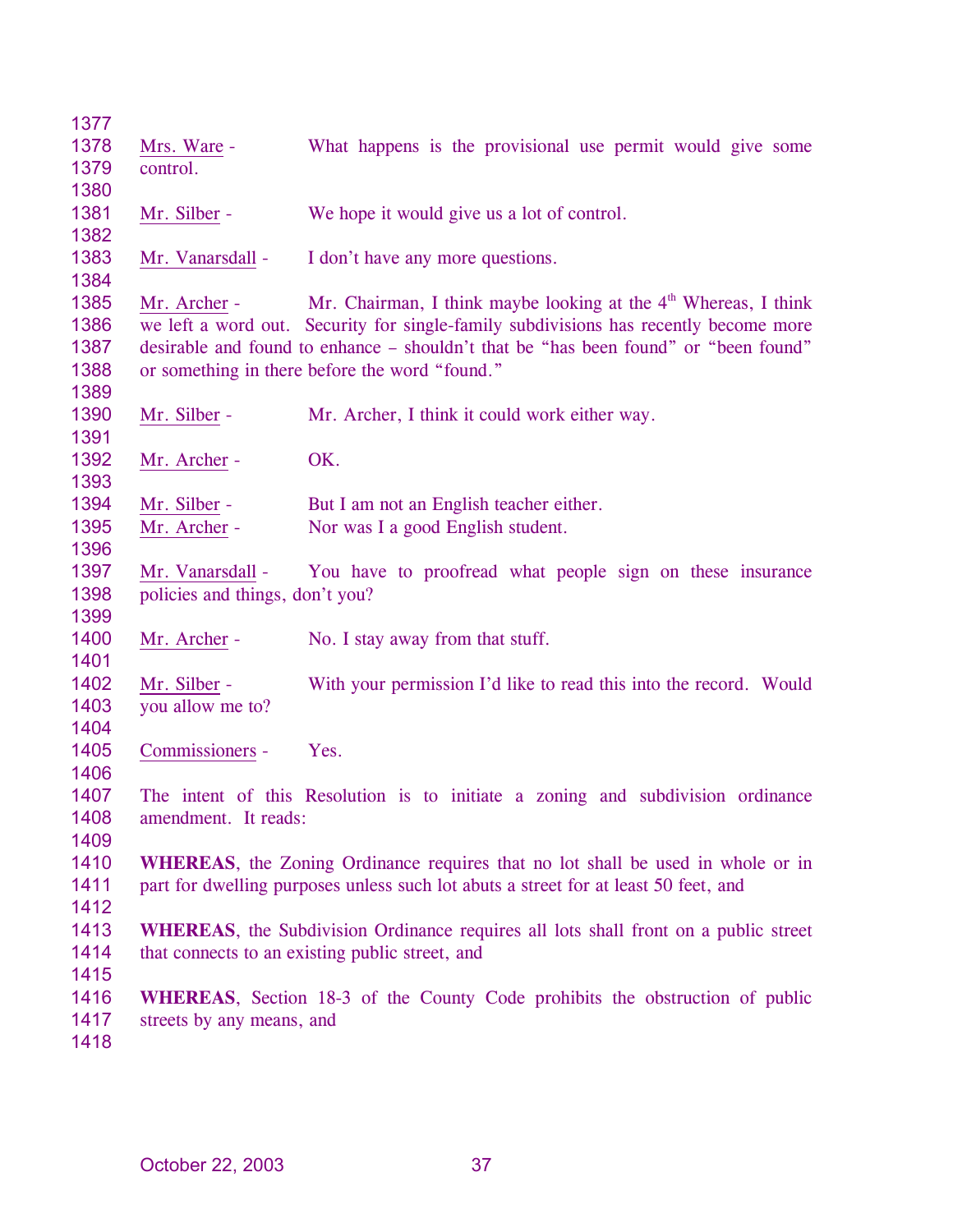- 1419 1420 1421 1422 **WHEREAS**, security for single-family subdivisions has recently become more desirable and found to enhance living conditions and promote more desirable upscale neighborhoods, and
- 1423 1424 1425 **WHEREAS**, the Code of Virginia authorizes the Board of Supervisors to amend the Zoning and Subdivision Ordinances whenever the public necessity, convenience, general welfare or good zoning practices require, and
- 1426
- 1427 1428 1429 **WHEREAS**, the general welfare and good zoning practice may be better served by permitting single-family subdivisions on private roads with secured entrances and exits;
- 1430 1431 1432 1433 **NOW THEREFORE, BE IT RESOLVED** that the Planning Commission requests the Director of Planning to prepare amendments to the County Code that will permit singlefamily subdivisions on private roads with secured entrances and exits for a future work session and public hearing.
- 1435 1436 Mr. Jernigan - That last Whereas, you said subdivisions on public roads but you meant private roads?
- 1438 Mr. Silber - I should have said on private roads. Yes. I am sorry.
- 1440 Mr. Vanarsdall - Mr. Chairman, I make a motion that we proceed with that.
- 1441 1442

1434

1437

1439

Mr. Taylor - I will second that.

1444 1445 1446 Mr. Jernigan - We have a motion by Mr. Vanarsdall and a second by Mr. Taylor. All in favor say aye. All opposed say no. The ayes have it. The motion is passed.

1447

Mr. Silber - Thank you. The next item is just for your information. You may recall back in 2001, the Board of Supervisors passed a resolution to recognize Community Planning Day. This is a worldwide recognition of community planning throughout the world. This resolution is being presented again on October 28 at the next Board of Supervisor's meeting at 7:00 p.m. The Board would like to present this to a member or all of the members, whoever would like to come, from the Planning Commission. Mr. Jernigan has volunteered to come to the Board meeting on the  $28<sup>th</sup>$  to 1448 1449 1450 1451 1452 1453 1454 1455 1456 1457 1458 1459 accept this. I would encourage any other Commission members who have the time and would like to attend to please attend. We will have several staff there that evening. We have to be there anyway, but we, of course, will be here to accept the resolution, but if anyone is interested in attending, we would welcome you, and Mr. Jernigan, thank you for volunteering to come that night.

- 1460
- 1461 Mr. Jernigan - You are welcome, sir.
- 1462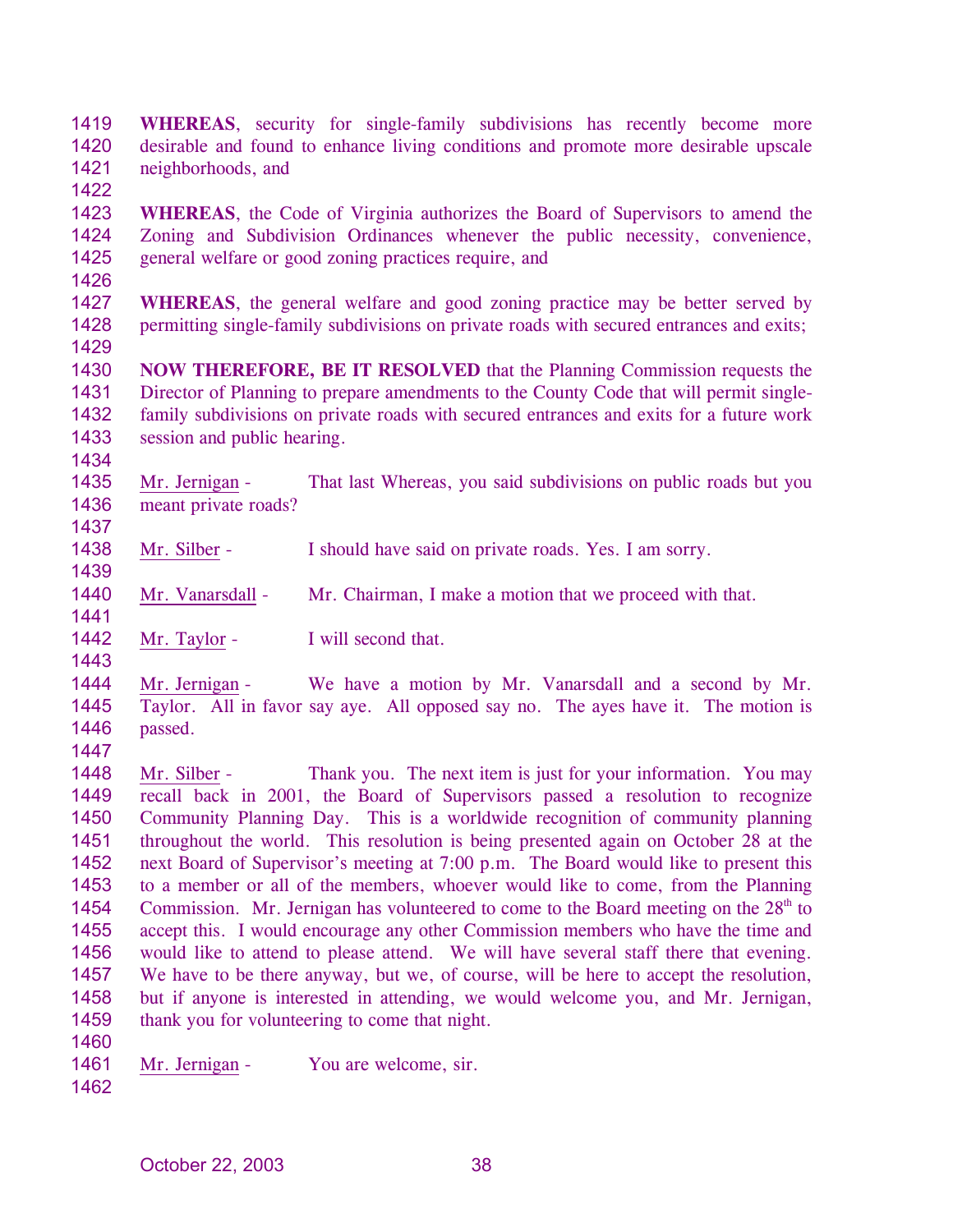Mr. Archer - Do you have to make a speech, Mr. Chairman? Mr. Jernigan - Well, I thought maybe a couple of you all wanted to come together and we could all go up there together. Mr. Archer - No. Mr. Vanarsdall - I am going to put off my trip up North to the next day to do that, because I want to, after we had that that year, I wondered why we never had it anymore. Mr. Silber - I don't know why we didn't do it last year. Mr. Archer - It is not so bad. We will applaud anything you say. Mr. Silber - I am sure Mr. Jernigan will be working on his speech. Mr. Jernigan - I will wing it. Mr. Silber - The last item I wanted just to remind you of is that we have a Special Planning Commission meeting scheduled for November 5. That would be the next meeting of the Commission. That starts at 6:00 p.m. That is to hear the Church/Pump Public Hearing. We also have another Major Thoroughfare Plan Amendment on that agenda, as well. So, at  $6:00$  p.m. on November  $5<sup>th</sup>$ . I just wanted to remind you because that is not a normally scheduled meeting. We will have three meetings in November, all sort of back to back, with the third one being on November 19. That concludes my comments. Mr. Jernigan - Well done, Mr. Silber. With that, if no other Commission member has anything, we can adjourn the meeting. Mr. Archer - So moved. Mr. Vanarsdall - Second. On a motion by Mr. Archer and a seconded by Mr. Vanarsdall, the Planning Commission adjourned its October 22, 2003, meeting at 10:20 a.m. E. Ray Jernigan, C.P.C., Chairperson